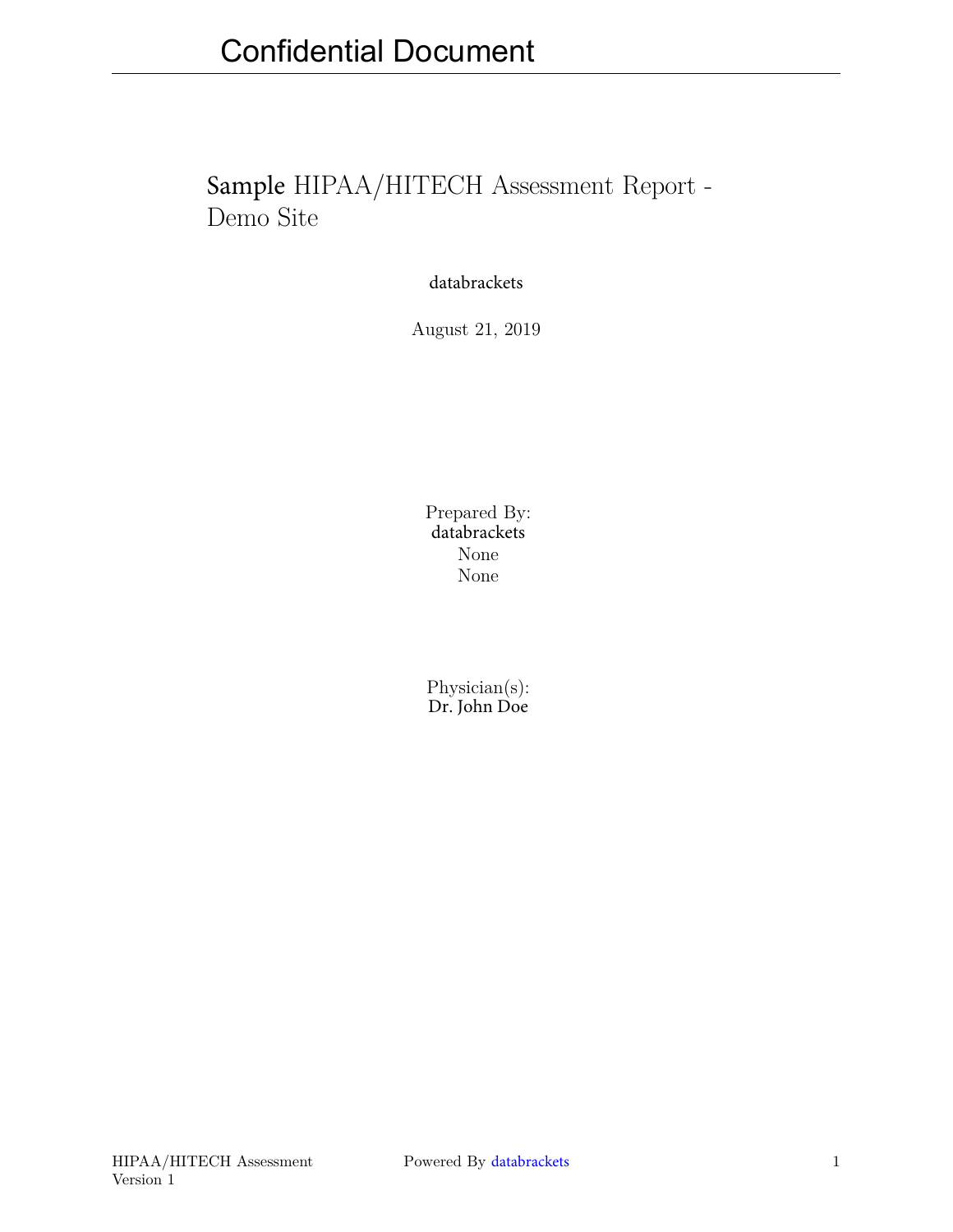# **Contents**

|          |            | 1 Executive Summary                                                                                                                                                                                                                                                                                                     | 3                                  |  |
|----------|------------|-------------------------------------------------------------------------------------------------------------------------------------------------------------------------------------------------------------------------------------------------------------------------------------------------------------------------|------------------------------------|--|
| $\bf{2}$ |            | <b>Results Overview</b>                                                                                                                                                                                                                                                                                                 | 4                                  |  |
| 3        |            | <b>Action Plan Summary</b>                                                                                                                                                                                                                                                                                              |                                    |  |
| 4        | 4.1        | Identified Risks with Action Plan<br>Contingency Plan : Have you established (and implemented as needed) procedures to enable<br>continuation of critical business processes and for protection of ePHI while operating in the                                                                                          | $\boldsymbol{6}$                   |  |
|          | 4.2        | emergency mode? $$164.308(a)(7)(ii)(C) \dots \dots \dots \dots \dots \dots \dots \dots \dots \dots \dots \dots \dots$<br>Workforce Security: Do you screen workforce members prior to enabling access to facilities,<br>information systems, and ePHI to verify that users are trustworthy? § 164.308(a)(3)(ii)(B)      | $\boldsymbol{6}$<br>$\overline{7}$ |  |
|          | $4.3\,$    | Workforce Security: Do you have timely actions to ensure that workforce termination proce-<br>dures are appropriately followed? § 164.308(a)(3)(ii)(C)                                                                                                                                                                  | $\overline{7}$                     |  |
|          | 4.4        | Security Awareness and Training : Do you provide periodic information security reminders?                                                                                                                                                                                                                               | $8\,$                              |  |
|          | 4.5<br>4.6 | Security Awareness and Training : Do you perform staff training for policies and procedures<br>for guarding against, detecting, and reporting malicious software? $164.308(a)(5)(ii)(B) \dots$<br>Security Awareness and Training: Do you perform staff training for monitoring login attempts                          | $\overline{9}$                     |  |
|          | 4.7        | Security Awareness and Training : Do you perform staff training for creating, changing, and                                                                                                                                                                                                                             | 10<br>11                           |  |
|          | 4.8        | Facility Access Controls : Have you established (and implemented as needed) procedures that<br>allow facility access in support of restoration of lost data, under the disaster recovery plan                                                                                                                           |                                    |  |
|          | 4.9        | and emergency mode operations plan, in the event of an emergency? $(\S 164.310(a)(2)(i))$<br>Facility Access Controls : Have you implemented policies and procedures to safeguard the<br>facility and the equipment therein from unauthorized physical access, tampering, and theft?                                    | 13                                 |  |
|          |            | 4.10 Facility Access Controls : Have you implemented procedures to control and validate a person's<br>access to facilities based on their role or function, including visitor control and control of access<br>to software programs for testing and revision? $$164.310(a)(2)(iii) \dots \dots \dots \dots \dots \dots$ | 14<br>14                           |  |
|          |            | 4.11 Do you have a process in place to demonstrate that breach notifications were made on time                                                                                                                                                                                                                          | 16                                 |  |
|          |            | 4.12 Do you have a policy to delay the breach notification if the request is from a law enforcement                                                                                                                                                                                                                     | 16                                 |  |
|          |            | 4.13 Security Incident Procedures : Do you have procedures to identify and respond to suspected<br>or known security incidents, mitigate to the extent practicable any harmful effects of known<br>security incidents, and document incidents and their outcomes? $$164.308(a)(6)(ii) \dots \dots$                      | 17                                 |  |
|          |            | 4.14 Business Associate Contracts and Other Arrangements : Have you established written con-<br>tracts or other arrangements with your trading partners that document satisfactory assurances<br>that the BA will appropriately safeguard the information? $$164.308(b)(4) \dots \dots \dots \dots$                     | 18                                 |  |
|          |            | 4.15 Contingency Plan : Have you established and implemented procedures to create and maintain                                                                                                                                                                                                                          | 19                                 |  |
| 5        |            | Managed or Not Present Risks                                                                                                                                                                                                                                                                                            | 20                                 |  |
|          | 5.1<br>5.2 |                                                                                                                                                                                                                                                                                                                         | 20<br>22                           |  |
|          | $5.3\,$    |                                                                                                                                                                                                                                                                                                                         | 28                                 |  |
|          | $5.4\,$    |                                                                                                                                                                                                                                                                                                                         | 33                                 |  |
|          | $5.5\,$    |                                                                                                                                                                                                                                                                                                                         | 34                                 |  |
|          | 5.6        |                                                                                                                                                                                                                                                                                                                         | 35                                 |  |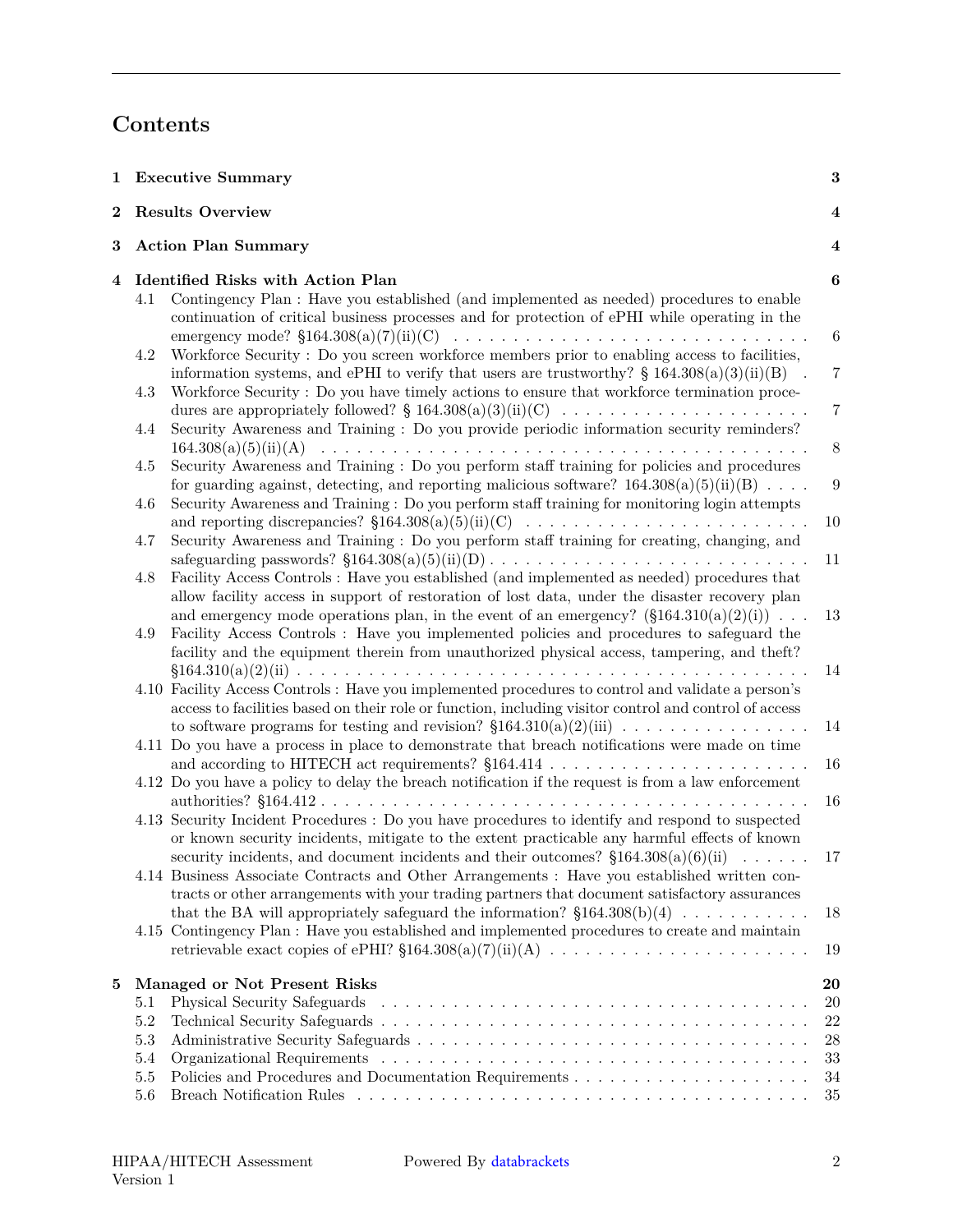|  | 6 Unidentified Risks |  |
|--|----------------------|--|
|  |                      |  |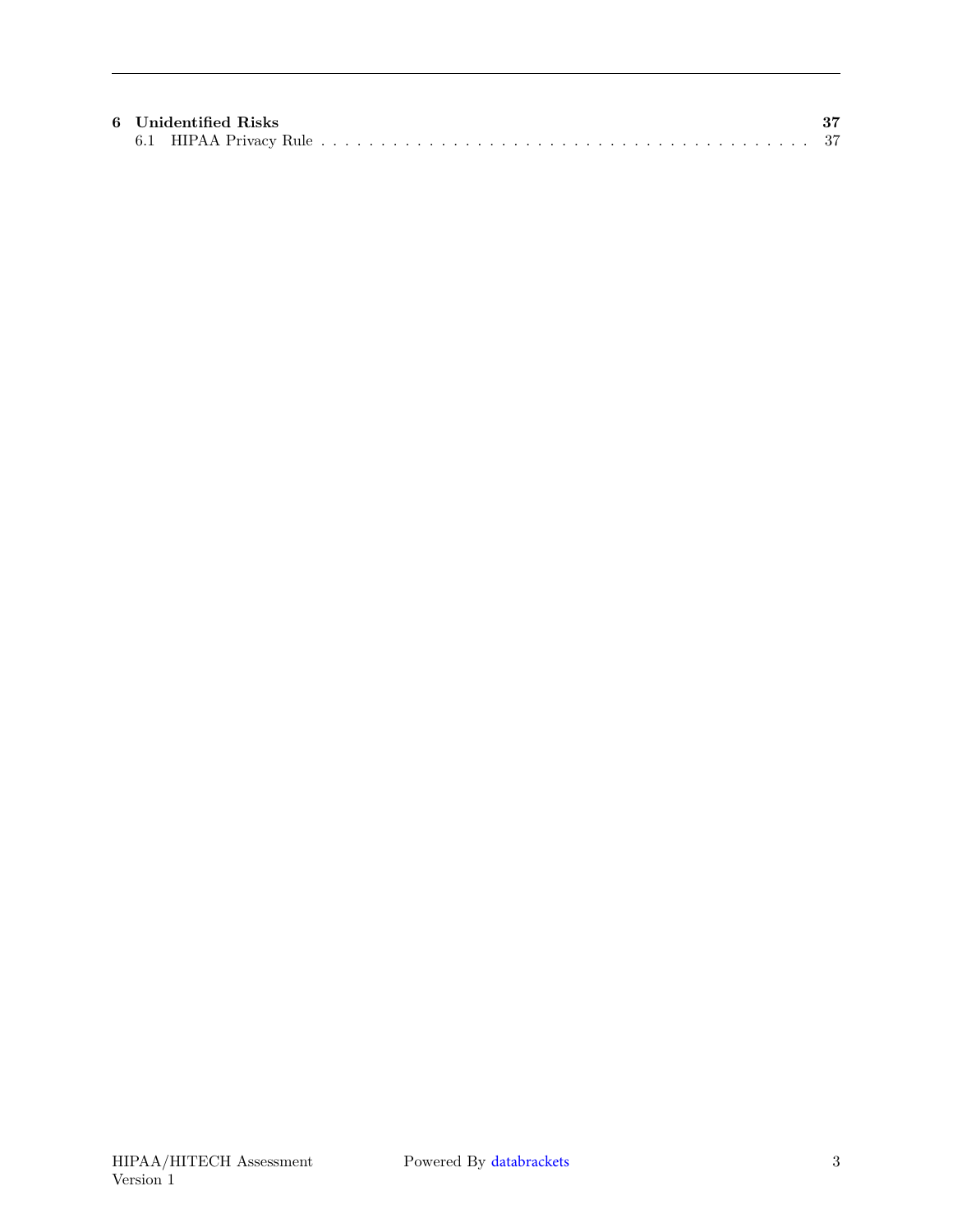## <span id="page-3-0"></span>**1 Executive Summary**

## 60

#### **Assessment Score**

Disclaimer: Information provided by the customer and its associates for this assessment was not independently verified by databrackets; the customer has provided details about their operation to the best of their knowledge. These reports and recommendations are for evaluation purposes only and not intended to be con-strued as legal advice. The customer is advised to consult with attorneys in connection with any factspecific situation under federal law and the applicable state or local laws that may impose additional obligations on the company and/or its personnel.

How do we calculate assessment score: This assessment score is offered as a means for determining the degree to which threats and associated vulnerabilities apply to your organization's risks while this score is an optional feature in the risk analysis, it is strongly recommended that the organization utilize this score, as the scoring number will assist in determining the degree to which the current operations address the matching threat-vulnerability statement.

HIGH risk is defined as h aving a c atastrophic impact on the organization; the organization is incapable of offering services and a significant number o f records h ave b een l ost o r compromised.

MEDIUM is defined a s h aving a s ignificant im pact; th e or ganization ma y off er a re duced ar ray of services to customers; A moderate number of records within the organization have been lost or compromised.

LOW is defined as a modest or insignificant impact; the organization can continue to offer services and some records may be lost or compromised.

Based on the number of questions selected for the organization's scope of assessment and their priorities, we calculate the risk factor of the organization. For each of the open action items based on the priorities assigned, we multiply the risk factor with the priority of the pending action items to arrive at the assessment score.

<span id="page-3-1"></span>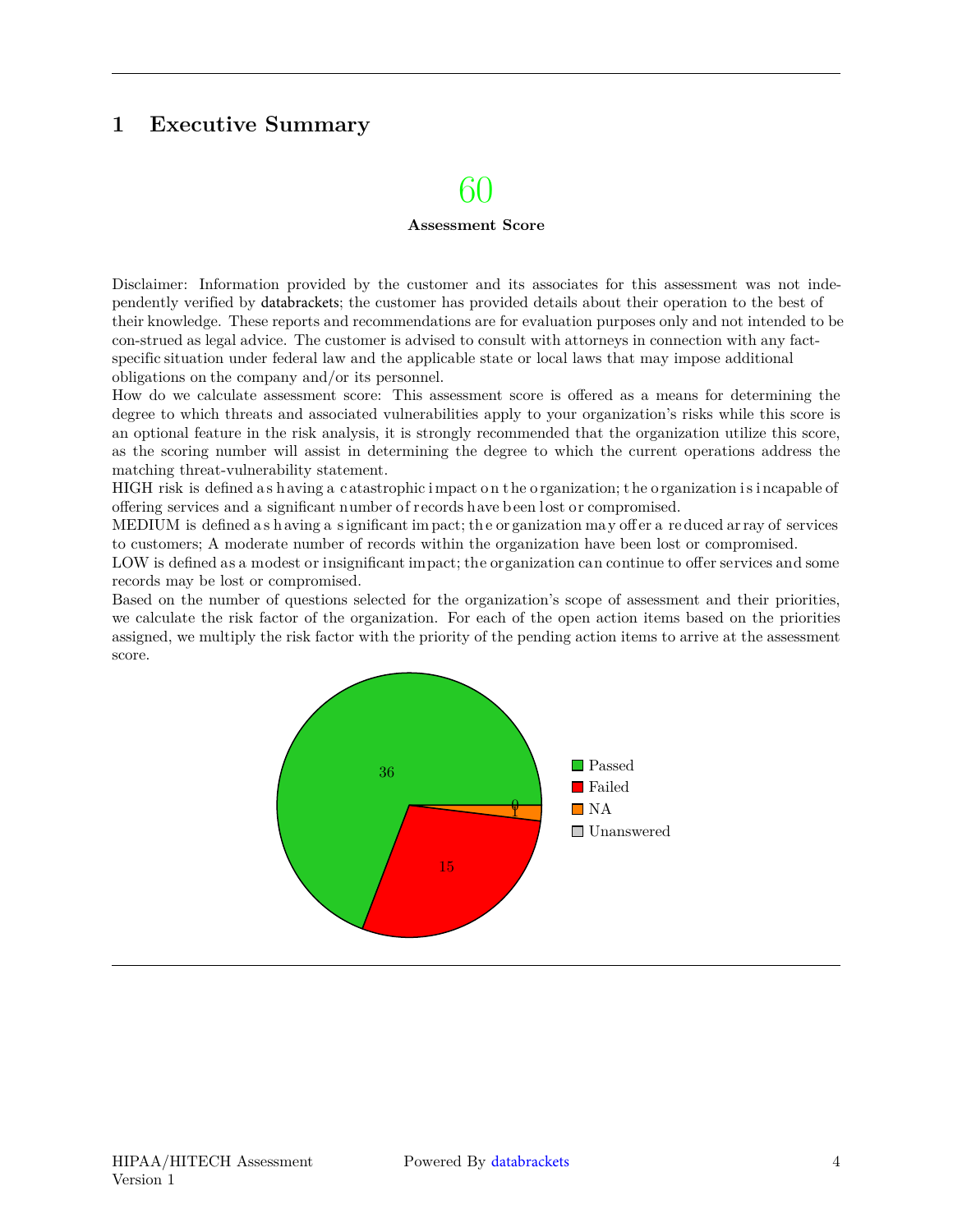## **2 Results Overview**

| Module                             | Incl in As- | #<br>Areas     | Pass $%$  | Failure % | Not Appli- |
|------------------------------------|-------------|----------------|-----------|-----------|------------|
|                                    | sessment    | Covered        |           |           | cable      |
| Administrative Security Safeguards | Yes         | 23             | 57.0%     | 43.0%     | $\theta$   |
| Physical Security Safeguards       | Yes         | 10             | $70.0\%$  | $30.0\%$  | $\Omega$   |
| Technical Security Safeguards      | Yes         | 9              | $100.0\%$ | $0.0\%$   |            |
| Organizational Requirements        | Yes         | $\mathfrak{D}$ | 100.0%    | $0.0\%$   | $\Omega$   |
| Policies and Procedures and Docu-  | Yes         |                | $100.0\%$ | $0.0\%$   | $\Omega$   |
| mentation Requirements             |             |                |           |           |            |
| <b>Breach Notification Rules</b>   | Yes         | $\overline{ }$ | 71.0\%    | 29.0%     | $\Omega$   |
| HIPAA Privacy Rule                 | No          |                |           |           |            |

# <span id="page-4-0"></span>**3 Action Plan Summary**

| Module      | Question                     | <b>Action Plan</b>                 | Priority | Due Date         | Status         |
|-------------|------------------------------|------------------------------------|----------|------------------|----------------|
| Administrat | Contingency Plan : Have      | Establish (and imple-              | Medium   | $2019 - 11 - 30$ | <b>In</b>      |
| Security    | you established (and im-     | ment as needed) pro-               |          |                  | Progress       |
| Safe-       | ple                          | cedures to $\ldots$                |          |                  |                |
| guards      |                              |                                    |          |                  |                |
| Administrat | Workforce Security :<br>Do   | workforce<br>Screen                | Medium   | $2019 - 11 - 30$ | I <sub>n</sub> |
| Security    | workforce<br>vou<br>screen   | members<br>prior<br>to             |          |                  | Progress       |
| Safe-       | membe                        | enabling access                    |          |                  |                |
| guards      |                              |                                    |          |                  |                |
| Administrat | Workforce Security : Do      | Set policies and pro-              | Medium   | 2019-11-30       | In             |
| Security    | you have timely actions to   | cedures to perform                 |          |                  | Progress       |
| Safe-       |                              | timely acti                        |          |                  |                |
| guards      |                              |                                    |          |                  |                |
| Administrat | Security<br>Awareness<br>and | Provide periodic in-               | Medium   | $2019 - 11 - 30$ | <b>In</b>      |
| Security    | Training : Do you provide    | formation security re-             |          |                  | Progress       |
| Safe-       | p                            | minders to                         |          |                  |                |
| guards      |                              |                                    |          |                  |                |
| Administrat | Security<br>Awareness<br>and | Implement<br>train-                | Medium   | 2019-11-30       | In             |
| Security    | Training : Do you perform    | ing on policies and                |          |                  | Progress       |
| Safe-       | $S_{11}$                     | procedures for                     |          |                  |                |
| guards      |                              |                                    |          |                  |                |
| Administrat | Security Awareness<br>and    | Implement<br>training              | Medium   | $2019 - 11 - 30$ | I <sub>n</sub> |
| Security    | Training : Do you perform    | on procedures<br>for               |          |                  | Progress       |
| Safe-       | S                            | monitoring lo                      |          |                  |                |
| guards      |                              |                                    |          |                  |                |
| Administrat | Security<br>Awareness<br>and | Implement<br>training              | Medium   | 2019-11-30       | In             |
| Security    | Training : Do you perform    | procedures<br>for<br><sub>on</sub> |          |                  | Progress       |
| Safe-       | $S_{11}$                     | creating, cha                      |          |                  |                |
| guards      |                              |                                    |          |                  |                |
| Physical    | Facility Access Controls :   | Establish (and imple-              | Medium   | $2019 - 11 - 30$ | <b>In</b>      |
| Security    | Have you established (a      | ment as needed) pro-               |          |                  | Progress       |
| Safe-       |                              | cedures tha                        |          |                  |                |
| guards      |                              |                                    |          |                  |                |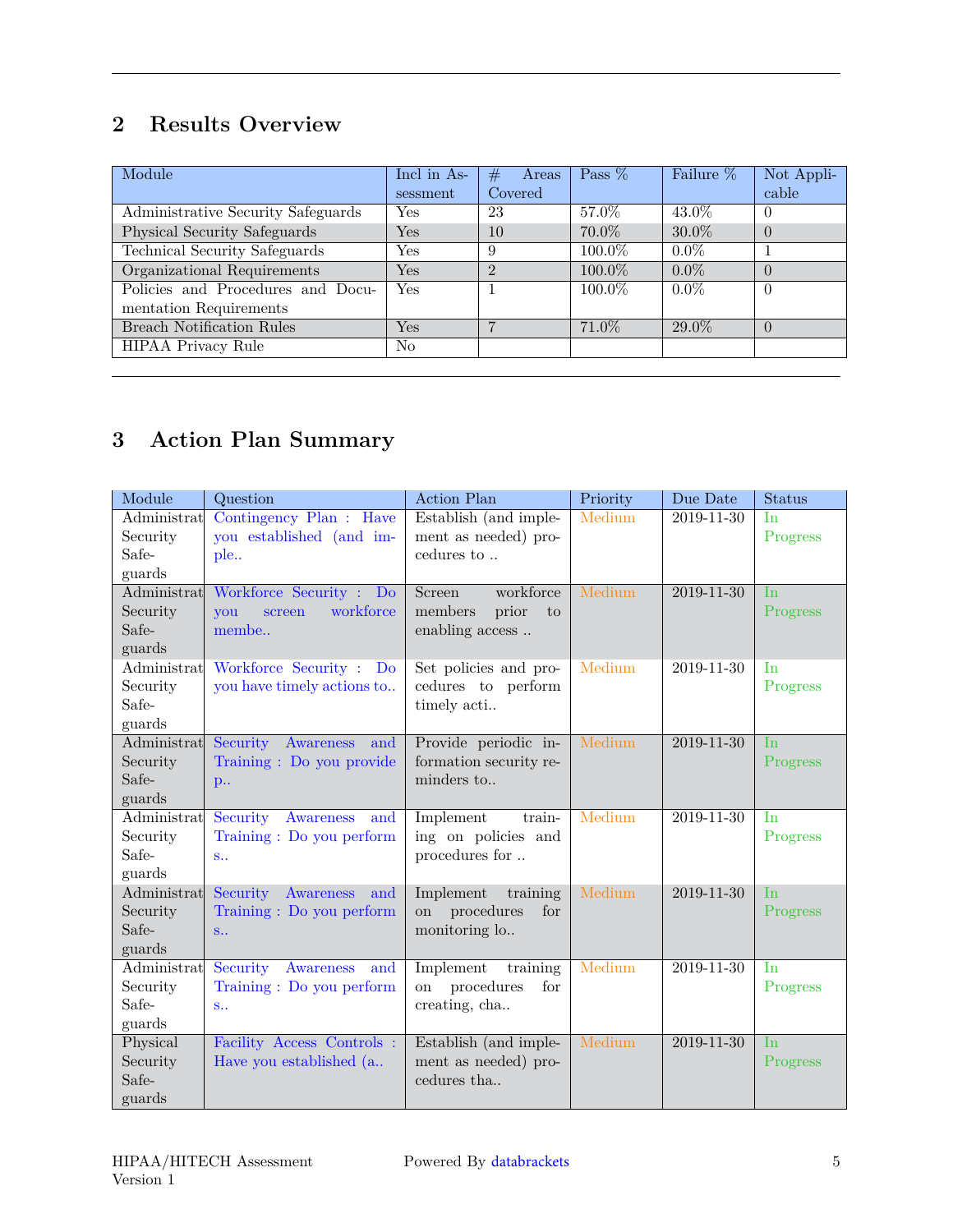| Physical      | Facility Access Controls:         | Implement<br>policies  | Medium | 2019-11-30       | In         |
|---------------|-----------------------------------|------------------------|--------|------------------|------------|
| Security      | Have you implemented po           | and procedures<br>to   |        |                  | Progress   |
| Safe-         |                                   | safeguard the          |        |                  |            |
| guards        |                                   |                        |        |                  |            |
| Physical      | Facility Access Controls :        | Implement<br>proce-    | Medium | $2019 - 11 - 30$ | <b>In</b>  |
| Security      | Have you implemented pr           | dures to control and   |        |                  | Progress   |
| Safe-         |                                   | validate a per         |        |                  |            |
| guards        |                                   |                        |        |                  |            |
| <b>Breach</b> | Do you have a process in          | Have a process<br>in   | Medium | 2019-11-30       | <b>I</b> n |
| Notifi-       | place to demonstrate that         | place to demonstrate   |        |                  | Progress   |
| cation        |                                   | that breach            |        |                  |            |
| Rules         |                                   |                        |        |                  |            |
| <b>Breach</b> | Do you have a policy to de-       | Have a policy in place | Medium | 2019-11-30       | In         |
| Notifi-       | lay the breach notificat          | to delay the breach    |        |                  | Progress   |
| cation        |                                   | notific                |        |                  |            |
| Rules         |                                   |                        |        |                  |            |
| Administrat   | Security Incident Proce-          | Implement<br>proce-    | Medium | 2019-11-30       | In         |
| Security      | dures : Do you have pro-          | dures to identify and  |        |                  | Progress   |
| Safe-         | cedu                              | respond to su          |        |                  |            |
| guards        |                                   |                        |        |                  |            |
| Administrat   | <b>Business</b><br>Associate Con- | o Establish written    | Medium | 2019-11-30       | <b>I</b> n |
| Security      | tracts and Other Arrange-         | contracts or other ar- |        |                  | Progress   |
| Safe-         | ment                              | rangement              |        |                  |            |
| guards        |                                   |                        |        |                  |            |
| Administrat   | Contingency Plan : Have           | Establish and imple-   | Medium | 2019-11-30       | In         |
| Security      | you established and im-           | mented procedures to   |        |                  | Progress   |
| Safe-         | plem                              | create and             |        |                  |            |
| guards        |                                   |                        |        |                  |            |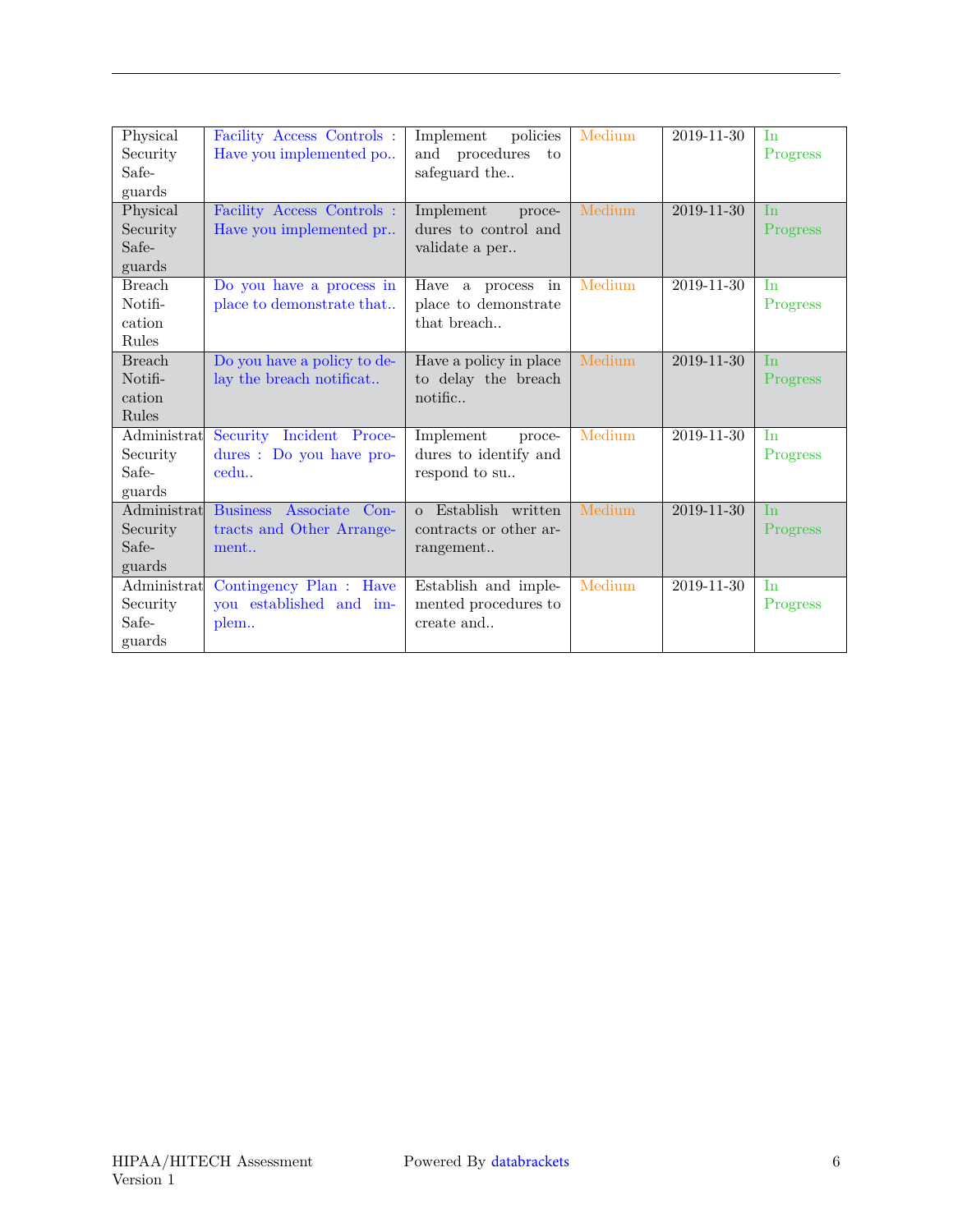## <span id="page-6-0"></span>**4 Identified Risks with Action Plan**

These are risks that have been identified, evaluated, and have an Action Plan. We have identified 0 high, 15 medium, and 0 low action items. Of all items in the action plan, 15 are pending and 0 are complete.

## <span id="page-6-1"></span>**4.1 Contingency Plan : Have you established (and implemented as needed) procedures to enable continuation of critical business processes and for protec**tion of ePHI while operating in the emergency mode?  $$164.308(a)(7)(ii)(C)$

**Module:** Administrative Security Safeguards

**Description:** o Procedure for obtaining necessary PHI during an emergency should be part of the contingency plan

o The training of personnel in their contingency roles and responsibilities

o Training should occur at least annually

o Testing of the contingency plan at least annually, i.e. a table top test to determine the incident response effectiveness then document the results

o Reviewing the contingency plan at least annually and revising the plan as necessary (i.e. based on system/organizational changes or problems encountered during plan implementation, execution, or testing)

o Procedures to allow the information system to be recovered and reconstituted to a known secure state after a disruption or failure.

o This could include procedures to restore backup tapes to a new server in response to a hardware failure. Covered in the Information Security Policy Template, "Data Backup and Contingency Plan" Section, "Disaster Recovery and Emergency Mode Operations Plan" Subsection

#### **Response:** No

**Risk Description:** You might not have established (and implemented as needed) procedures to enable continuation of critical business processes and for protection of ePHI while operating in the emergency mode; potential data loss could occur during vulnerable periods of the business.

**Comments:** No, we do have complete protection during emergency mode.

**Action Plan:** Establish (and implement as needed) procedures to enable continuation of critical business processes and for protection of ePHI while operating in the emergency mode.

o Procedure for obtaining necessary PHI during an emergency should be part of the contingency plan

o The training of personnel in their contingency roles and responsibilities

o Training should occur at least annually

o Testing of the contingency plan at least annually, i.e. a table top test to determine the incident response effectiveness then document the results

o Reviewing the contingency plan at least annually and revising the plan as necessary (i.e. based on system/organizational changes or problems encountered during plan implementation, execution, or testing)

o Procedures to allow the information system to be recovered and reconstituted to a known secure state after a disruption or failure.

o This could include procedures to restore backup tapes to a new server in response to a hardware failure.

**Status:** In Progress

**Priority:** Medium

**Target Date for Completion:** 2019-11-30

**Legal and Policy References:**

<span id="page-6-2"></span>**HIPAA § 164.308(a)(7):** HIPAA § 164.308(a)(7)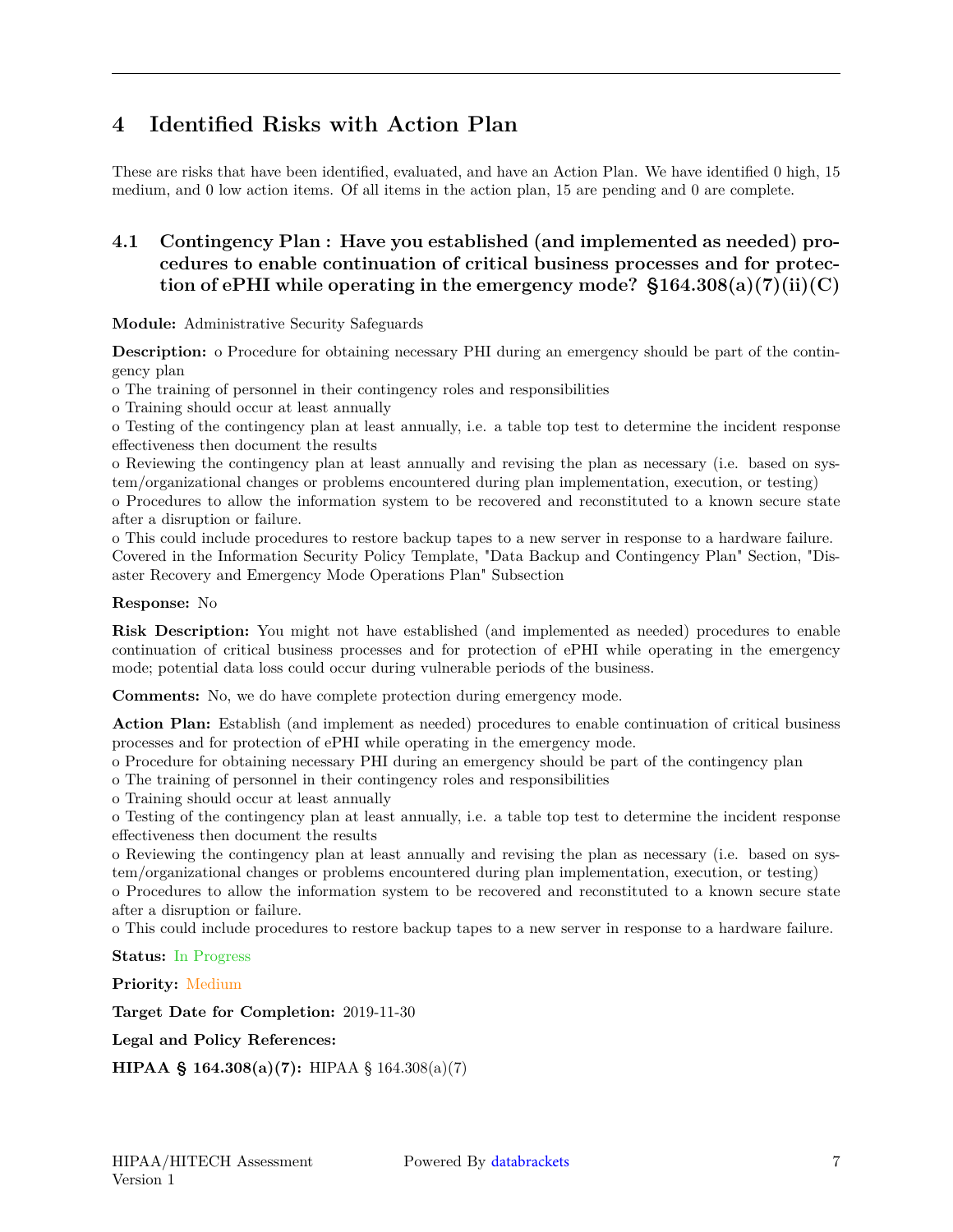## **4.2 Workforce Security : Do you screen workforce members prior to enabling access to facilities, information systems, and ePHI to verify that users are trustworthy? § 164.308(a)(3)(ii)(B)**

**Module:** Administrative Security Safeguards

**Description:** Implement procedures to determine that the access of workforce members to electronic protected health information is appropriate and the individuals are trustworthy.

Covered in the Information Security Policy Template, "Employee Background Checks" Section.

**Response:** No

**Risk Description:** Your organization might not screen workforce members in high-risk positions prior to enabling access to facilities, information systems, and ePHI to verify that users are trustworthy. Therefore, unqualified or untrustworthy users could access your practice's ePHI.

**Comments:** No formal and informal background checks are conducted.

**Action Plan:** Screen workforce members prior to enabling access to facilities, information systems, and ePHI to verify that users are trustworthy.

Implement procedures to determine that the access of workforce members to electronic protected health information is appropriate and the individuals are trustworthy.

**Status:** In Progress

**Priority:** Medium

**Target Date for Completion:** 2019-11-30

**Legal and Policy References:**

<span id="page-7-0"></span>**HIPAA § 164.308(a)(3):** HIPAA § 164.308(a)(3)

### **4.3 Workforce Security : Do you have timely actions to ensure that workforce termination procedures are appropriately followed? § 164.308(a)(3)(ii)(C)**

**Module:** Administrative Security Safeguards

**Description:** Implement procedures for terminating access to electronic protected health information when the employment of, or other arrangement with, a workforce member ends.

Covered in the Information Security Policy Template, "Identification and Authentication" Section, "Termination of User Login Account" Subsection.

#### **Response:** No

**Risk Description:** Your organization might not have timely actions to ensure that workforce termination procedures are appropriately followed; an individual with revoked permission to access PHI could continue to have access.

**Comments:** No, we do not have termination procedures implemented.

Action Plan: Set policies and procedures to perform timely actions to ensure that workforce termination procedures are appropriately followed.

Implement procedures for terminating access to electronic protected health information when the employment of, or other arrangement with, a workforce member ends.

**Status:** In Progress

**Priority:** Medium

**Target Date for Completion:** 2019-11-30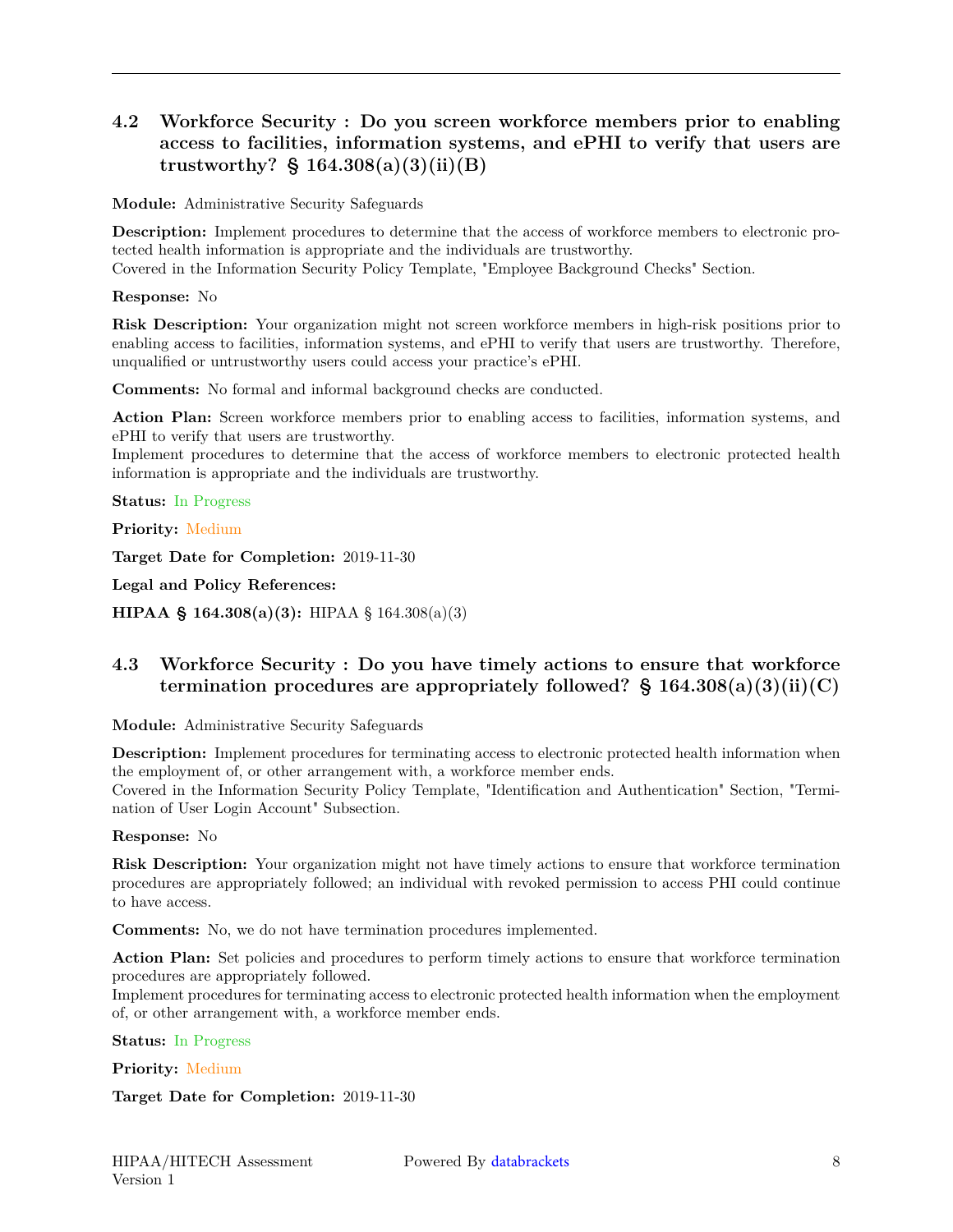**Legal and Policy References:**

<span id="page-8-0"></span>**HIPAA § 164.308(a)(3):** HIPAA § 164.308(a)(3)

## **4.4 Security Awareness and Training : Do you provide periodic information security reminders? 164.308(a)(5)(ii)(A)**

**Module:** Administrative Security Safeguards

**Description:** Security awareness training to all users, i.e. during new employee orientation then periodic reminders.

Examples of providing information security reminders include:

o Face-to-face meetings

o Email updates

o Newsletters

o Postings in public areas, i.e. hallways, kitchen

o Company Intranet

Security awareness training should be conducted in an on-going basis. Maintain contact with special interest groups, specialized forums, professional associations, news groups, and/or peer groups of security professionals to stay up to date with the latest recommended security practices, techniques, and technologies. Subscribe to email security alerts and advisories, including:

- o Cisco security alerts
- o CERT advisory alerts
- o NIST publications and vulnerability alerts
- o Other vendor-specific alerts like McAfee, Symantec, etc.

#### **Response:** No

**Risk Description:** Your organization might not provide periodic information security reminders. Users are the weakest link in healthcare data breach prevention, and lack of security training to staff is considered to be the major factor in patient data compromise.

**Comments:** No, we do not have periodic security reminders.

**Action Plan:** Provide periodic information security reminders to all staff.

o Security awareness training to all users before authorizing access to the system, i.e. during new employee orientation

- o Examples of providing information security reminders include:
- o Faceotooface meetings
- o Email updates
- o Newsletters
- o Postings in public areas, i.e. hallways, kitchen
- o Company Intranet
- o Security awareness training should be conducted in an onogoing basis

o Maintain contact with special interest groups, specialized forums, professional associations, news groups, and/or peer groups of security professionals to stay up to date with the latest recommended security practices, techniques, and technologies. Subscribe to email security alerts and advisories, including:

o Cisco security alerts

o CERT advisory alerts

- o NIST publications and vulnerability alerts
- o Other vendorospecific alerts like McAfee, Symantec, etc.

#### **Status:** In Progress

#### **Priority:** Medium

#### **Target Date for Completion:** 2019-11-30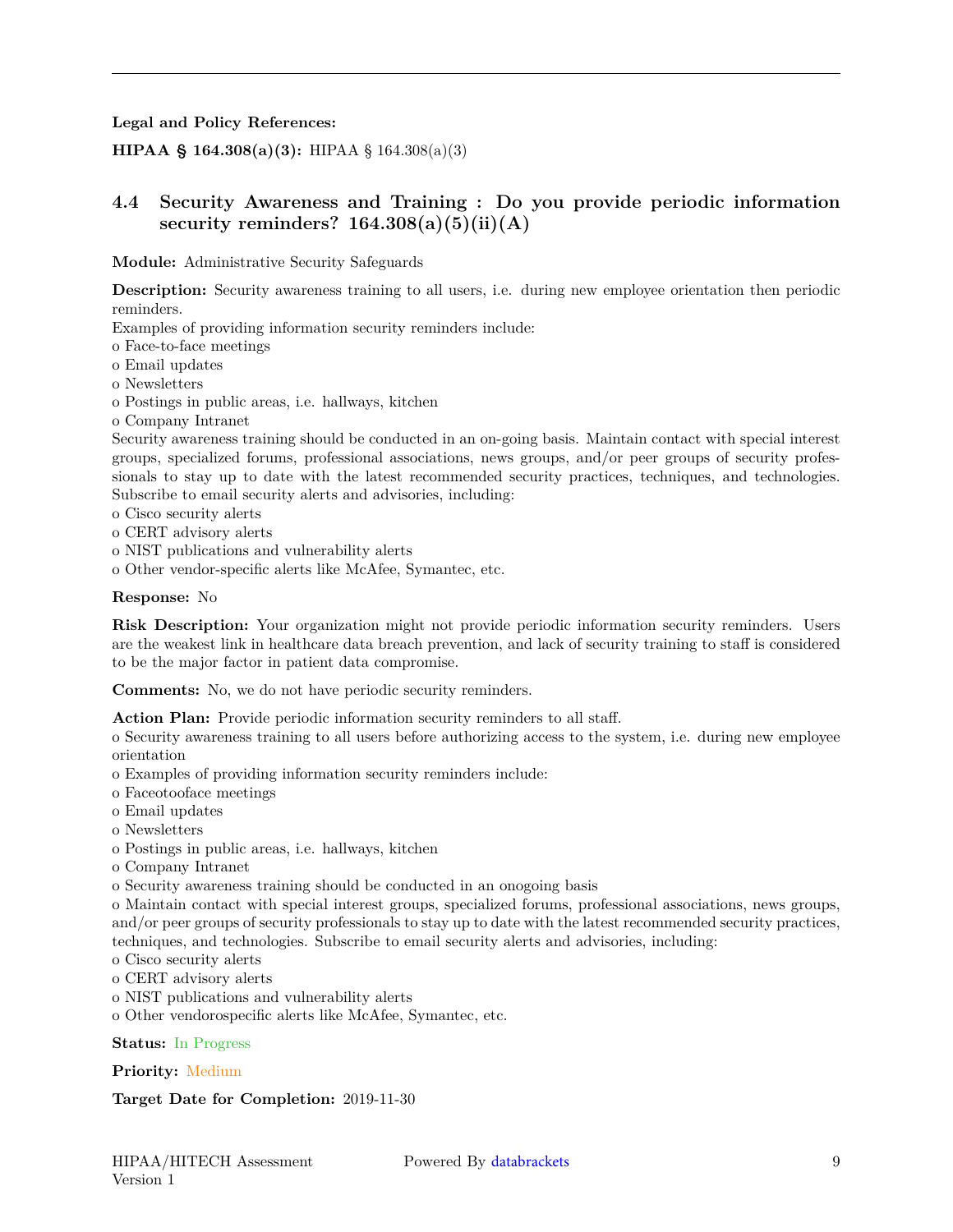**Legal and Policy References:**

<span id="page-9-0"></span>**HIPAA § 164.308(a)(5):** HIPAA § 164.308(a)(5)

## **4.5 Security Awareness and Training : Do you perform staff training for policies and procedures for guarding against, detecting, and reporting malicious software? 164.308(a)(5)(ii)(B)**

**Module:** Administrative Security Safeguards

**Description:** Train staff regarding security and privacy functions:

Security awareness training to all users before being granted access to the system, i.e. during new employee orientation.

o Security awareness training should be conducted in an onogoing basis. Ensuring acceptable antivirus protection on every workstation/server within the organization (i.e. McAfee, Symantec, etc.)

o Updated at least daily but would recommend every 4 hours

o Regularly scheduled antivirus scans of all systems, i.e. weekly or monthly

o Centralized administration, updating, and reporting is recommended

Being aware the use of central syslog server for monitoring and alerting of audit logs and abnormalities on the network, including:

o Account locked due to failed attempts

o Failed attempts by unauthorized users

o Escalation of rights

o Installation of new services

o Event log stopped

o Virus activity, Spam protection performed on the workstations themselves and/or at the gateway (entry/exit point into the network)

o Workstation solutions include builtoin Microsoft Outlook Junkoemail option or McAfee/Symantec suites that include Spam protection with their antivirus solutions

o Gateway solutions include Websense, Barracuda Networks, TrendMicro, etc.

#### **Response:** No

**Risk Description:** You might not perform staff training for policies and procedures for guarding against, detecting, and reporting malicious software, so unprotected electronics could be be the target of attack.

**Comments:** No, we do not have this in place.

**Action Plan:** Implement training on policies and procedures for guarding against, detecting, and reporting malicious software.

Train staff regarding security and privacy functions:

Security awareness training to all users before being granted access to the system, i.e. during new employee orientation.

o Security awareness training should be conducted at an onogoing basis

Ensuring acceptable antivirus protection on every workstation/server within the organization (i.e. McAfee, Symantec, etc.)

o Updated at least daily but would recommend every 4 hours

o Regularly scheduled antivirus scans of all systems, i.e. weekly or monthly o Centralized administration, updating, and reporting is recommended

Being aware the use of central syslog server for monitoring and alerting of audit logs and abnormalities on the network, including:

o Account locked due to failed attempts

o Failed attempts by unauthorized users

- o Escalation of rights
- o Installation of new services

o Event log stopped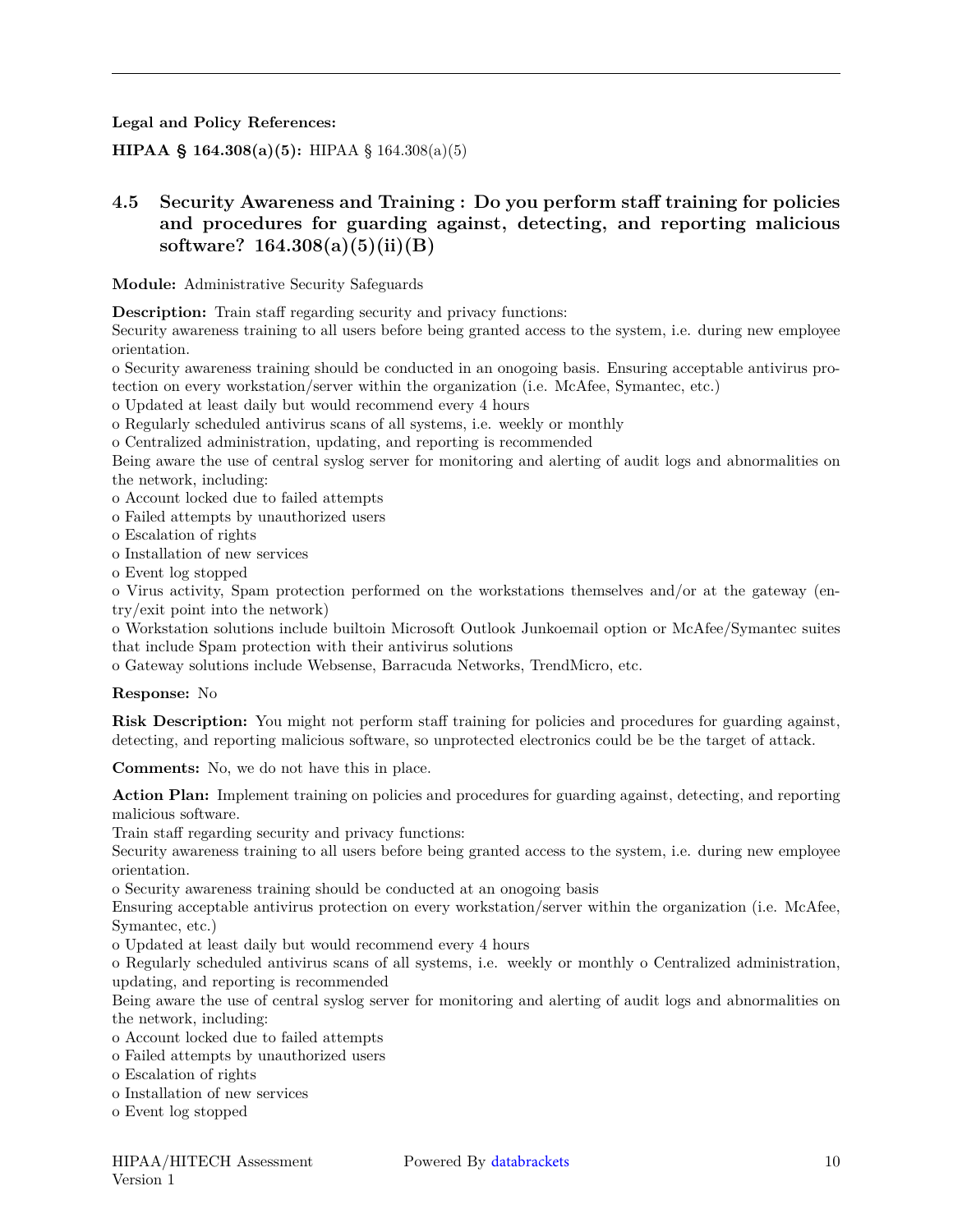o Virus activity

Spam protection performed on the workstations themselves and/or at the gateway (entry/exit point into the network) :

o Workstation solutions include builtoin Microsoft Outlook Junkoemail option or McAfee/Symantec suites that include Spam protection with their antivirus solutions

o Gateway solutions include Websense, Barracuda Networks, TrendMicro, etc.

**Status:** In Progress

**Priority:** Medium

**Target Date for Completion:** 2019-11-30

**Legal and Policy References:**

<span id="page-10-0"></span>**HIPAA § 164.308(a)(5):** HIPAA § 164.308(a)(5)

### **4.6 Security Awareness and Training : Do you perform staff training for monitoring login attempts and reporting discrepancies? §164.308(a)(5)(ii)(C)**

**Module:** Administrative Security Safeguards

**Description:** Staff should be trained pertaining login monitoring procedures include:

o Approval process for activating and modifying accounts to laptops/workstations and EHR systems (i.e. a network access request form which requires appropriate signatures before creating or modifying a user account)

o Process for disabling and removing accounts upon voluntary and involuntary employee terminations o The provider reviewing user activities, utilizing the EMR auditing functions, Windows Event Logs, and

networking logs from routers, switches, and firewalls

o Email alerts of login failures, elevated access, and other events are recommended

o Audit logs compiled to a centralized location through the use of a syslog server

o Syslog servers for central monitoring and alerting of auditable events include Kiwisyslog, Gfi Event Manager, Syslog Manager, Solarwinds Syslog Monitor, Splunk Syslog

o Examples of auditable events include but are not limited to:

o Account creation

o Account modification

- o Account disabled
- o Account escalation
- o Server health
- o Network health
- o Access allowed
- o Access denied
- o Service installation
- o Service deletion

o Configuration changes

o Ensuring EMR and other audit logs are enabled and monitored regularly; email alerts also setup for login failures and other events.

o EHR software to log and track all access, specifying each user

o Enabling and monitoring of Windows Security Event Logs (workstation and servers), monitoring the other Event Logs as well (Application and System Logs).

o Monitoring of logs from networking equipment, i.e.switches, routers, wireless access points, and firewalls

#### **Response:** No

**Risk Description:** You might not perform staff training for monitoring login attempts and reporting discrepancies; unmonitored system access attempts could result in potential entry into the system using tools, social engineering, etc.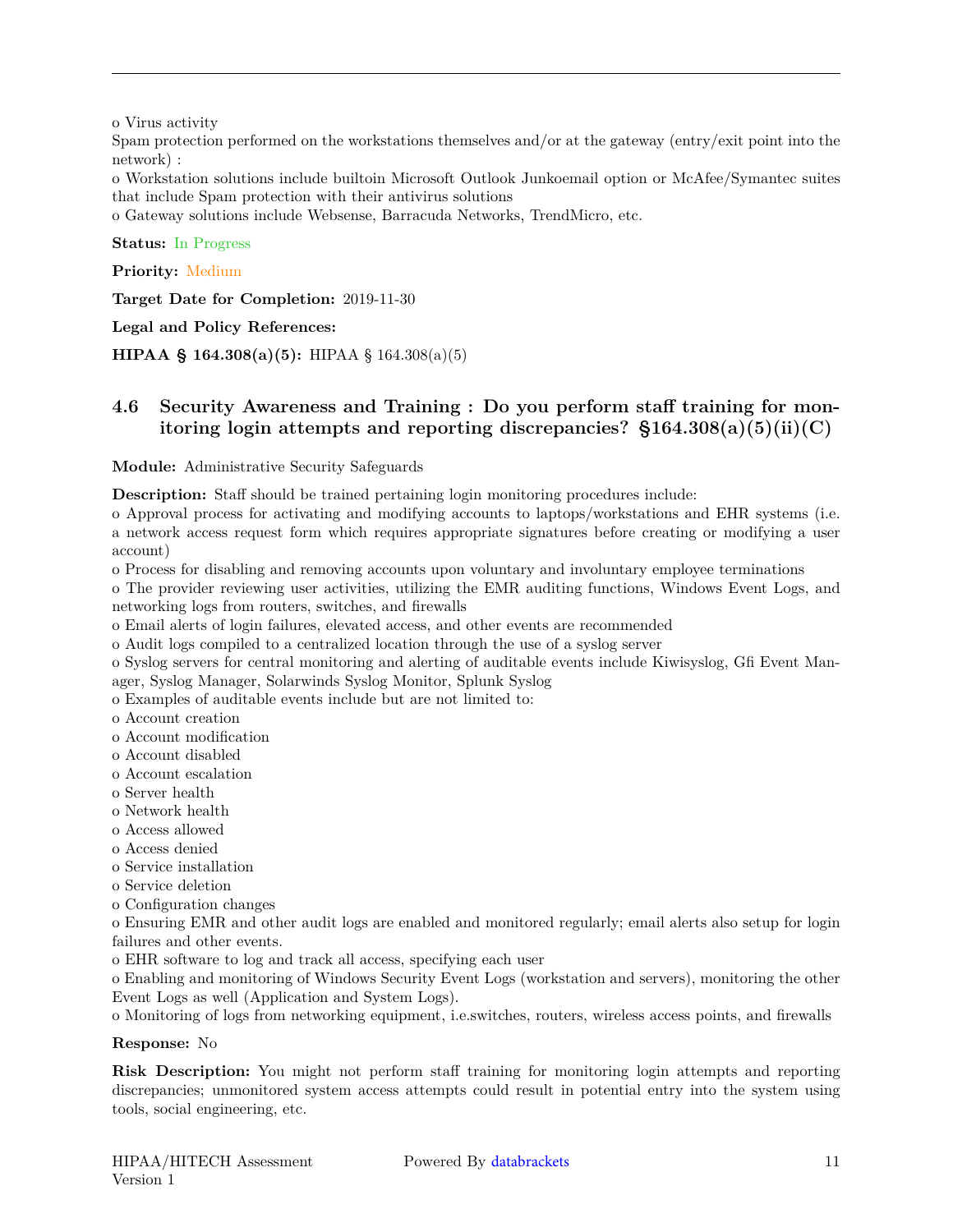**Comments:** No, we do not cover this in our awareness training.

**Action Plan:** Implement training on procedures for monitoring login attempts and reporting discrepancies.

Approval process for activating and modifying accounts to laptops/workstations and EHR systems (i.e. a network access request form which requires appropriate signatures before creating or modifying a user account)

o Process for disabling and removing accounts upon voluntary and involuntary employee terminations

o The provider reviewing user activities, utilizing the EMR auditing functions, Windows Event Logs, and networking logs from routers, switches, and firewalls

o Email alerts of login failures, elevated access, and other events are recommended

o Audit logs compiled to a centralized location through the use of a syslog server

o Syslog servers for central monitoring and alerting of auditable events include Kiwisyslog, Gfi Event Manager, Syslog Manager, Solarwinds Syslog Monitor, Splunk Syslog

o Examples of auditable events include but are not limited to:

o Account creation

o Account modification

o Account disabled

o Account escalation

- o Server health
- o Network health
- o Access allowed
- o Access denied
- o Service installation

o Service deletion

o Configuration changes

o Ensuring EMR and other audit logs are enabled and monitored regularly; email alerts also setup for login failures and other events.

o EHR software to log and track all access, specifying each user

o Enabling and monitoring of Windows Security Event Logs (workstation and servers), monitoring the other Event Logs as well (Application and System Logs).

o Monitoring of logs from networking equipment, i.e.switches, routers, wireless access points, and firewalls

**Status:** In Progress

**Priority:** Medium

**Target Date for Completion:** 2019-11-30

**Legal and Policy References:**

<span id="page-11-0"></span>**HIPAA § 164.308(a)(5):** HIPAA § 164.308(a)(5)

## **4.7 Security Awareness and Training : Do you perform staff training for creating, changing, and safeguarding passwords? §164.308(a)(5)(ii)(D)**

**Module:** Administrative Security Safeguards

**Description:** Staff receives training in password management best practices:

o Passwords include tokens, biometrics, and certificates in addition to standard passwords. Standard passwords should meet the following criteria:

o Enforce password history. Previous 12 passwords cannot be used

o Maximum password age. Passwords should expire every 30 – 90 days

o Minimum password age. Passwords can only be changed manually by the user after 1 day

o Minimum password length. 8 or more characters long

o Password complexity. Passwords should contain 3 of the following criteria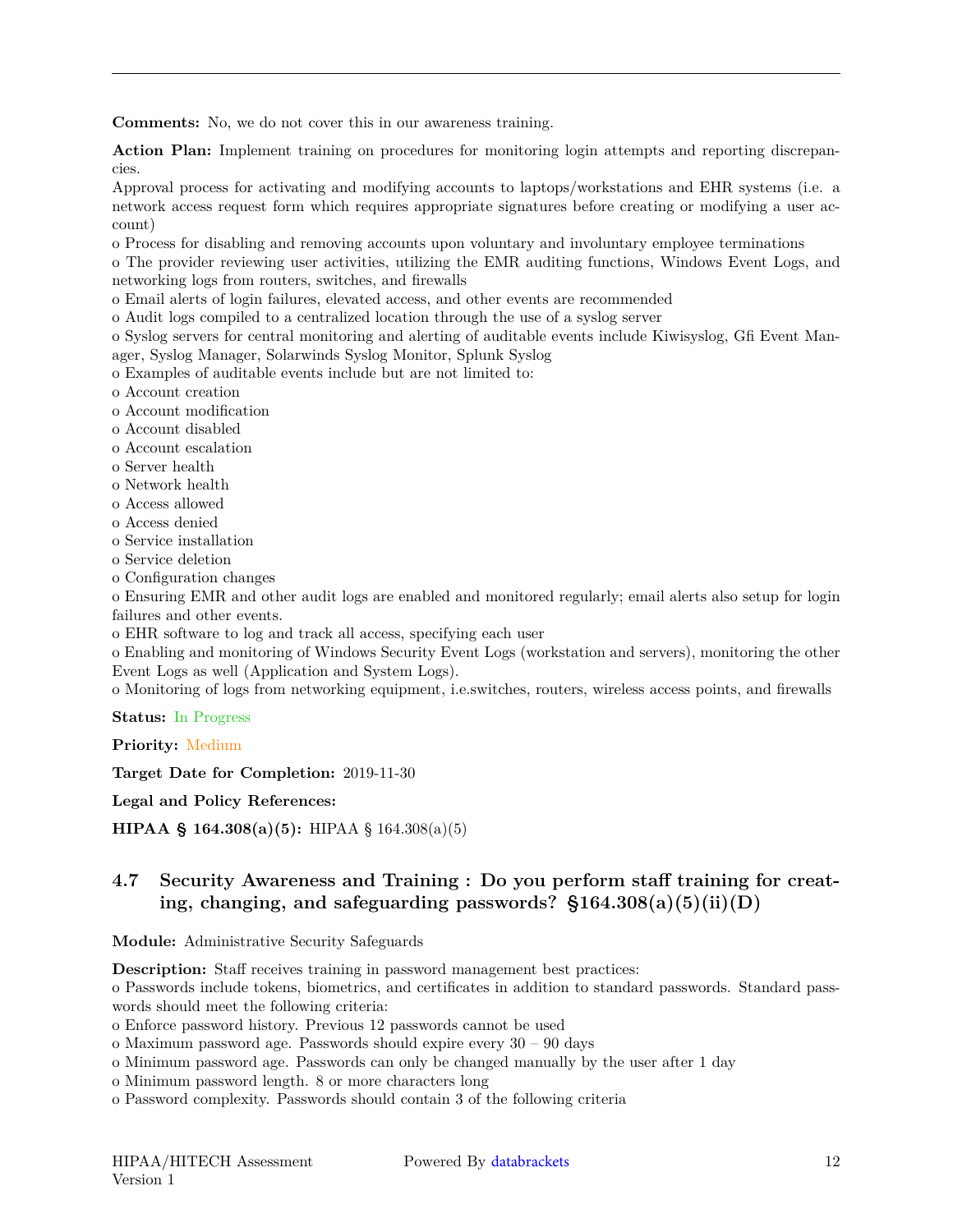o Uppercase characters (AoZ)

o Lowercase characters (aoz)

o Numbers (0o9)

o Special characters (i.e.  $!, \nexists, \&, *$ )

o Account lockout. Accounts lock after 3 unsuccessful password attempts

o Enforced in the EMR system, Active Directory, or at least on the local workstation or server

o Passwords include Microsoft logins (Active Directory Domain Controller or just locally logging into a computer) for each individual user. Unique username and password for EHR systems

o The use of passwords and/or tokens for remote access through a Virtual Private Network (VPN)

o Example token products include, RSA SecureID or Aladdin's eToken

o Each user has a unique identifier (i.e. user ID and password) when accessing their computer, EHR software, or any other system or resource

o Security awareness and training program to educate users and managers for safeguarding of passwords o See  $164.308(a)(5)(i)$ 

o No shared access for any resource or system (i.e. computer or EHR system)

o The management of authenticators (i.e. security tokens). Management includes the procedures for initial distribution, lost/compromised or damaged authenticators, or revoking of authenticators

o Authenticators could be tokens, PKI certificates, biometrics, passwords, or keycards

o Authenticator feedback includes the displaying of asterisks when a user types in a password

o The goal is to ensure the system does not provide information that would allow an unauthorized user to compromise the authentication mechanism

#### **Response:** No

**Risk Description:** You might not perform staff training for creating, changing, and safeguarding passwords, which could compromise security and privacy of patient data.

**Comments:** No, we do not cover it in our training.

**Action Plan:** Implement training on procedures for creating, changing, and safeguarding passwords.

o Passwords include tokens, biometrics, and certificates in addition to standard passwords. Standard passwords should meet the following criteria:

o Enforce password history. Previous 12 passwords cannot be used

o Maximum password age. Passwords should expire every 30 – 90 days

o Minimum password age. Passwords can only be changed manually by the user after 1 day

o Minimum password length. 8 or more characters long

o Password complexity. Passwords should contain 3 of the following criteria

o Uppercase characters (AoZ)

o Lowercase characters (aoz)

o Numbers (0o9)

o Special characters (i.e.  $!, \#,\&,^*)$ 

o Account lockout. Accounts lock after 3 unsuccessful password attempts

o Enforced in the EMR system, Active Directory, or at least on the local workstation or server

o Passwords include Microsoft logins (Active Directory Domain Controller or just locally logging into a computer) for each individual user. Unique username and password for EHR systems

o The use of passwords and/or tokens for remote access through a Virtual Private Network (VPN)

o Example token products include, RSA SecureID or Aladdin's eToken

o Each user has a unique identifier (i.e. user ID and password) when accessing their computer, EHR software, or any other system or resource

o Security awareness and training program to educate users and managers for safeguarding of passwords o See  $164.308(a)(5)(i)$ 

o No shared access for any resource or system (i.e. computer or EHR system)

o The management of authenticators (i.e. security tokens). Management includes the procedures for initial distribution, lost/compromised or damaged authenticators, or revoking of authenticators

o Authenticators could be tokens, PKI certificates, biometrics, passwords, or keycards

o Authenticator feedback includes the displaying of asterisks when a user types in a password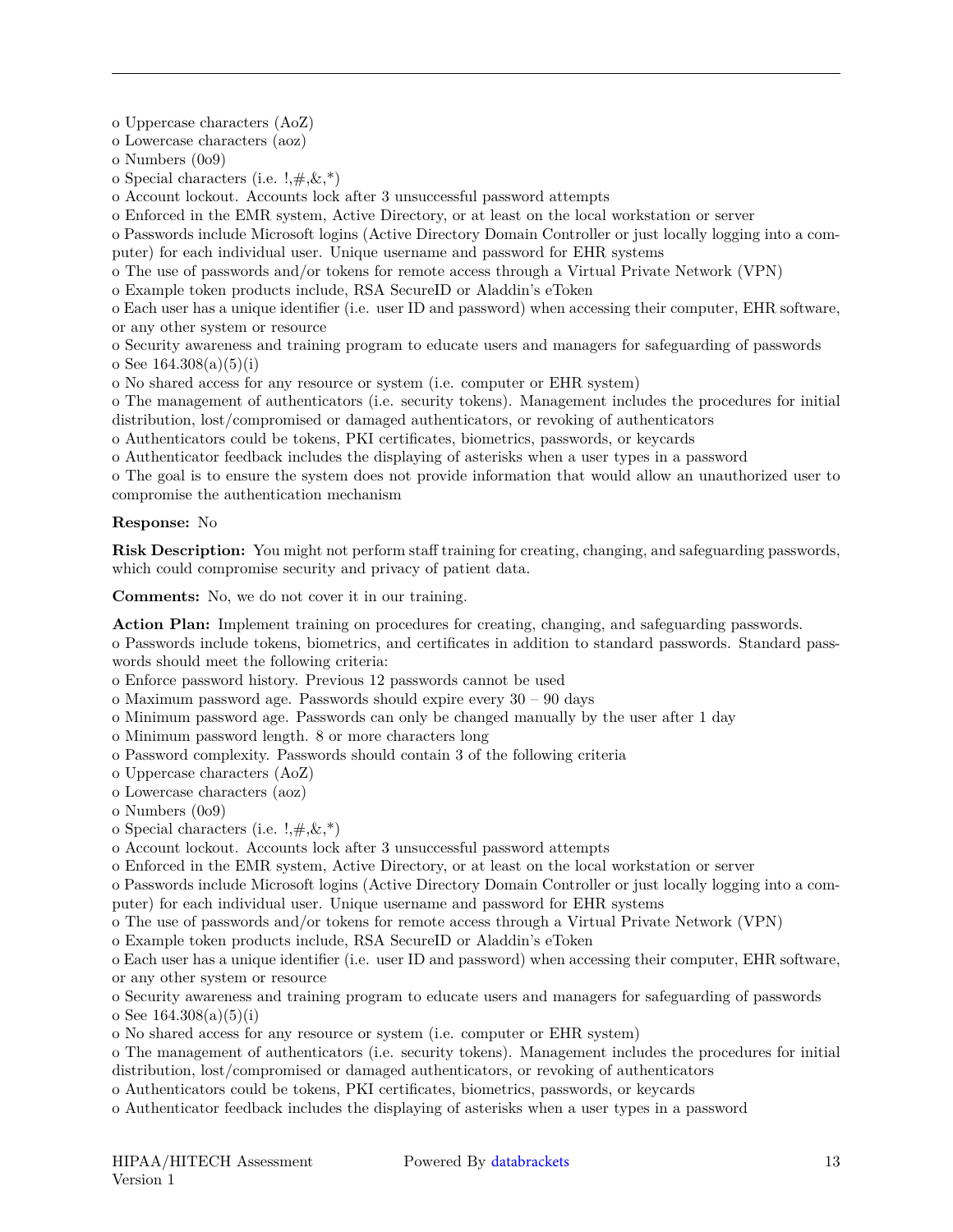o The goal is to ensure the system does not provide information that would allow an unauthorized user to compromise the authentication mechanism

**Status:** In Progress

**Priority:** Medium

**Target Date for Completion:** 2019-11-30

**Legal and Policy References:**

<span id="page-13-0"></span>**HIPAA § 164.308(a)(5):** HIPAA § 164.308(a)(5)

## **4.8 Facility Access Controls : Have you established (and implemented as needed) procedures that allow facility access in support of restoration of lost data, under the disaster recovery plan and emergency mode operations plan, in** the event of an emergency?  $(\S 164.310(a)(2)(i))$

**Module:** Physical Security Safeguards

**Description:** Procedure for obtaining necessary PHI during an emergency should be part of the Contingency Plan

o Tape backups taken offsite to an authorized storage facility

o Identify alternate processing facility in case of disaster

o Ensure alternate work sites have appropriate administrative, physical, and technical safeguards

#### **Response:** No

**Risk Description:** You might not have established (and implemented as needed) procedures that allow facility access in support of the restoration of lost data, under the disaster recovery plan and emergency mode operations plan; alternate options may not be available to provide care during an emergency.

**Comments:** No, we do not have procedures in place.

**Action Plan:** Establish (and implement as needed) procedures that allow facility access in support of the restoration of lost data, under the disaster recovery plan and emergency mode operations plan, in the event of an emergency.

Procedure for obtaining necessary PHI during an emergency should be part of the Contingency Plan o Tape backups taken offsite to an authorized storage facility

o Identify alternate processing facility in case of disaster

o Ensure alternate work sites have appropriate administrative, physical, and technical safeguards

**Status:** In Progress

**Priority:** Medium

**Target Date for Completion:** 2019-11-30

**Legal and Policy References:**

<span id="page-13-1"></span>**HIPAA § 164.310(a)(1):** HIPAA § 164.310(a)(1)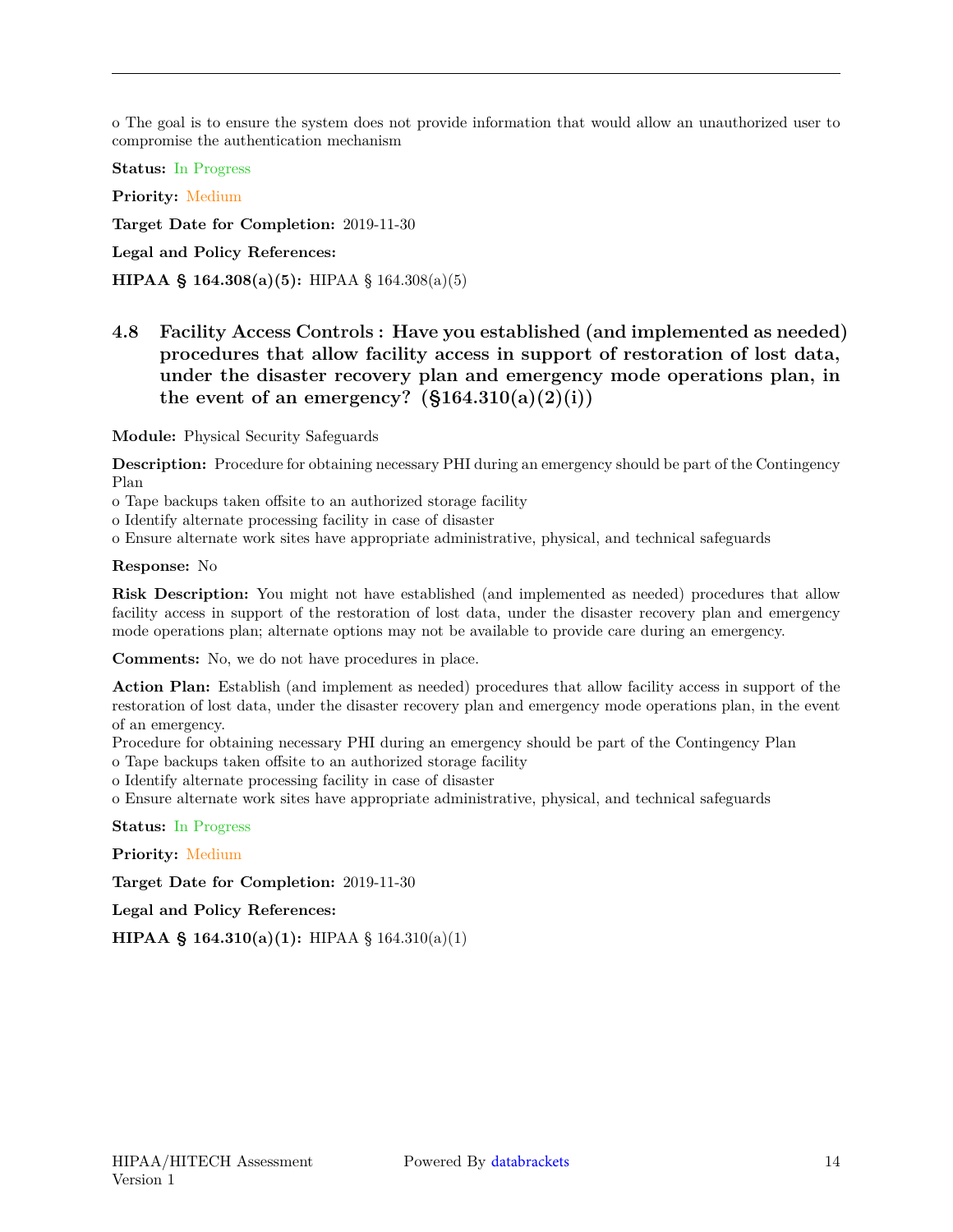## **4.9 Facility Access Controls : Have you implemented policies and procedures to safeguard the facility and the equipment therein from unauthorized physical access, tampering, and theft? §164.310(a)(2)(ii)**

**Module:** Physical Security Safeguards

**Description:** Policy and procedures that specify which physical and environmental safeguards used.

o  $164.310(a)(2)(iii)$  outlines some specific safeguards that are recommended

o System security plan that specifies an overview of security requirements for the system and a description of the security controls in place or planned for meeting those requirements.

o Covered in the Information Security Policy Template, "Building and Physical Security" Section.

#### **Response:** No

**Risk Description:** You might not have implemented sufficient policies and procedures to safeguard the facility and the equipment therein from unauthorized physical access, tampering, and theft. Lack of physical security poses a substantial risk for electronic devices that store or process ePHI.

**Comments:** No, we have not completely safeguarded the facility yet.

**Action Plan:** Implement policies and procedures to safeguard the facility and the equipment therein from unauthorized physical access, tampering, and theft.

Policy and procedures that specify which physical and environmental safeguards used.

o  $164.310(a)(2)(iii)$  outlines some specific safeguards that are recommended

o System security plan that specifies an overview of security requirements for the system and a description of the security controls in place or planned for meeting those requirements.

**Status:** In Progress

**Priority:** Medium

**Target Date for Completion:** 2019-11-30

**Legal and Policy References:**

**HIPAA § 164.310(a)(1):** HIPAA § 164.310(a)(1)

<span id="page-14-0"></span>**HIPAA:** [Security Standards: Physical Safeguards](https://www.hhs.gov/sites/default/files/ocr/privacy/hipaa/administrative/securityrule/physsafeguards.pdf)

## **4.10 Facility Access Controls : Have you implemented procedures to control and validate a person's access to facilities based on their role or function, including visitor control and control of access to software programs for testing and revision? §164.310(a)(2)(iii)**

**Module:** Physical Security Safeguards

**Description:** o Enforcement through Access Control Lists (ACL's) by permitting only the necessary traffic to and from the information system as required. The default decision within the flow control enforcement is to deny traffic and anything allowed has to be explicitly added to the ACL

o VPN access to office when connecting from home, hotel, etc., using IPSec

o Do not access the office server or workstation with a Remote Desktop connection without the use of an IPSec VPN connection. Therefore, your firewall should not have TCP port 3389 opened (forwarded) to any server or workstation in the facility for accessing an EMR system or any other software

o Role-based access to data that allows access for users based on job function/role within the organization.

o This includes access to EMR systems, workstations, servers, networking equipment, etc.

o Policy and procedures that specify physical and environmental safeguards used.

o A list of personnel with authorized access to specific areas. If a card-access system is used then the list can be generated by the card-access system.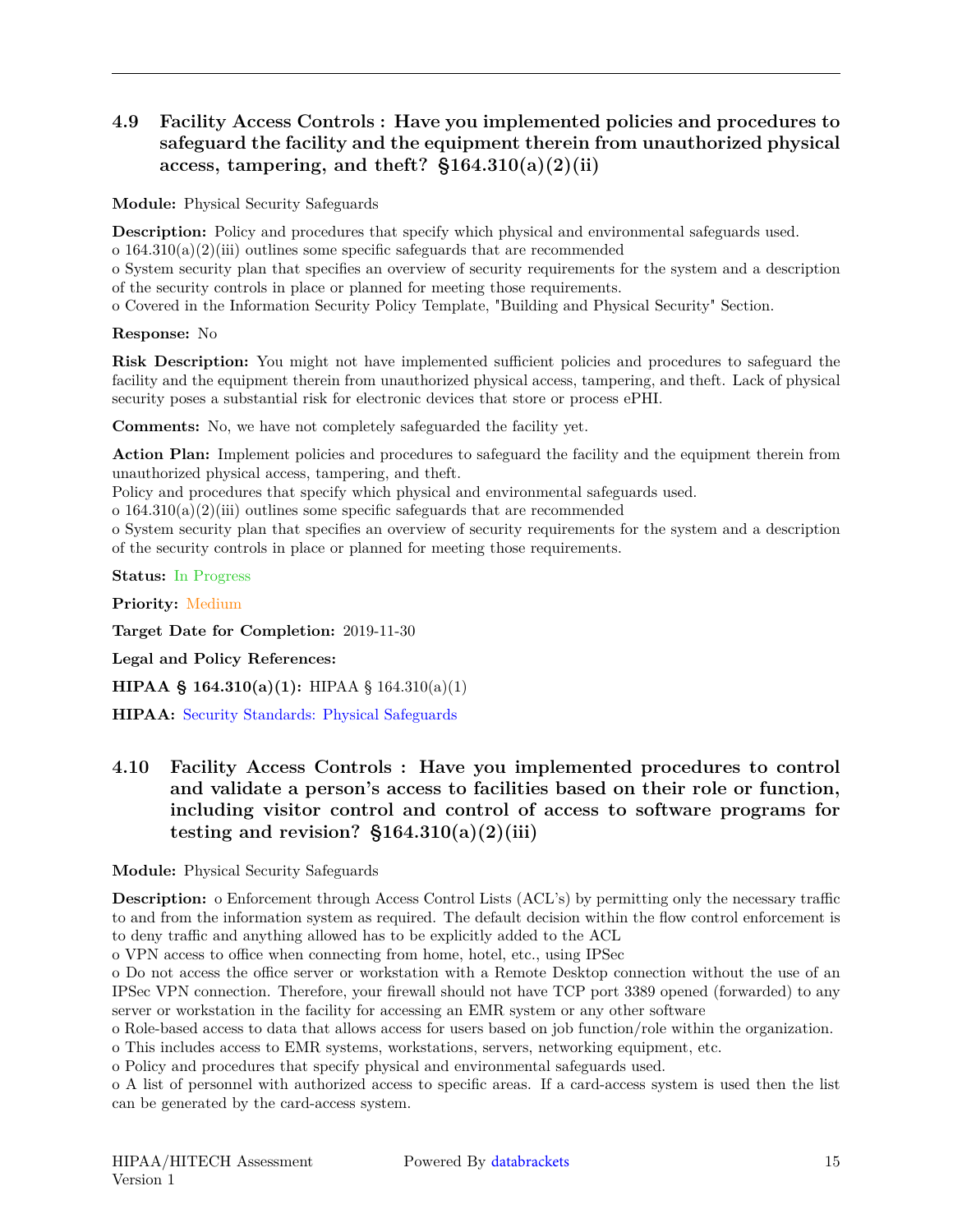o The use of cipher locks and/or a card access control system to sensitive areas of the facility

o Cipher locks require a code for entry instead of just a standard physical key

o Keri Access Control System is an example of a system that requires the user to have a card to be swiped or held in front of a sensor for entry

o Monitoring physical access through the use of video cameras

o Control physical access by authenticating visitors at the front desk (or other sensitive areas) before authorizing access to the facility

o Presenting an authorized badge or ID for access

o Records of physical access are kept that including:

(i) name and organization of the person visiting;

(ii) signature of the visitor;

(iii)form of identification;

(iv) date of access;

(v) time of entry and departure;

(vi) purpose of visit;

(vii)name and organization of person visited.

o Designated personnel within the facility review the visitor access records daily.

#### **Response:** No

**Risk Description:** You might not have implemented procedures to control and validate a person's access to facilities based on their role or function, including visitor control and control of access to software programs for testing and revision. Unauthorized access to facilities can result in theft of devices that contain or process ePHI.

**Comments:** No, we are yet to implement access controls.

**Action Plan:** Implement procedures to control and validate a person's access to facilities based on their role or function, including visitor control and control of access to software programs for testing and revision.

Enforcement through Access Control Lists (ACL's) by permitting only the necessary traffic to and from the information system as required. The default decision within the flow control enforcement is to deny traffic and anything allowed has to be explicitly added to the ACL.

o VPN access to office when connecting from home, hotel, etc., using IPSec

o Do not access the office server or workstation with a Remote Desktop connection without the use of an IPSec VPN connection. Therefor,e your firewall should not have TCP port 3389 opened (forwarded) to any server or workstation in the facility for accessing an EMR system or any other software

o Role-based access to data that allows access for users based on job function / role within the organization.

o This includes access to EMR systems, workstations, servers, networking equipment, etc.

o Policy and procedures that specify physical and environmental safeguards used.

o A list of personnel with authorized access to specific areas. If a card-access system is used then the list can be generated by the card-access system.

o The use of cipher locks and/or a card access control system to sensitive areas of the facility

o Cipher locks require a code for entry instead of just a standard physical key

o Keri Access Control System is an example of a system that requires the user to have a card to be swiped or held in front of a sensor for entry

o Monitoring physical access through the use of video cameras

o Control physical access by authenticating visitors at the front desk (or other sensitive areas) before authorizing access to the facility

o Presenting an authorized badge or ID for access

o Records of physical access are kept that including:

(i) name and organization of the person visiting;

- (ii) signature of the visitor;
- (iii) form of identification;
- (iv) date of access;
- (v) time of entry and departure;
- (vi) purpose of visit;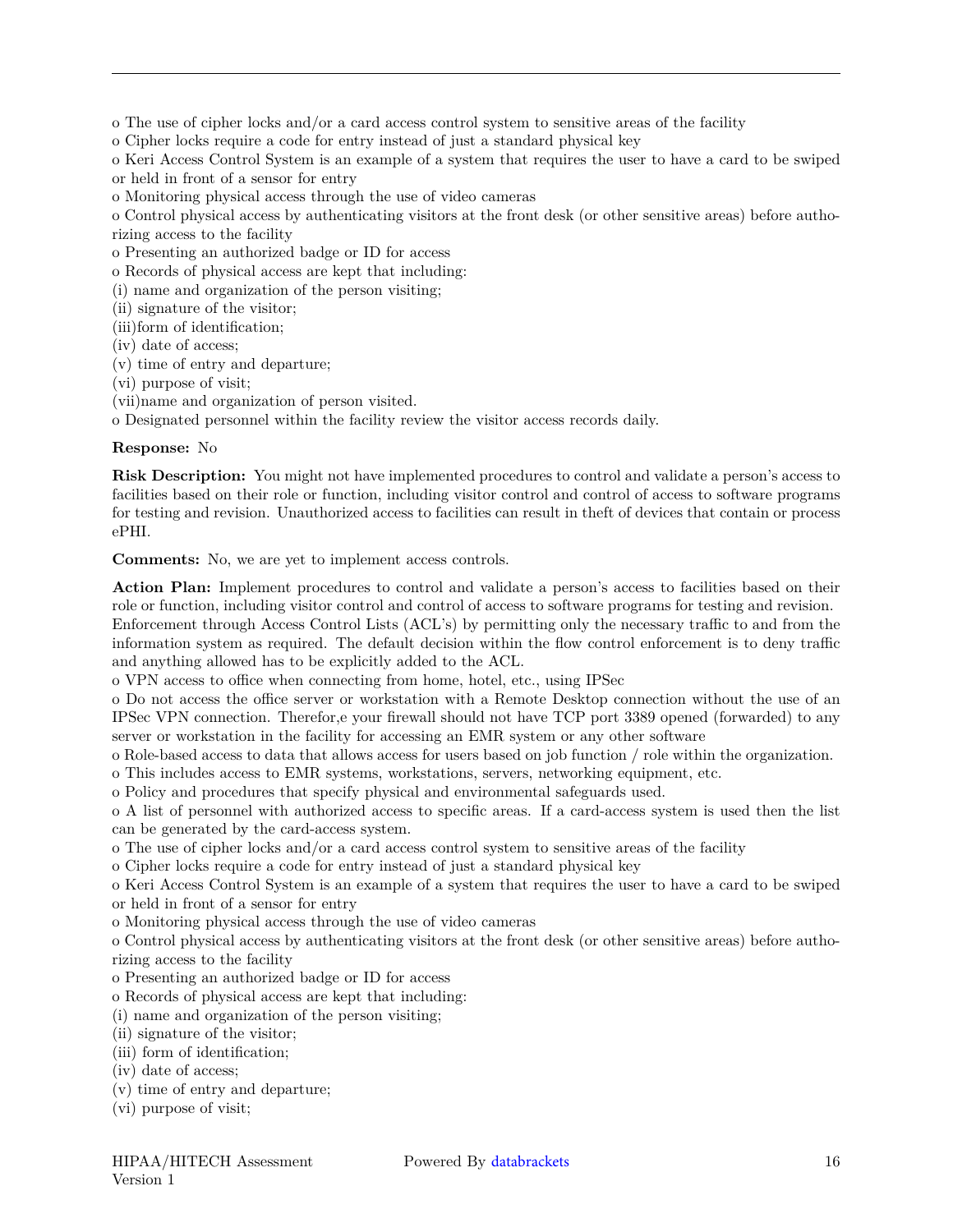(vii) name and organization of person visited. o Designated personnel within the facility review the visitor access records daily.

**Status:** In Progress

**Priority:** Medium **Target Date for Completion:** 2019-11-30

**Legal and Policy References:**

<span id="page-16-0"></span>**HIPAA § 164.310(a)(1):** HIPAA § 164.310(a)(1)

## **4.11 Do you have a process in place to demonstrate that breach notifications were made on time and according to HITECH act requirements? §164.414**

#### **Module:** Breach Notification Rules

**Description:** In the event of a use or disclosure in violation of subpart E, the covered entity or business associate, as applicable, shall have the burden of demonstrating that all notifications were made as required by this subpart or that the use or disclosures did not constitute a breach as defined at §164.402.

#### **Response:** No

**Risk Description:** You might not have a process in place to demonstrate that breach notifications were made on time and according to HITECH act requirements. Lack of a process to demonstrate breach notifications were made properly could result in additional liabilities.

**Comments:** No, we do not have timely notification process in place.

**Action Plan:** Have a process in place to demonstrate that breach notifications were made on time and according to HITECH act requirements.

In the event of a use or disclosure in violation of subpart E, the covered entity or business associate, as applicable, shall have the burden of demonstrating that all notifications were made as required by this subpart or that the use or disclosures did not constitute a breach as defined at §164.402.

**Status:** In Progress

**Priority:** Medium

<span id="page-16-1"></span>**Target Date for Completion:** 2019-11-30

## **4.12 Do you have a policy to delay the breach notification if the request is from a law enforcement authorities? §164.412**

#### **Module:** Breach Notification Rules

**Description:** If a law enforcement official states to a covered entity or business associate that a notification, notice, or posting required under this subpart would impede a criminal investigation or cause damage to national security... If the statement is in writing and specifies the time for which a delay is required, delay such notification, notice, or posting for the time period specified by the official. If the statement is made orally document the statement, including the identity of the official making the statement, and delay the notification, notice, or posting temporarily and no longer than 30 days from the date of the oral statement, unless a written statement... is submitted during that time.

#### **Response:** No

**Risk Description:** You might not have a policy to delay the breach notification if the request is from a law enforcement authorities. Lack of a process to delay notification upon request from law enforcement could prevent authorities from properly carrying out their investigation.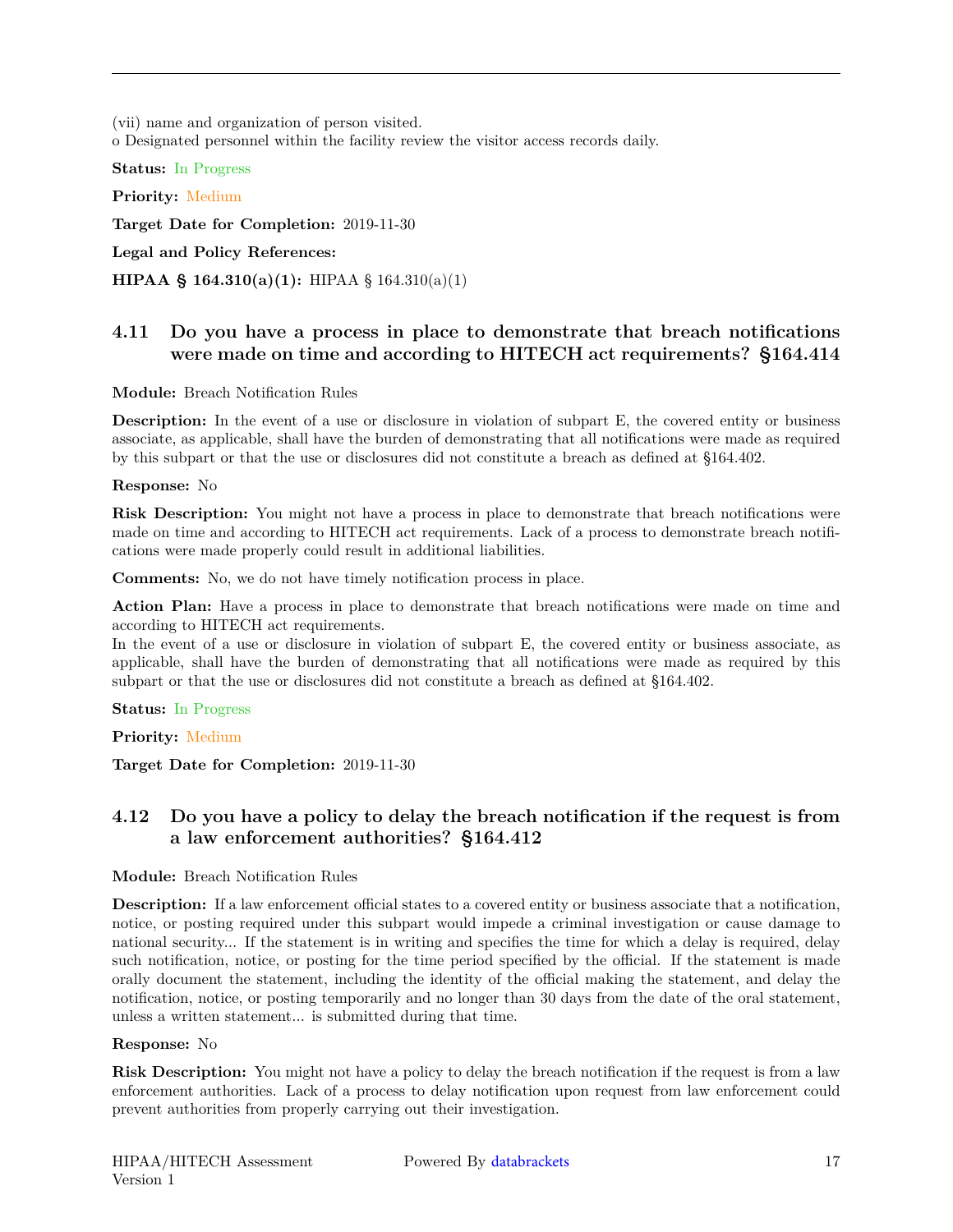**Comments:** No, we do not have the process in place yet.

**Action Plan:** Have a policy in place to delay the breach notification if the request is from a law enforcement authorities.

If a law enforcement official states to a covered entity or business associate that a notification, notice, or posting required under this subpart would impede a criminal investigation or cause damage to national security... If the statement is in writing and specifies the time for which a delay is required, delay such notification, notice, or posting for the time period specified by the official. If the statement is made orally document the statement, including the identity of the official making the statement, and delay the notification, notice, or posting temporarily and no longer than 30 days from the date of the oral statement, unless a written statement... is submitted during that time.

**Status:** In Progress

**Priority:** Medium

<span id="page-17-0"></span>**Target Date for Completion:** 2019-11-30

## **4.13 Security Incident Procedures : Do you have procedures to identify and respond to suspected or known security incidents, mitigate to the extent practicable any harmful effects of known security incidents, and document incidents and their outcomes? §164.308(a)(6)(ii)**

**Module:** Administrative Security Safeguards

**Description:** o Incident handling process can include audit monitoring of the EMR system, network monitoring, and physical access monitoring. The process should detail how the incident is reported, contained, eradicated, and then recovered.

o Track and document information system security incidents on an ongoing basis

o Reporting of incidents to the appropriate personnel i.e. designated Privacy Officer or Information Security Officer (ISO)

o The training of personnel for the handling and reporting of security incidents

#### **Response:** No

**Risk Description:** You might not have procedures to identify and respond to suspected or known security incidents, mitigate to the extent practicable any harmful effects of known security incidents, and document incidents and their outcomes. Unmanaged security incidents result in not notifying patients on time to mitigate the risks.

**Comments:** No, we do not have procedures in place yet.

**Action Plan:** Implement procedures to identify and respond to suspected or known security incidents, mitigate to the extent practicable any harmful effects of known security incidents, and document incidents and their outcomes.

o Incident handling process can include audit monitoring of the EMR system, network monitoring, and physical access monitoring. The process should detail how the incident is reported, contained, eradicated, and then recovered.

o Track and document information system security incidents on an ongoing basis

o Reporting of incidents to the appropriate personnel i.e. designated Privacy Officer or Information Security Officer (ISO)

o Training of personnel for the handling and reporting of security incidents

**Status:** In Progress

**Priority:** Medium

**Target Date for Completion:** 2019-11-30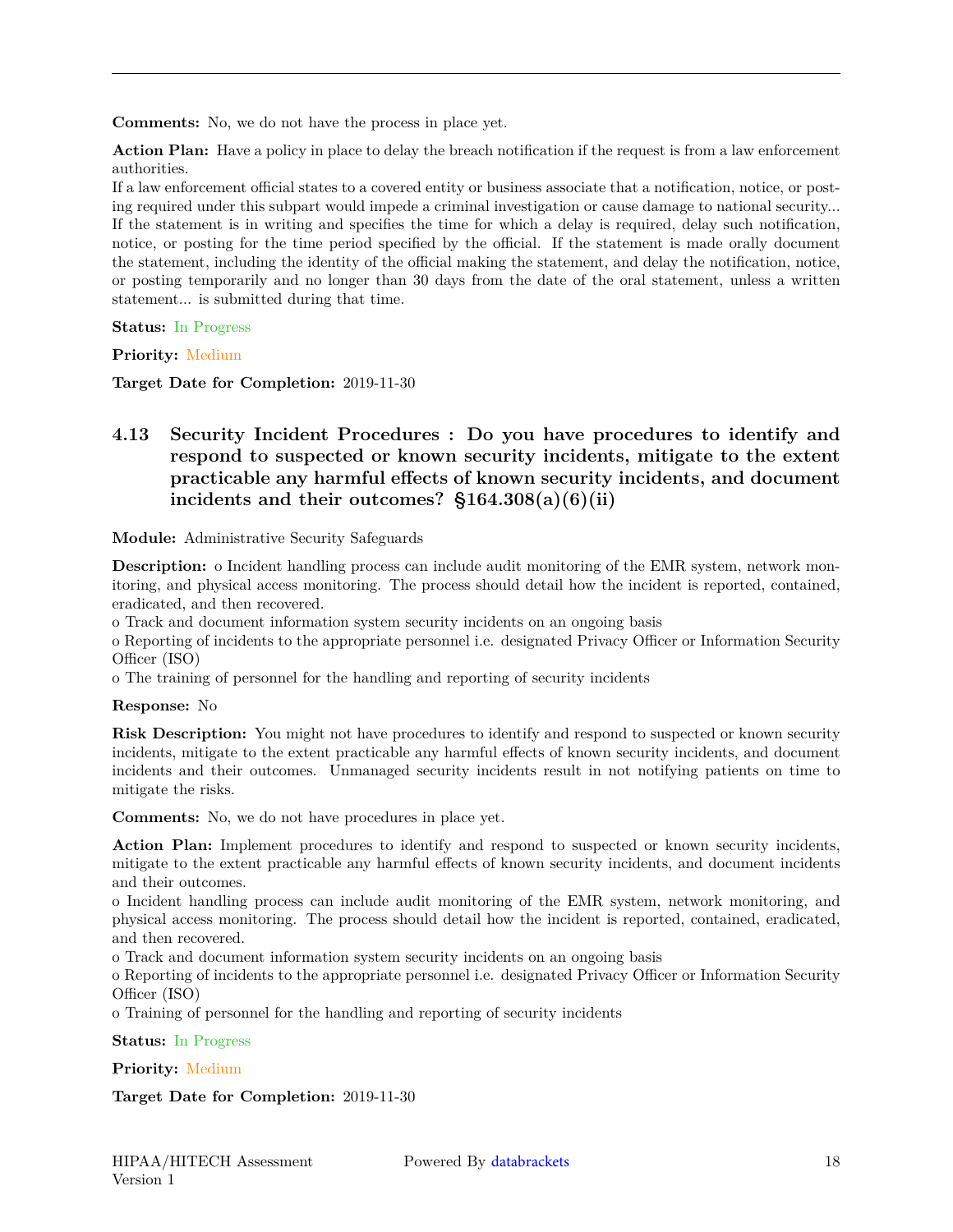**Legal and Policy References:**

<span id="page-18-0"></span>**HIPAA § 164.308(a)(6):** HIPAA § 164.308(a)(6)

## **4.14 Business Associate Contracts and Other Arrangements : Have you established written contracts or other arrangements with your trading partners that document satisfactory assurances that the BA will appropriately safeguard the information? §164.308(b)(4)**

**Module:** Administrative Security Safeguards

**Description:** o Authorization and monitoring of all connections from the information system to other information systems, i.e. a VPN connection from the provider's system to an EMR software vendor.

o The organization requires that providers of external information systems (i.e. EMR vendors) employ adequate security controls in accordance with applicable laws, executive orders, directives, policies, regulations, standards, and guidance.

o This will ultimately involve a Business Associate Agreement but can also include additional contracts as well.

o Download Business Associate Agreement provisions and customize from our document template section.

#### **Response:** No

**Risk Description:** You might not have established written contracts or other arrangements with your trading partners that document satisfactory assurances that the BA will appropriately safeguard the information. PHI shared without a valid, up-to-date business associate contract exposes the provider to several liabilities, including HIPAA/HITECH security violation.

**Comments:** No, this is not in place yet.

**Action Plan:** o Establish written contracts or other arrangements with your trading partners that document satisfactory assurances that the BA will appropriately safeguard the information.

o Authorization and monitoring of all connections from the information system to other information systems, i.e. a VPN connection from the provider's system to an EMR software vendor.

o The organization requires that providers of external information systems (i.e. EMR vendors) employ adequate security controls in accordance with applicable laws, executive orders, directives, policies, regulations, standards, and guidance.

o This will ultimately involve a Business Associate Agreement but can also include additional contracts as well.

o Download sample Business Associate Agreement provisions and customize for your practice.

**Status:** In Progress

**Priority:** Medium

**Target Date for Completion:** 2019-11-30

**Legal and Policy References:**

**HIPAA § 164.308(b)(1):** HIPAA § 164.308(b)(1)

<span id="page-18-1"></span>**EHR 2.0:** [Business Associate Agreement Template](http://ehr20.com/online{-}toolkit/Business{-}Associate{-}Agreement{-}Template.docx)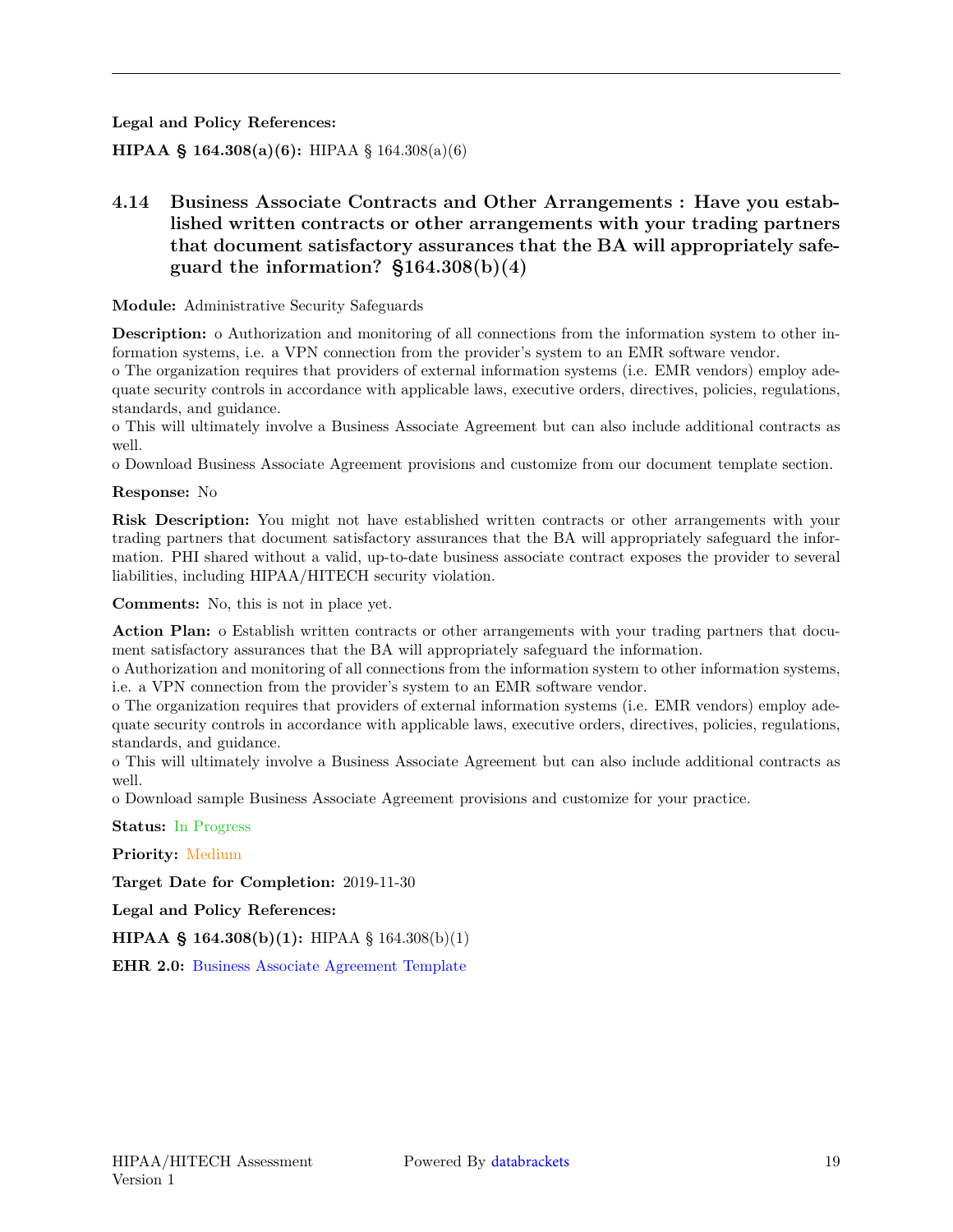## **4.15 Contingency Plan : Have you established and implemented procedures to** create and maintain retrievable exact copies of ePHI?  $$164.308(a)(7)(ii)(A)$

**Module:** Administrative Security Safeguards

**Description:** o Perform nightly backups of PHI which are taken offsite on a daily, at a minimum weekly, basis to an authorized storage facility

o It's recommended that the storage location be at least 60 miles away

o Regularly test backups to verify reliable restoration of data (i.e. tests performed at least on a quarterly basis)

o All backups should be encrypted using FIPS 140-2 compliant software and algorithms

o Backups should be verified to help ensure the integrity of the files being backed up

o Even for hosted EMR solutions, it is important to ensure the vendor is performing these functions and that these procedures are part of the Agreement

o Covered in the Information Security Policy Template, "Data Backup and Contingency Plan" Section, Data Backup Plan" Subsection

**Response:** No

**Risk Description:** You might not have established and implemented procedures to create and maintain retrievable exact copies of ePHI. Lack of backup results in eventual loss of patient data needed to provide quality care.

**Comments:** No, we do not have a periodic backup.

**Action Plan:** Establish and implemented procedures to create and maintain retrievable exact copies of ePHI.

o Perform nightly backups of PHI which are taken offsite on a daily, at a minimum weekly, basis to an authorized storage facility

o It's recommended that the storage location be at least 60 miles away

o Regularly test backups to verify reliable restoration of data (i.e. tests performed at least on a quarterly basis)

o All backups should be encrypted using FIPS 140-2 compliant software and algorithms

o Backups should be verified to help ensure the integrity of the files being backed up

o Even for hosted EMR solutions, it is important to ensure the vendor is performing these functions and that these procedures are part of the Agreement

**Status:** In Progress

**Priority:** Medium

**Target Date for Completion:** 2019-11-30

**Legal and Policy References:**

<span id="page-19-0"></span>**HIPAA § 164.308(a)(7):** HIPAA § 164.308(a)(7)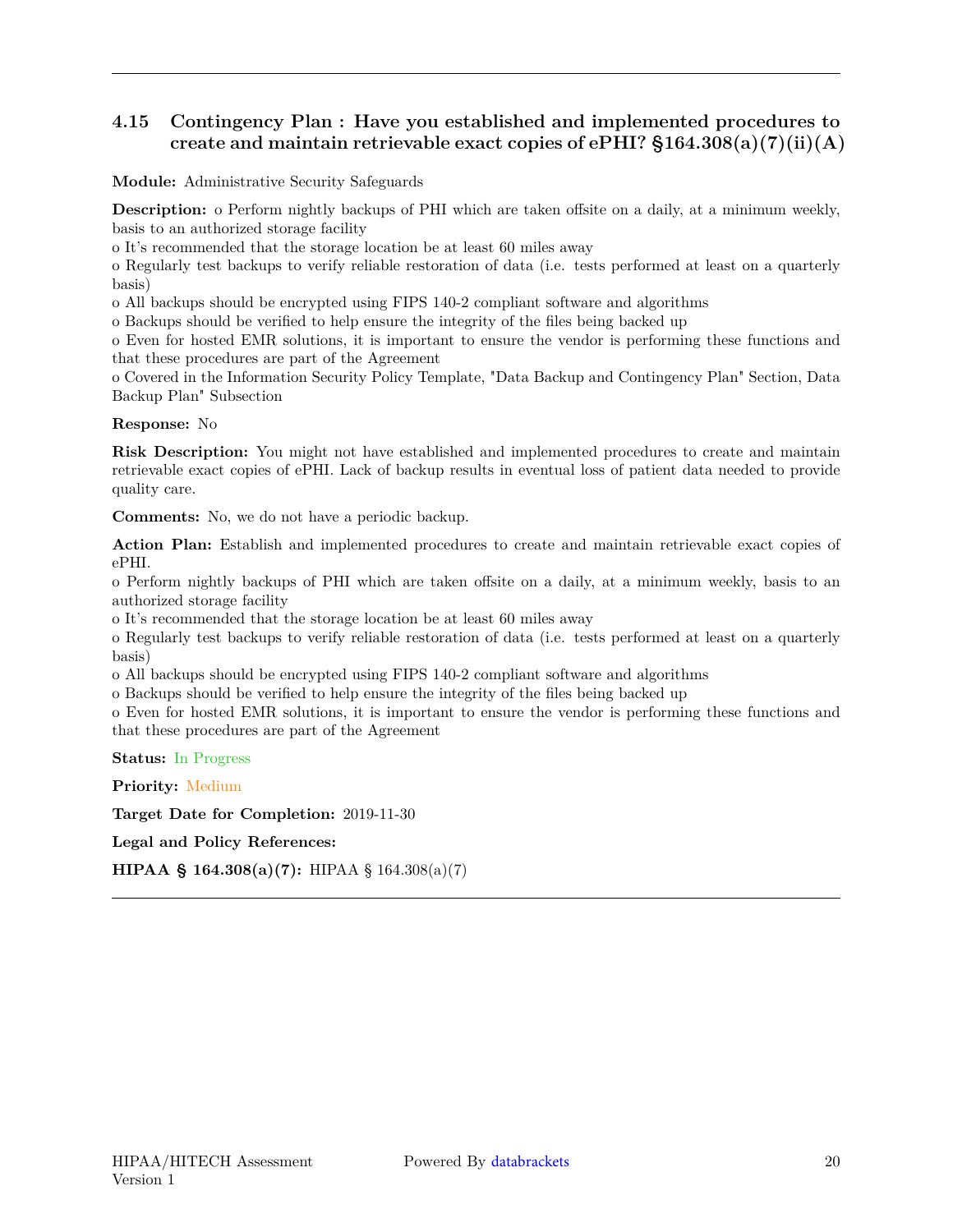## **5 Managed or Not Present Risks**

<span id="page-20-0"></span>Problems that have been managed or are not present in your organization.

### **5.1 Physical Security Safeguards**

**5.1.1 Facility Access Controls : Have you implemented policies and procedures to document repairs and modifications to the physical components of a facility, which are related to** security (for example, hardware, walls, doors, and locks)?  $$164.310(a)(2)(iv)$ 

**Description:** o Policies and procedures that specify maintenance to the facility

o Change management process that allows request, review, and approval of changes to the information system or facility

o Spare parts available for quick maintenance of hardware, doors, locks, etc.

Covered in the Information Security Policy Template, "Change Management Tracking Log" Appendix

**Response:** Yes

**Comments:** Yes, we have documentation for repairs in place.

**Legal and Policy References:**

**HIPAA § 164.310(a)(1):** HIPAA § 164.310(a)(1)

**5.1.2 Workstation Use : Have you implemented policies and procedures that specify the proper functions to be performed, the manner in which those functions are to be performed, and the physical attributes of the surroundings of a specific workstation or class of workstation that can access ePHI?**

**Description:** Implement policies and procedures that specify the proper functions to be performed, the manner in which those functions are to be performed, and the physical attributes of the surroundings of a specific workstation or class of workstation that can access electronic protected health information. Covered in the Information Security Policy Template, "Employee Responsibilities" Section, "Employee Requirements" Subsection.

**Response:** Yes

**Comments:** Yes, we have the procedures in place.

**Legal and Policy References:**

**HIPAA § 164.310(b):** HIPAA § 164.310(b)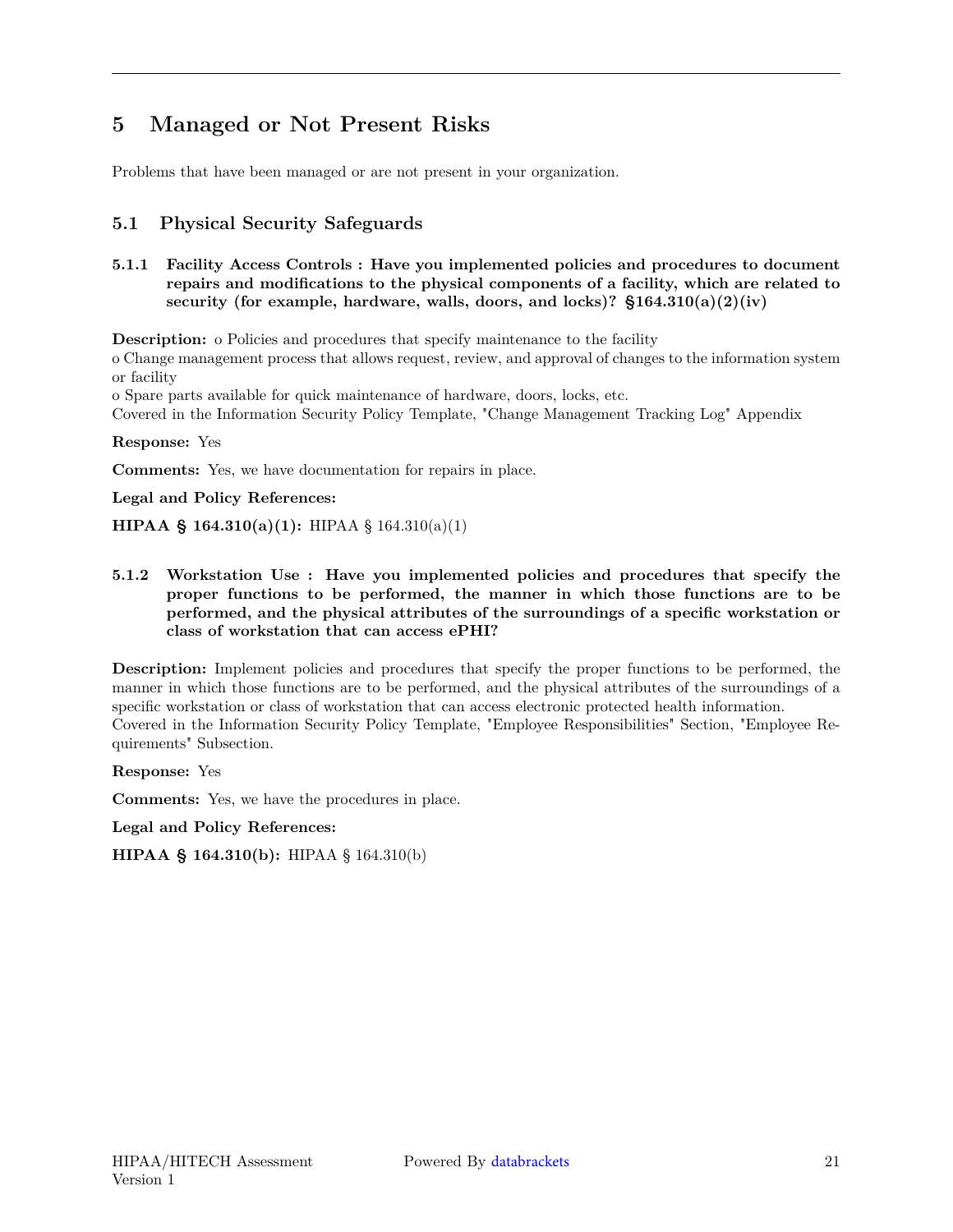#### **5.1.3 Workstation Security : Have you implemented physical safeguards for all workstations that access ePHI, to restrict access to authorized users?**

**Description:** Implement physical safeguards for all workstations that access ePHI, to restrict access to authorized users.

Covered in the Information Security Policy Template, "Building and Physical Security" Section.

**Response:** Yes

**Comments:** Yes, we have restrictions in place.

**Legal and Policy References:**

**HIPAA § 164.310(c):** HIPAA § 164.310(c)

**5.1.4 Device and Media Controls : Have you implemented policies and procedures to address final disposition of ePHI and/or hardware or electronic media on which it is stored? § 164.310(d)(2)(i)**

**Description:** o Destruction of hard drives, removable media, etc, including:

o Physical destruction. There are companies like Retire-IT that offer these services and also come onsite to destroy media.

o DoD wiping of media before reuse. DoD wiping should also be performed even before physically destroying media. DoD wiping involves writing over the hard drive with random data 7 times before it's considered unrecoverable.

o Degaussing of media. Degaussing erases data from magnetic media through the use of powerful magnets or electrical energy.

Covered in the Information Security Policy Template, "Disposal of External Media / Hardware" Section.

**Response:** Yes

**Comments:** Yes, procedures are in place.

**Legal and Policy References:**

**HIPAA § 164.310(d)(1):** HIPAA § 164.310(d)(1)

**NIST:** [Guidelines for Media Sanitization](http://nvlpubs.nist.gov/nistpubs/SpecialPublications/NIST.SP.800{-}88r1.pdf)

#### **5.1.5 Device and Media Controls : Have you implemented procedures for removal of ePHI from electronic media before the media are available for reuse? 164.310(d)(2)(ii)**

**Description:** DoD wiping of media before reuse and should also be performed even before destroying media. DoD wiping involves writing over the hard drive with random data 7 times before it's considered unrecoverable. Covered in the Information Security Policy Template, "Disposal of External Media / Hardware" Section.

**Response:** Yes

**Comments:** Yes, we have wiping procedures in place.

**Legal and Policy References:**

**HIPAA § 164.310(d)(1):** HIPAA § 164.310(d)(1)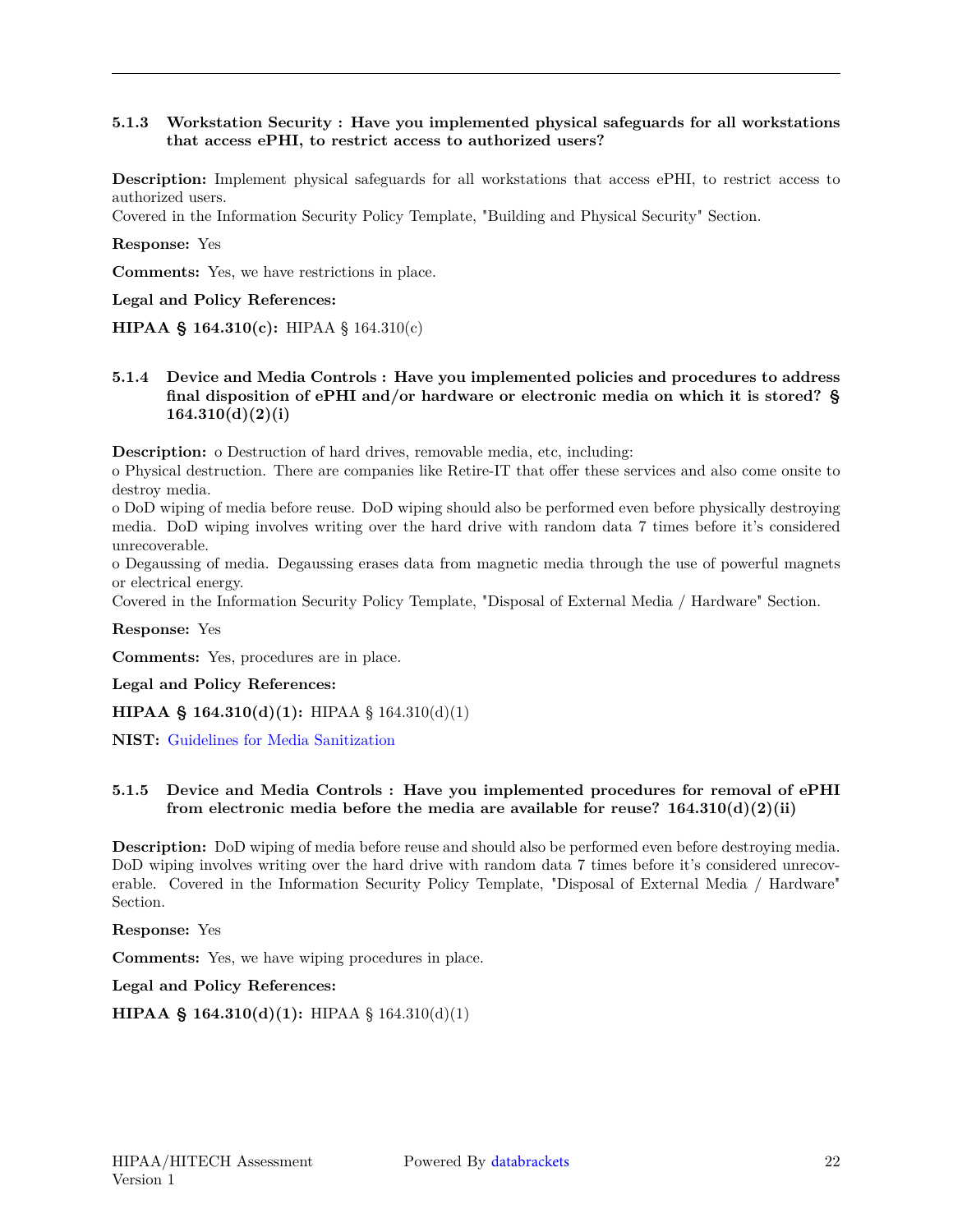#### **5.1.6 Device and Media Controls : Do you maintain a record of the movements of hardware** and electronic media, along with the person responsible for its movement?  $164.310(d)(2)(iii)$

**Description:** o Maintain a record that shows who has what equipment.

o Records can be kept in an inventory system as well as a billing or help desk system.

o Media transported only by authorized personnel and secured in a locked container. All media should be encrypted using FIPS 140-2 compliant software or algorithms.

o The use of nondisclosure agreements, acceptable use agreements, rules of behavior, and conflict-of interest agreements.

**Response:** Yes

**Comments:** Yes, we do have records.

**Legal and Policy References:**

**HIPAA § 164.310(d)(1):** HIPAA § 164.310(d)(1)

#### **5.1.7 Device and Media Controls : Do you create a retrievable, exact copy of ePHI, when needed, before movement of equipment? 164.310(d)(2)(iv)**

**Description:** o Perform daily/nightly, at minimum weekly backups of PHI taken offsite to an authorized storage facility; also backup before transporting any equipment.

o It's recommended that the storage location be at least 60 miles away.

o Regularly test backups to verify reliable restoration of data (i.e. tests performed at least on a quarterly basis).

o All backups should be encrypted using FIPS 140-2 compliant software and algorithms.

o Backups should be verified to help ensure the integrity of the files being backed up.

o Even for hosted EMR solutions, it is important to ensure the vendor is performing these functions and that these procedures are part of the Business Associate Agreement.

o Media (backup tapes, hard drives, removable media, etc.) should be stored in a locked safe while in the office and stored in a vault at an authorized facility when taken offsite.

o Media should also be transported in an approved locked container.

Covered in the Information Security Policy Template, "Change Management" Section.

**Response:** Yes

**Comments:** Yes, we do maintain exact copy of ePHI.

**Legal and Policy References:**

<span id="page-22-0"></span>**HIPAA § 164.310(d)(1):** HIPAA § 164.310(d)(1)

#### **5.2 Technical Security Safeguards**

#### **5.2.1 Access Control : Have you assigned a unique name and/or number for identifying and tracking user identities? §164.312(a)(2)(i)**

**Description:** o Each user has a unique identifier (i.e. user ID and password) when accessing their computer, EHR software, or any other system/resource.

o No shared access for any resource or system (i.e.computer or EHR system).

o Passwords include tokens, biometrics, and certificates in addition to standard passwords. Standard passwords should meet the following criteria:

o Enforce password history. Previous 12 passwords cannot be used.

o Maximum password age. Passwords should expire every 30 – 90 days.

o Minimum password age. Passwords can only be changed manually by the user after 1 day.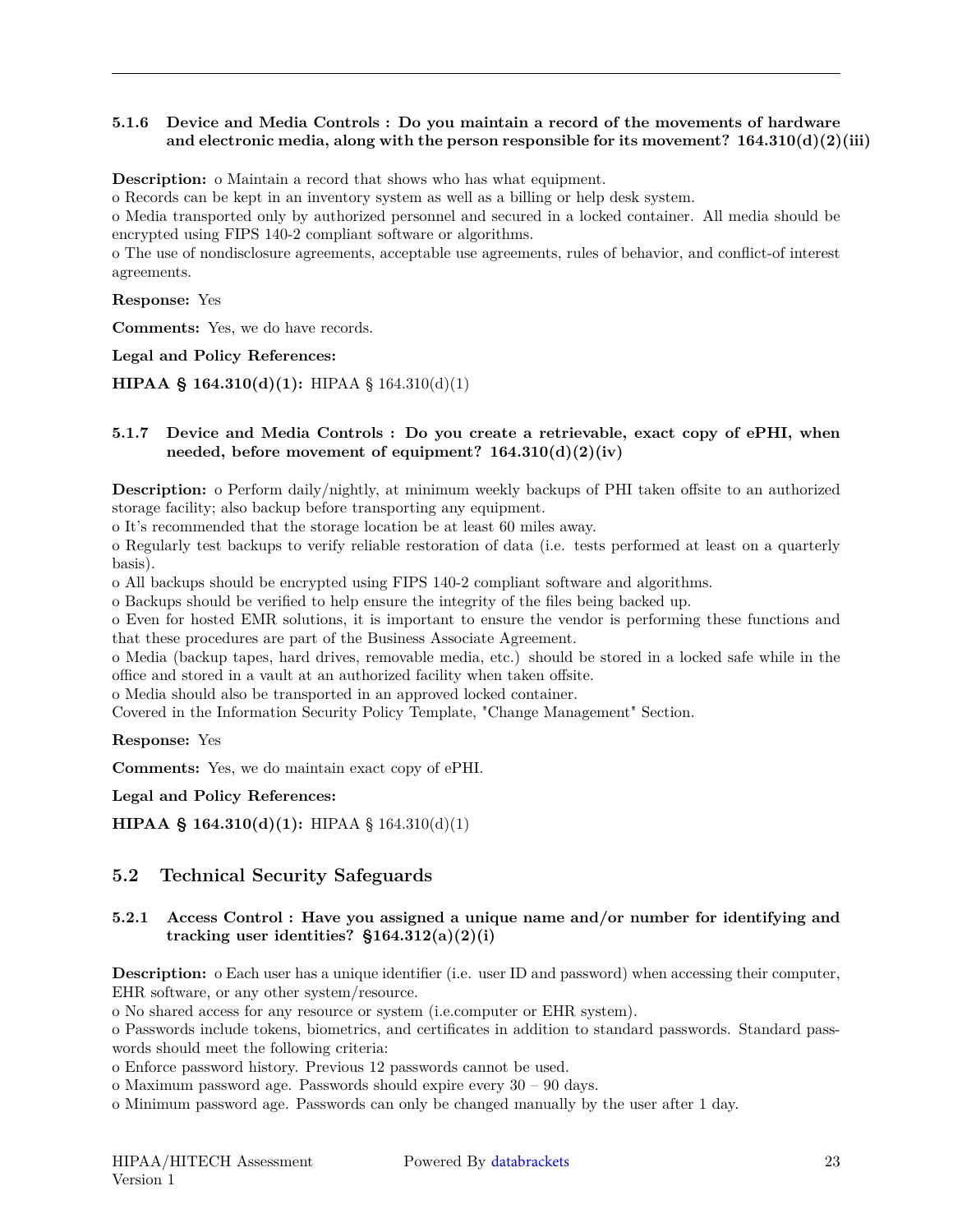o Minimum password length. 8 or more characters long.

o Password complexity. Passwords should contain 3 of the following criteria

o Uppercase characters (A-Z)

o Lowercase characters (a-z)

o Numbers (0-9)

o Special characters (i.e.  $!, \#,\&, *\$ )

o Account lockout. Accounts lock after 3 unsuccessful password attempts.

o Enforced in the EMR system, Active Directory, or at least on the local workstation or server.

Covered in the Information Security Policy Template, "Identification and Authentication" Section, "User LogIn IDs" Subsection.

**Response:** Yes

**Comments:** Yes, we do have unique names to access systems.

**Legal and Policy References:**

**HIPAA § 164.312(a)(1):** HIPAA § 164.312(a)(1)

#### **5.2.2 Access Control : Have you established (and implemented as needed) procedures for obtaining necessary ePHI during an emergency? §164.312(a)(2)(ii)**

**Description:** o Procedure for obtaining necessary PHI during an emergency should be part of the Contingency Plan

o Break-the-Glass procedures in place to ensure there is a process where a person that normally would not have access privileges to certain information can gain access when necessary

o Any emergency accounts should be obvious and meaningful, i.e. breakglass1

o Strong password should be used

o Account permissions should still be set to minimum necessary.

o Auditing should be enabled.

o Approval process for activating and modifying accounts to laptops/workstations and EHR systems (i.e. a network access request form that requires appropriate. signatures before creating or modifying a user account).

o Process for disabling and removing accounts upon voluntary and involuntary terminations of staff.

o EHR software to log and track all access, specifying each user.

o Enforcement through Access Control Lists (ACL's) by permitting only the necessary traffic to and from the information system as required. The default decision within the flow control enforcement is to deny traffic, and anything allowed has to be explicitly added to the ACL.

o VPN access to office when connecting from home, hotel, etc. using IPSec.

o Do not access the office server or workstation with a Remote Desktop connection without the use of an IPSec VPN connection. Therefore your firewall should not have TCP port 3389 opened (forwarded) to any server or workstation in the facility for accessing an EMR system or any other software.

o Role-based access to data that allows access for users based on job function/role within the organization. o This includes access to EMR systems, workstations, servers, networking equipment, etc.

o Use of Uninterruptable Power Supplies (UPS's) or generators in the event of a power outage to help ensure emergency access to computers, servers, wireless access points, etc. in the event of an emergency.

Covered in the Information Security Policy Template, "Data Backup and Contingency Plan" Section.

#### **Response:** Yes

**Comments:** Yes, we have procedures in place to retrieve ePHI.

#### **Legal and Policy References:**

**HIPAA § 164.312(a)(1):** HIPAA § 164.312(a)(1)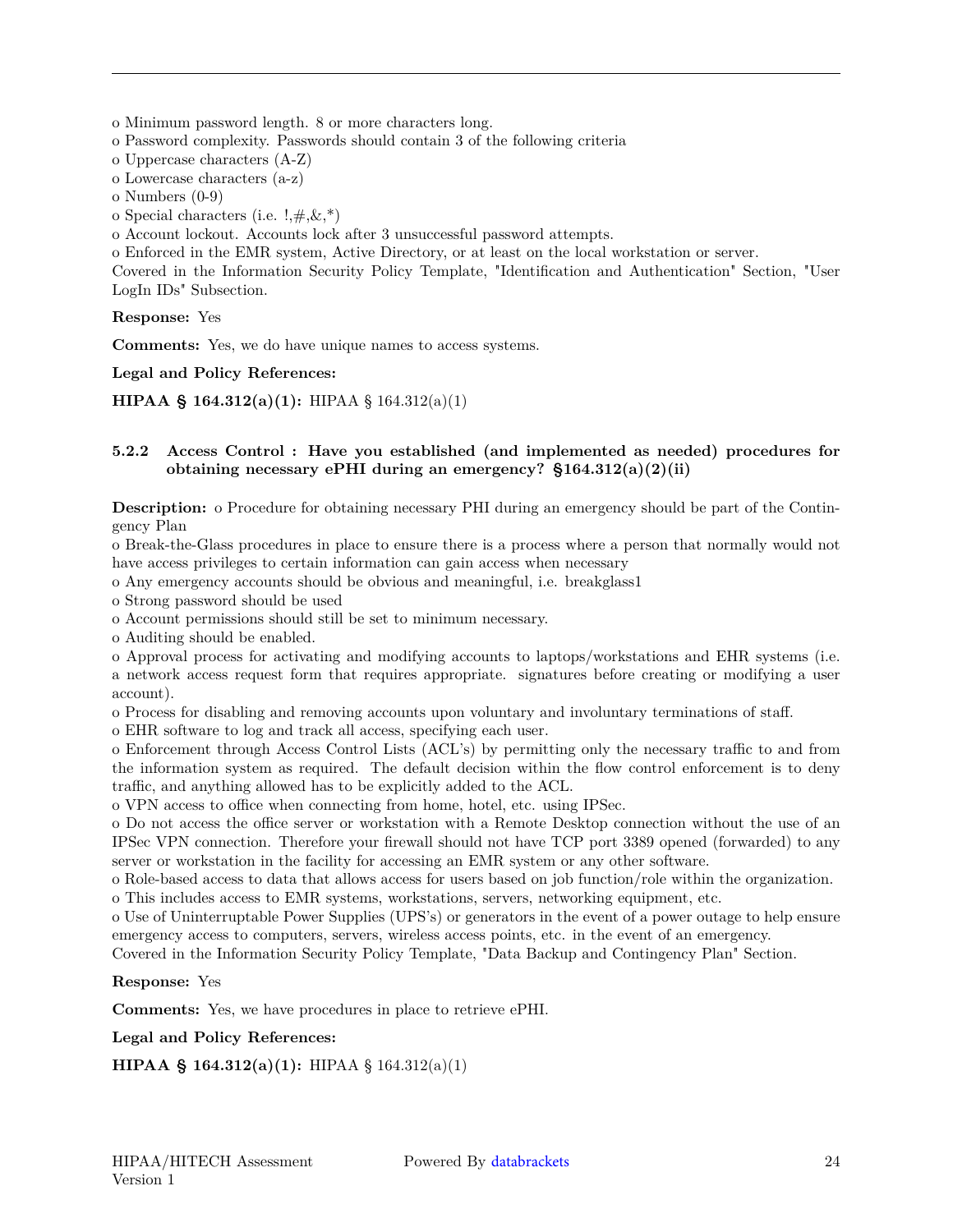#### **5.2.3 Access Control : Have you implemented procedures that terminate an electronic session after a predetermined time of inactivity? §164.312(a)(2)(iii)**

**Description:** o Enforce session lock after 10 minutes of inactivity on the computer system. This can be enforced through Active Directory Group Policies if in a Windows Domain environment or at least set locally on the computer if not on a domain.

o Users have the ability to manually initiate a session lock on their computer as needed (i.e. Alt, Ctrl, Delete then Enter).

o Session lock should not be more than 15 minutes for remote access (VPN access) and portable devices (laptops, PDA's, etc.).

o Terminate VPN sessions after 10-15 minutes of inactivity.

o Terminate terminal services or Citrix sessions after 10-15 minutes of inactivity.

o Terminate EHR sessions after 15 minutes of inactivity.

**Response:** Yes

**Comments:** Yes, we do have time out settings enabled on all systems.

**Legal and Policy References:**

**HIPAA § 164.312(a)(1):** HIPAA § 164.312(a)(1)

#### **5.2.4 Access Control : Have you implemented a mechanism to encrypt and decrypt ePHI? §164.312(a)(2)(iv)**

**Description:** o Use of full disk encryption on laptops and workstations (i.e. PGP, Safeguard Easy, PointSec, etc.). Any solution should be FIPS 140-2 compliant.

o Use of email encryption (Thawte, Verisign, ZixMail, or internal PKI / certificate server).

o The use of appropriate wireless encryption, including:

o WPA/WPA2-Enterprise (802.1x) with strong 256-bit AES encryption recommended (minimum of 128 bit).

o WPA/WPA2-Personal (the use of a pre-shared key).

o Never use WEP because it is flawed, easy to crack, and widely publicized as such.

o Use of IPSec VPN for remote access to the network.

o Use of encryption for backups (tape or back-to-disk storage).

o Use of SSL/TLS for web-based access to EHR software.

o Use of file/folder encryption on workstations and/or servers to encrypt PHI (i.e. PGP).

o Use of encryption of removable media like USB thumb drives (i.e. PGP, Safeguard Easy, PointSec Protector, etc.).

o Enforcement through Access Control Lists (ACL's) by permitting only the necessary traffic to and from the information system as required. The default decision within the flow control enforcement is to deny traffic and anything allowed has to be explicitly added to the ACL.

o VPN access to office when connecting from home, hotel, etc. using IPSec.

o Do not access the office server or workstation with a Remote Desktop connection without the use of an IPSec VPN connection. Therefore your firewall should not have TCP port 3389 opened (forwarded) to any server or workstation in the facility for accessing an EMR system or any other software.

o Role-based access to data that allows access for users based on job function and role within the organization.

o This includes access to EMR systems, workstations, servers, networking equipment, etc.

**Response:** Yes

**Comments:** Yes, all ePHI is encrypted.

**Legal and Policy References:**

**HIPAA § 164.312(a)(1):** HIPAA § 164.312(a)(1)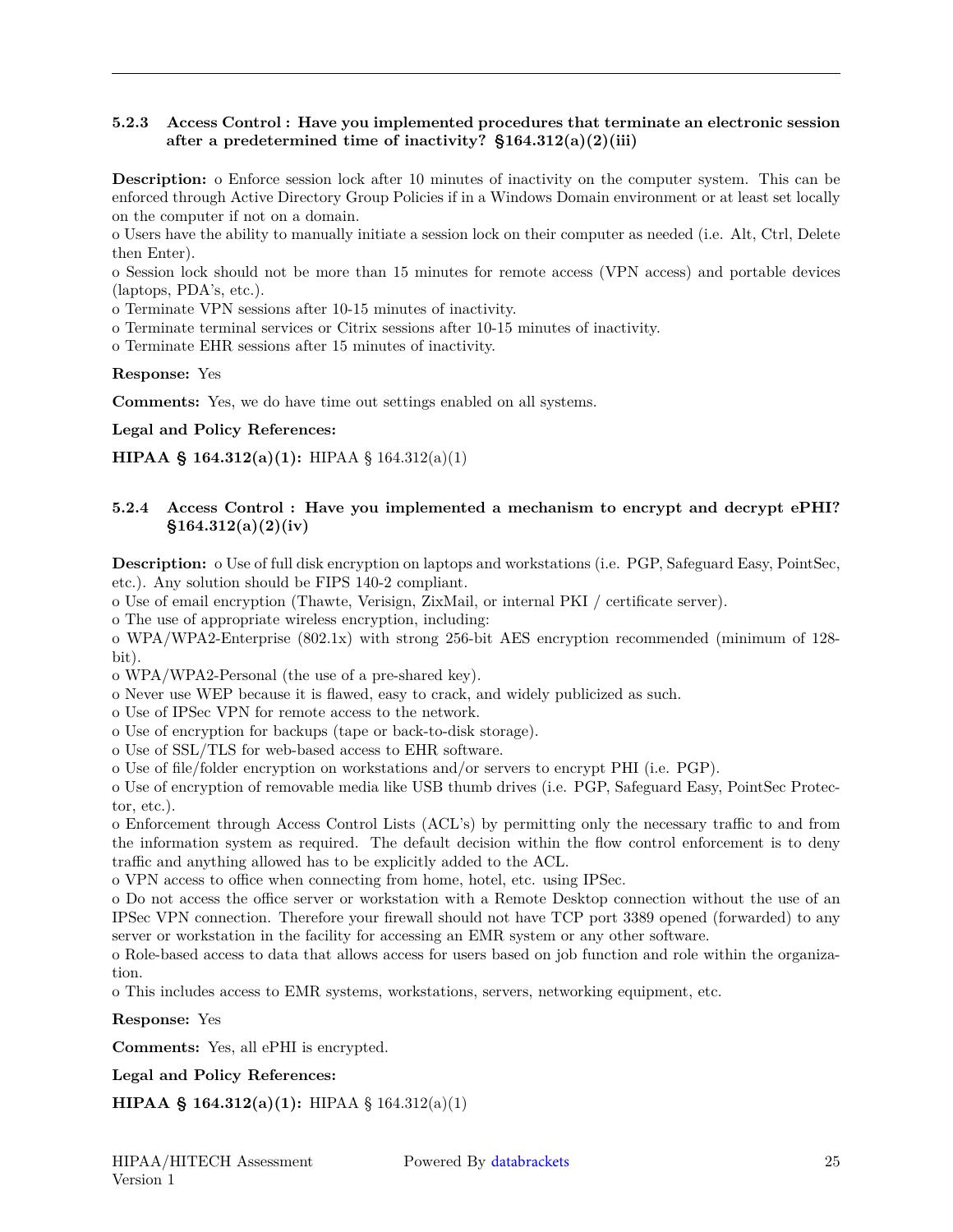#### **5.2.5 Audit Controls : Have you implemented Audit Controls, hardware, software, and/or procedural mechanisms that record and examine activity in information systems that contain or use ePHI? §164.312(b)**

**Description:** o Policies and procedures that specify audit and accountability can be included as part of the general information security policy for the practice.

o It's recommended to have audit logs go to a central server by using a syslog server.

o Example syslog servers for central monitoring and alerting of auditable events include Kiwisyslog, Gfi Event Manager, Syslog Manager, Solarwinds Syslog Monitor, Splunk Syslog.

o Audit reduction, review, and reporting tools (i.e. a central syslog server) support after-the fact investigations of security incidents without altering the original audit records.

o Examples of auditable events include but are not limited to:

o Account creation.

o Account modification.

o Account disabled.

- o Account escalation.
- o Server health.
- o Network health.
- o Access allowed.
- o Access denied.
- o Service installation.
- o Service deletion.
- o Configuration changes.

o Ensure audit record content includes, for most audit records: (i) date and time of the event; (ii) the component of the information system (e.g., software component, hardware component); (iii) type of event; (iv) user/subject identity; (v) the outcome (success or failure) of the event.

o Ensure the computers, servers, wireless access points/routers, and/or networking devices that perform audit logging have sufficient storage capacity.

o Ensure EMR and other audit logs are enabled and monitored regularly. Email alerts also should be setup for login failures and other events.

o Enabling and monitoring of Windows Security Event Logs (workstation and servers); also monitor the other Event Logs (Application and System Logs).

o Monitoring of logs from networking equipment, i.e. switches, routers, wireless access points and firewalls.

**Response:** Yes

**Comments:** We regularly monitor audit log files and document the same.

**Legal and Policy References:**

**HIPAA § 164.312(b):** HIPAA § 164.312(b)

#### **5.2.6 Integrity : Have you implemented electronic mechanisms to corroborate that ePHI has not been altered or destroyed in an unauthorized manner? §164.312(c)(2)**

**Description:** o VPN access to office when connecting from home, hotel, etc. using IPSec.

o Do not access the office server or workstation with a Remote Desktop connection without the use of an IPSec VPN connection. Therefore your firewall should not have TCP port 3389 opened (forwarded) to any server or workstation in the facility for accessing an EMR system or any other software.

o Use of SSL/TLS for Web-based EMR software.

o Use of digital certificates for email communications.

o Use of unique user ID's and passwords to EMR systems to help prevent unauthorized access or alteration to PHI.

o Use of PKI for email communication to help ensure both confidentiality and integrity of the message.

o Endpoint security solutions (i.e. McAfee Enterprise, Cisco CSA, Symantec Endpoint, etc) have the ability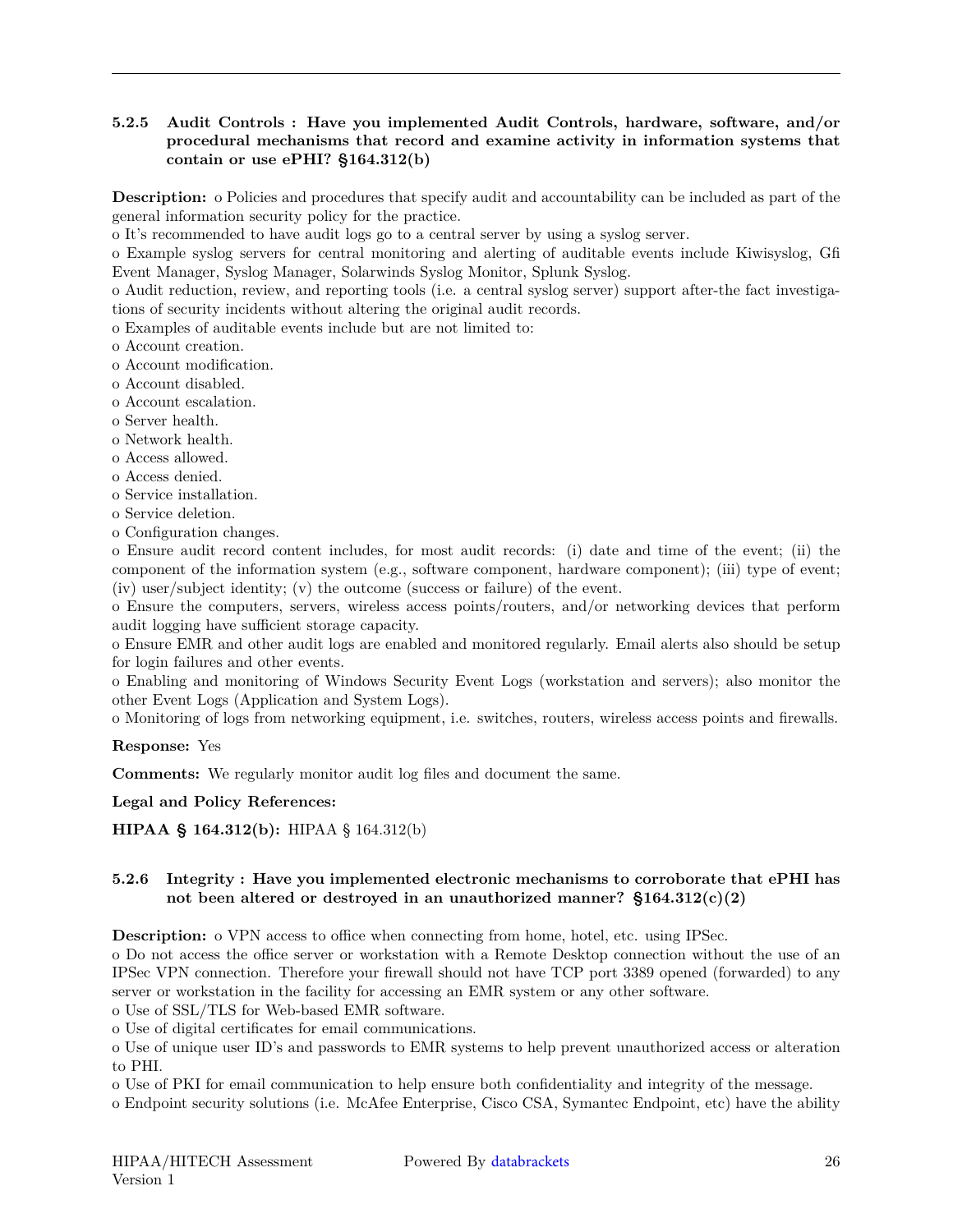to prevent unauthorized modification to software running on the computer or server.

o The use of appropriate wireless encryption, including:

o WPA/WPA2-Enterprise (802.1x) with strong 256-bit AES encryption recommended (minimum of 128 bit).

o WPA/WPA2-Personal (the use of a pre-shared key).

o Never use WEP because it is flawed, easy to crack, and widely publicized as such.

**Response:** Yes

**Comments:** Yes, we have this implemented.

**Legal and Policy References:**

**HIPAA § 164.312(c)(1):** HIPAA § 164.312(c)(1)

#### **5.2.7 Person or Entity Authentication : Have you implemented Person or Entity Authentication procedures to verify that the person or entity seeking access ePHI is the one claimed? §164.312(d)**

**Description:** o Each user has a unique identifier (i.e. user ID and password) when accessing their computer, EHR software, or any other system or resource

o No shared access for any resource or system (i.e. computer or EHR system)

o Passwords include tokens, biometrics, and certificates in addition to standard passwords. Standard passwords should meet the following criteria:

o Enforce password history. Previous 12 passwords cannot be used.

o Maximum password age. Passwords should expire every 30 – 90 days.

o Minimum password age. Passwords can only be changed manually by the user after 1 day.

o Minimum password length. 8 or more characters long.

o Password complexity. Passwords should contain 3 of the following criteria.

- Uppercase characters (A-Z)

- Lowercase characters (a-z)

- Numbers (0-9)

- Special characters (i.e.  $!, \nexists, \&, *$ )

o Account lockout. Accounts lock after 3 unsuccessful password attempts.

o Enforced in the EMR system, Active Directory, or at least on the local workstation or server.

o The use of passwords and/or tokens for remote access through a Virtual Private Network (VPN).

o Example token products include RSA SecureID or Aladdin's eToken.

o The use of IP Address and Access Control Lists to allow or deny access to the EHR system or other resource.

o Microsoft Active Directory (Windows Domain Controller) to permit only authorized computers on the domain.

**Response:** Yes

**Comments:** Yes, we have the verification procedures.

**Legal and Policy References:**

**HIPAA § 164.312(d):** HIPAA § 164.312(d)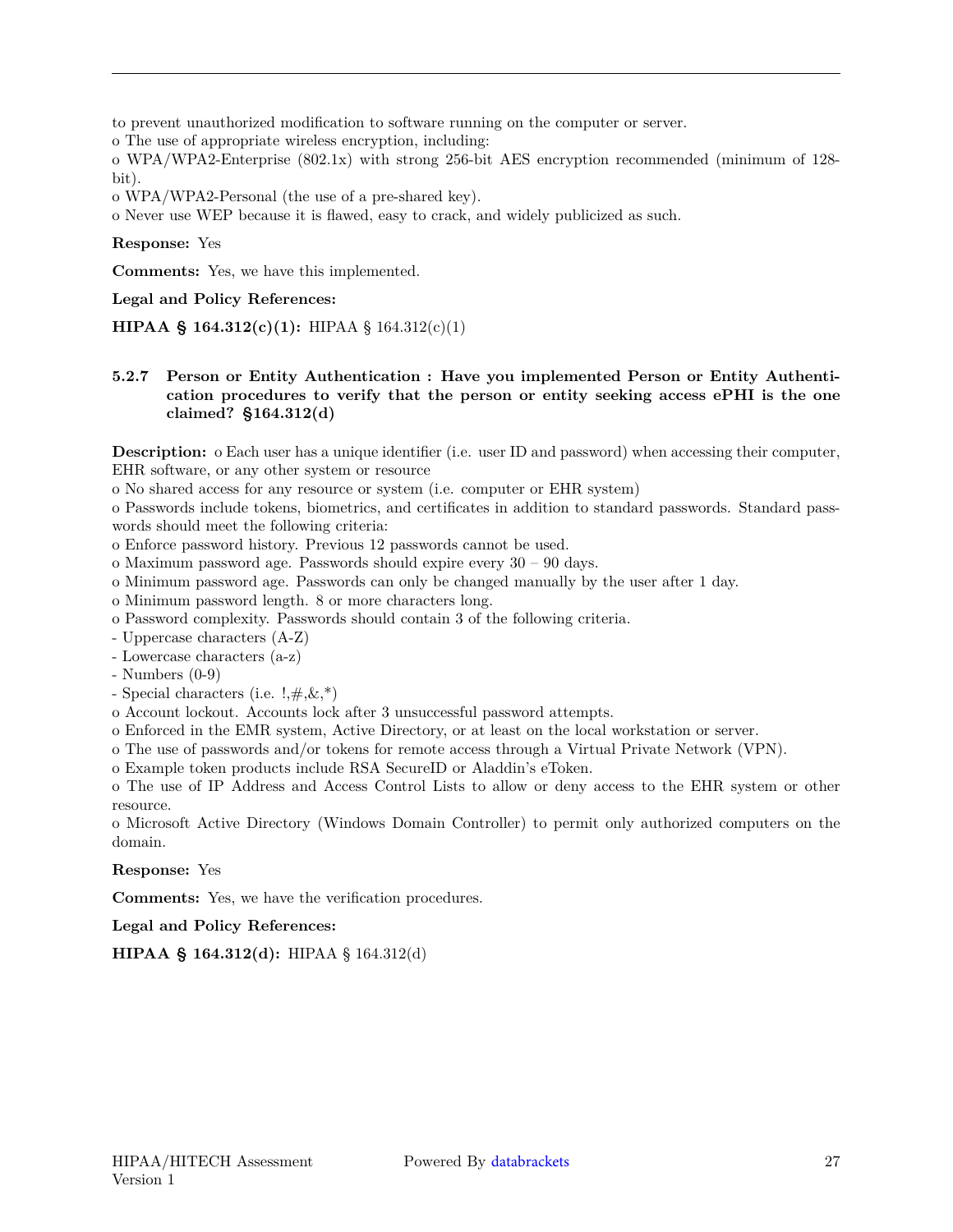#### **5.2.8 Transmission Security : Have you implemented security measures to ensure that electronically transmitted ePHI is not improperly modified without detection until disposed of? §164.312(e)(2)(i)**

**Description:** o Use of cryptographic hashing functions such as SHA.

o VPN access to office when connecting from home, hotel, etc. using IPSec.

o Do not access the office server or workstation with a Remote Desktop connection without the use of an IPSec VPN connection. Therefore your firewall should not have TCP port 3389 opened (forwarded) to any server or workstation in the facility for accessing an EMR system or any other software.

o Use of SSL/TLS for Web-based EMR software.

o Use of digital certificates for email communications.

o Use of unique user ID's and passwords to EMR systems to help prevent unauthorized access or alteration to PHI.

o Use of PKI for email communication to help ensure both confidentiality and integrity of the message.

o Endpoint security solutions (i.e. McAfee Enterprise, Cisco CSA, Symantec Endpoint, etc.) have the ability to prevent unauthorized modification to software running on the computer or server.

o Ensure EMR and other audit logs are enabled and monitored regularly. Email alerts also should be setup for login failures and other events.

o Enabling and monitoring of Windows Security Event Logs (workstation and servers); also monitor the other Event Logs (Application and System Logs).

o Monitoring of logs from networking equipment, i.e. switches, routers, wireless access points, and firewalls.

o Audit reduction, review, and reporting tools (i.e. a central syslog server) supporting after-the-fact investigations of security incidents without altering the original audit records.

o Continuous monitoring of the information system using manual and automated methods.

o Manual methods include the use of designated personnel or an outsourced provider that manually reviews logs or reports on a regular basis, i.e. every morning.

o Automated methods include the use of email alerts generated from syslog servers, servers and networking equipment, and EMR software alerts to designated personnel.

o Track and document information system security incidents on an ongoing basis.

o Report incidents to the appropriate personnel, i.e. designated Privacy Officer or Information Security Officer (ISO).

o Use of central syslog server for monitoring and alerting of audit logs and abnormalities on the network, including:

o Account locked due to failed attempts.

o Failed attempts by unauthorized users.

o Escalation of rights.

- o Installation of new services.
- o Event log stopped.
- o Virus activity.

**Response:** Yes

**Comments:** Yes, we have detection process in place.

**Legal and Policy References:**

**HIPAA § 164.312(e)(1):** HIPAA § 164.312(e)(1)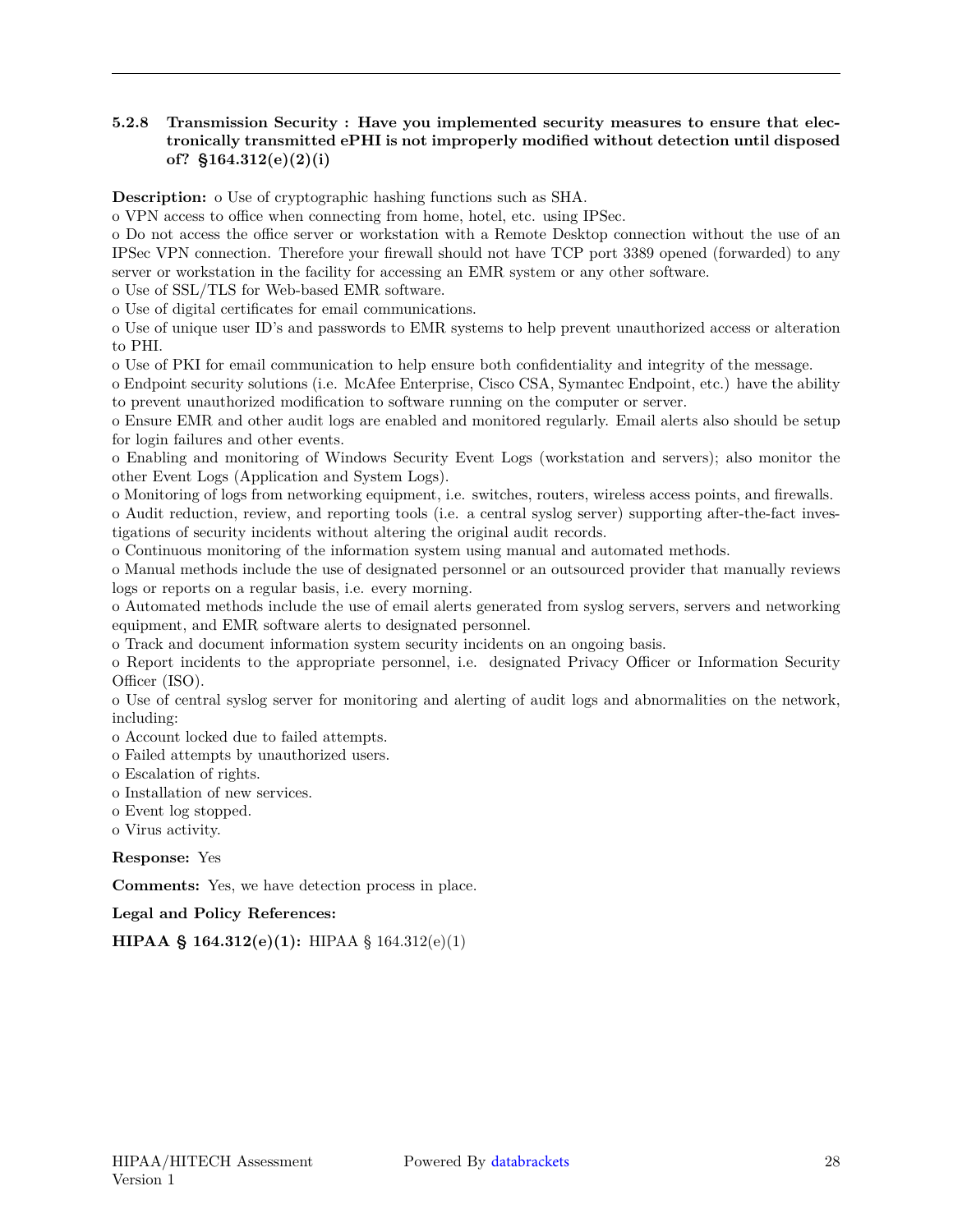#### **5.2.9 Transmission Security : Have you implemented a mechanism to encrypt ePHI whenever deemed appropriate? §164.312(e)(2)(ii)**

**Description:** VPN access to office when connecting from home, hotel, etc. using IPSec

o Do not access the office server or workstation with a Remote Desktop connection without the use of an IPSec VPN connection. Therefore your firewall should not have TCP port 3389 opened (forwarded) to any server or workstation in the facility for accessing an EMR system or any other software.

o Use of SSL/TLS for Web-based EMR software.

o Use of PKI for email communications.

o Use of a centralized certificate server to assign certificates to Active Directory users and computers.

o Use of full disk encryption on laptops and workstations (i.e. PGP, Safeguard Easy, PointSec, etc.). Any solution should be FIPS 140-2 compliant.

o Use of email encryption (Thawte, Verisign, ZixMail, or internal PKI / certificate server).

o Use of FIPS 140-2 compliant encryption for backups (tape or back-to-disk storage).

o Use of SSL/TLS for web-based access to EHR software.

o Use of file/folder encryption on workstations and/or servers to encrypt PHI (i.e. PGP).

o Use of encryption of removable media like USB thumb drives (i.e. PGP, Safeguard Easy, PointSec Protector, etc.).

o The use of appropriate wireless encryption, including:

o WPA/WPA2-Enterprise (802.1x) with strong 256-bit AES encryption recommended (minimum of 128 bit).

o WPA/WPA2-Personal (the use of a pre-shared key).

o Never use WEP because it is flawed, easy to crack, and widely publicized as such.

**Response:** Yes

**Comments:** Yes, we have encryption in place wherever it is applicable.

**Legal and Policy References:**

<span id="page-28-0"></span>**HIPAA § 164.312(e)(1):** HIPAA § 164.312(e)(1)

#### **5.3 Administrative Security Safeguards**

**5.3.1 Security Management Process : Does your organization conduct an accurate and thorough risk analysis on a regular basis for assessing and managing risks to its ePHI? § 164.308(a)(1)(ii)(A)**

**Description:** Conduct an accurate and thorough assessment of the potential risks and vulnerabilities to the confidentiality, integrity, and availability of electronic protected health information held by the covered entity or business associate.

Covered in the Information Security Policy Template, "Security Management Process" Section.

**Uploaded File(s):** 14339660465518960\_TEST\_ZDlgUTk

**Response:** Yes

**Comments:** We conduct thorough and comprehensive security risk assessment at least on an annual basis.

**Legal and Policy References:**

**HIPAA § 164.308(a)(1):** HIPAA § 164.308(a)(1)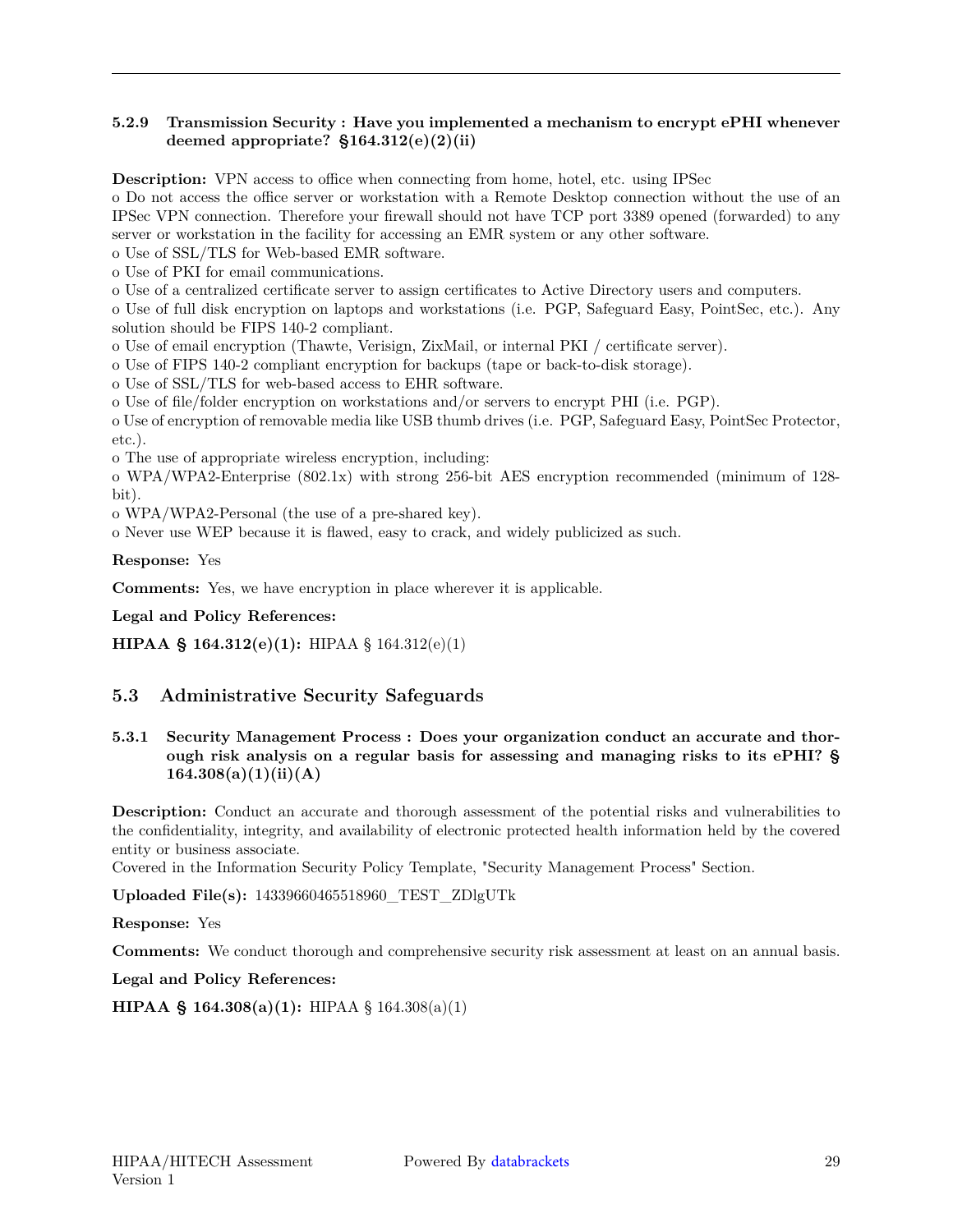**5.3.2 Security Management Process : Does your organization have a formal process to discipline workforce members who have access to your organization's ePHI if they are found to have violated the practice's policies to prevent system misuse, abuse, or any harmful activities that involve your practice's ePHI? § 164.308(a)(1)(ii)(C)**

**Description:** Apply appropriate sanctions against workforce members who fail to comply with the security policies and procedures of the covered entity or business associate.

**Response:** Yes

**Comments:** Workforce sanction policy is in place and actively enforced.

**Legal and Policy References:**

**HIPAA § 164.308(a)(1):** HIPAA § 164.308(a)(1)

**5.3.3 Security Management Process : Have you implemented procedures to regularly review records of information system activity such as audit logs, access reports, and security incident tracking? § 164.308(a)(1)(ii)(D)**

**Description:** Implement procedures to regularly review records of information system activity, such as audit logs, access reports, and security incident tracking reports.

Covered in the Information Security Policy Template, "Audit Controls" Section

**Response:** Yes

**Comments:** Activity logs, access reports, and security incidents are regularly monitored and actively managed.

**Legal and Policy References:**

**HIPAA § 164.308(a)(1):** HIPAA § 164.308(a)(1)

**5.3.4 Assigned Security Responsibility : Have you assigned a security official qualified enough to assess the practice's security protections as well as serve as the point of contact for security policies, procedures, monitoring, and training? § 164.308(a)(3)(ii)(A)**

**Description:** Identify the security official who is responsible for the development and implementation of the policies and procedures required by this subpart for the covered entity or business associate.

**Response:** Yes

**Comments:** Yes, we have a security officer to act as a point of contact.

**Legal and Policy References:**

**HIPAA § 164.308(a)(2):** HIPAA § 164.308(a)(2)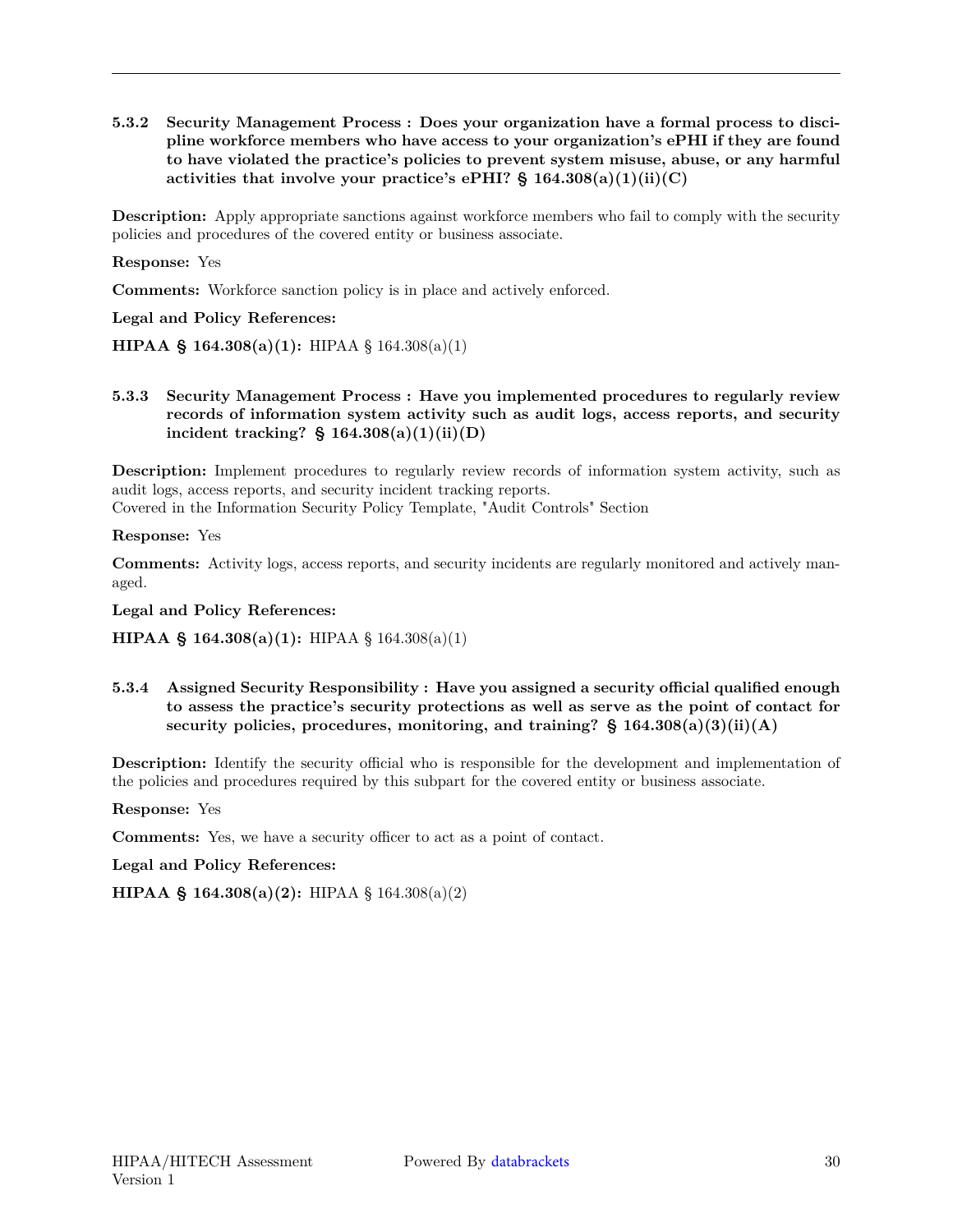**5.3.5 Workforce Security : Does your organization have a list that includes all members of its workforce, the roles assigned to each, and the corresponding access that each role enables for your organization's facilities, information systems, electronic devices, and ePHI? § 164.308(a)(3)(ii)(A)**

**Description:** Implement procedures for the authorization and/or supervision of workforce members who work with electronic protected health information or in locations where it might be accessed. Covered in the Information Security Policy Template, "Employee Hiring and Termination Checklist" Appendix.

**Response:** Yes

**Comments:** Yes, we maintain an active list of role assignments to handle ePHI.

**Legal and Policy References:**

**HIPAA § 164.308(a)(3):** HIPAA § 164.308(a)(3)

#### **5.3.6 Information Access Management : Have you implemented policies and procedures to protect ePHI from the larger organization? (§164.308(a)(4)(ii))**

**Description:** Policies and procedures should be in place to help protect ePHI data from the larger organization that may not require access to the data. The organization may have a shared network, so it is important for the safeguards to limit or isolate access to ePHI for only those that are specifically authorized. The safeguards should include:

o Restricted user access on laptops and workstations to help prevent software installations and modifications to the Operating System and its services

o Use of Microsoft Active Directory (Windows Domain Controller) accounts to limit permissions based on role or job function

o Firewall Access Control List set to deny access by default and to only allow the needed access (ports, protocols, and services) through Covered in the Information Security Policy Template, "Identification and Authentication" Section.

**Response:** Yes

**Comments:** Yes, it's in place.

**Legal and Policy References:**

**HIPAA § 164.308(a)(4):** HIPAA § 164.308(a)(4)

#### **5.3.7 Security Management Process : Does your organization have a formal, documented program to mitigate the threats and vulnerabilities to ePHI identified through the risk analysis? § 164.308(a)(1)(ii)(B)**

**Description:** Implement security measures sufficient to reduce risks and vulnerabilities to a reasonable and appropriate level to comply.

#### **Response:** Yes

**Comments:** Updated risk management plan is being maintained to ensure risks identified through security risk analysis are being actively managed.

**Legal and Policy References:**

**HIPAA § 164.308(a)(1):** HIPAA § 164.308(a)(1)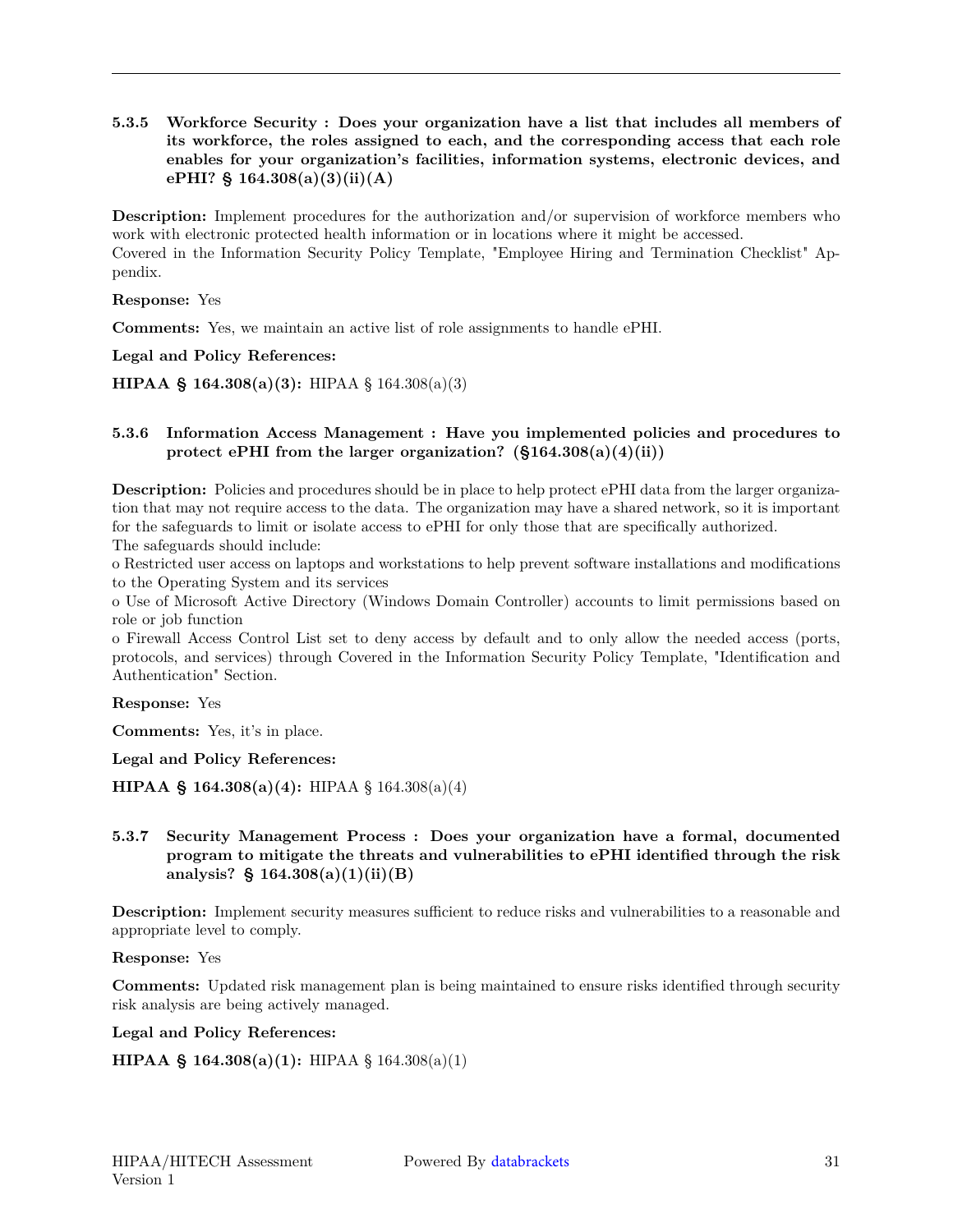#### **5.3.8 Information Access Management : Have you implemented policies and procedures for granting access to ePHI, for example through access to a workstation, transaction, program, or process? §164.308(a)(4)(ii)(B)**

**Description:** Policy and procedures that specify how and when access is granted to EHR systems, laptops, etc. to only those individuals that require access at that time:

o Approval process for activating and modifying accounts to laptops/workstations and EHR systems (i.e. a network access request form that requires appropriate signatures before creating or modifying a user account) o Process for disabling and removing accounts for voluntary and involuntary terminations.

o EHR software to log and track all access which specifies each user.

o Role-based access to data that allows access for users based on job function/role within the organization. o This includes access to EMR systems, workstations, servers, networking equipment, etc.

o Enforcement through Access Control Lists (ACL's) by permitting only the necessary traffic to and from the information system as required. The default decision within the flow control enforcement is to deny traffic, and anything allowed has to be explicitly added to the ACL.

o The provider reviews the activities of users utilizing the EMR auditing functions, Windows Event Logs, and networking logs from routers, switches, and firewalls.

o Email alerts of login failures, elevated access, and other events are recommended Audit logs should be compiled to a centralized location through the use of a syslog server.

o The use of nondisclosure agreements, acceptable use agreements, rules of behavior, and conflict-of interest agreements.

o Security policy for third-party personnel and monitoring of compliance to the security policy.

o Third-party personnel include EMR vendors, outsourced IT functions, and any other third party provider or contractor.

Covered in the Information Security Policy Template, "Identification and Authentication" Section.

#### **Response:** Yes

**Comments:** Yes, procedures to grant access are in place.

#### **Legal and Policy References:**

**HIPAA § 164.308(a)(4):** HIPAA § 164.308(a)(4)

**5.3.9 Information Access Management : Have you implemented policies and procedures that are based upon your access authorization policies to establish, document, review, and modify a user's rights of access to a workstation, transaction, program, or process? §164.308(a)(4)(ii)(C)**

**Description:** Information Access Management generally includes the following aspects:

o Policies and procedures that specify how and when access is granted to EHR systems, laptops, etc. to only those individuals that require access.

o Approval process for activating and modifying accounts to laptops/workstations and EHR systems (i.e. a network access request form that requires appropriate signatures before creating or modifying a user account).

o Process for disabling and removing accounts for voluntary and involuntary terminations.

o EHR software to log and track all access, which specifies each user Covered in the Information Security Policy Template, "Identification and Authentication" Section, "User Login Entitlement Reviews" Subsection.

**Response:** Yes

**Comments:** It's in place.

**Legal and Policy References:**

```
HIPAA § 164.308(a)(4): HIPAA § 164.308(a)(4)
```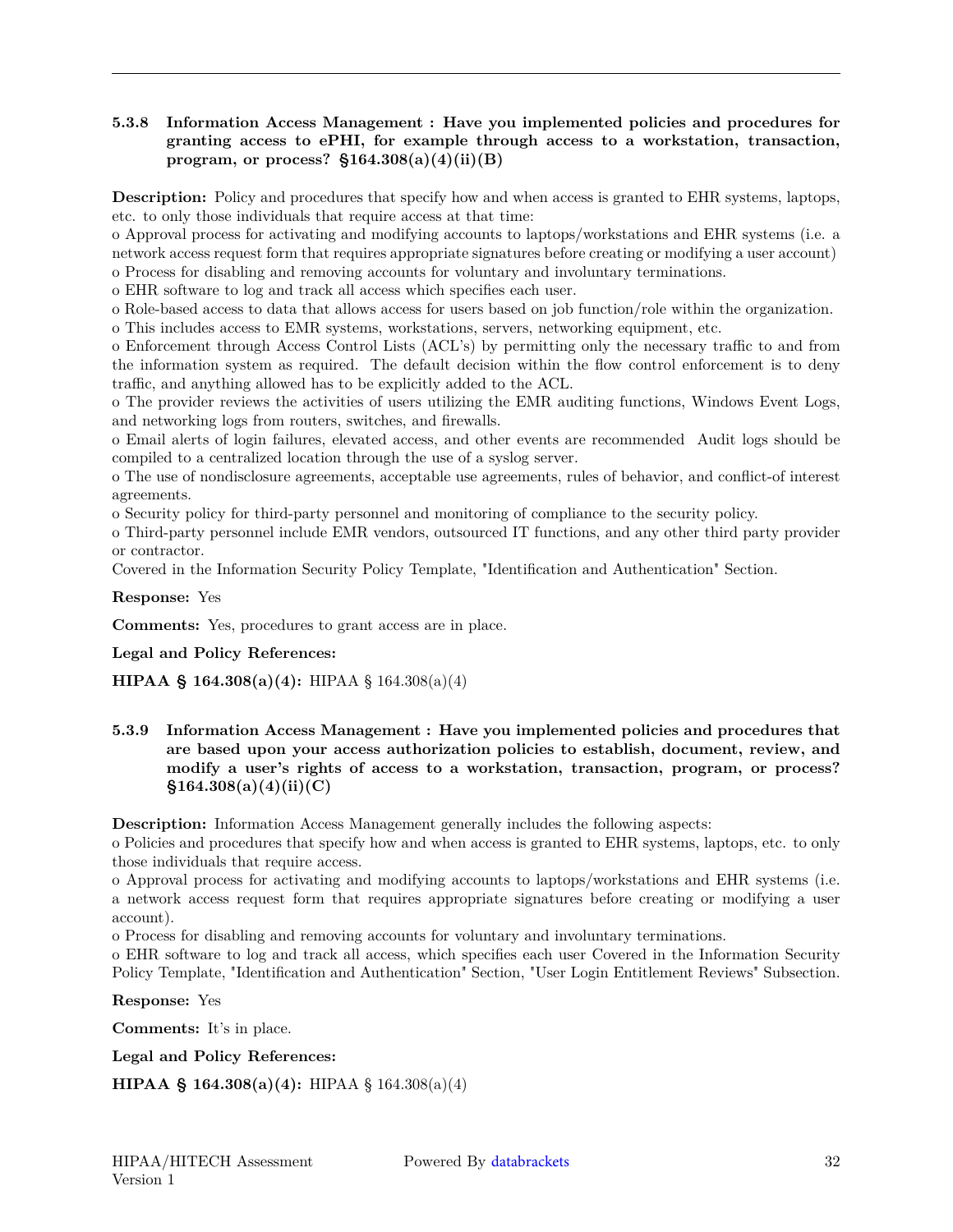#### **5.3.10 Contingency Plan : Have you established (and implemented as needed) procedures to restore any loss of ePHI data that is stored electronically? §164.308(a)(7)(ii)(B)**

**Description:** o Procedure in place for obtaining necessary PHI during an emergency. This should be part of your Contingency Plan

o Identified an alternate processing facility in case of disaster

o The use of not only primary but also alternate telecommunication services in the event that the primary telecommunication capabilities are unavailable

o The time to revert to the alternate service is defined by the organization and is based on the critical business functions

o An example would be as simple as forwarding the main office number to an alternate office or even a cell phone

o Perform nightly backups of PHI which are taken offsite on a daily, at a minimum weekly, basis to an authorized storage facility

o It's recommended that the storage location be at least 60 miles away

o Regularly test backups to verify reliable restoration of data (i.e. tests performed at least on a quarterly basis)

o All backups should be encrypted using FIPS 140-2 compliant software and algorithms

o Backups should be verified to help ensure the integrity of the files being backed up

o Even for hosted EMR solutions, it is important to ensure the vendor is performing these functions and that these procedures are part of the Agreement

**Response:** Yes

**Comments:** Yes, procedures are in place to restore the loss of data.

**Legal and Policy References:**

**HIPAA § 164.308(a)(7):** HIPAA § 164.308(a)(7)

#### **5.3.11 Contingency Plan : Have you implemented procedures for periodic testing and revision of contingency plans? §164.308(a)(7)(ii)(D)**

**Description:** o Training of personnel in their contingency roles and responsibilities

o Training should occur at least annually

o Testing of the contingency plan at least annually, i.e. a table top test to determine the incident response effectiveness and document the results

o Reviewing the contingency plan at least annually and revise the plan as necessary (i.e. based on system/organizational changes or problems encountered during plan implementation, execution, or testing.)

**Response:** Yes

**Comments:** Yes, periodic testing of contingency plans is in place.

**Legal and Policy References:**

**HIPAA § 164.308(a)(7):** HIPAA § 164.308(a)(7)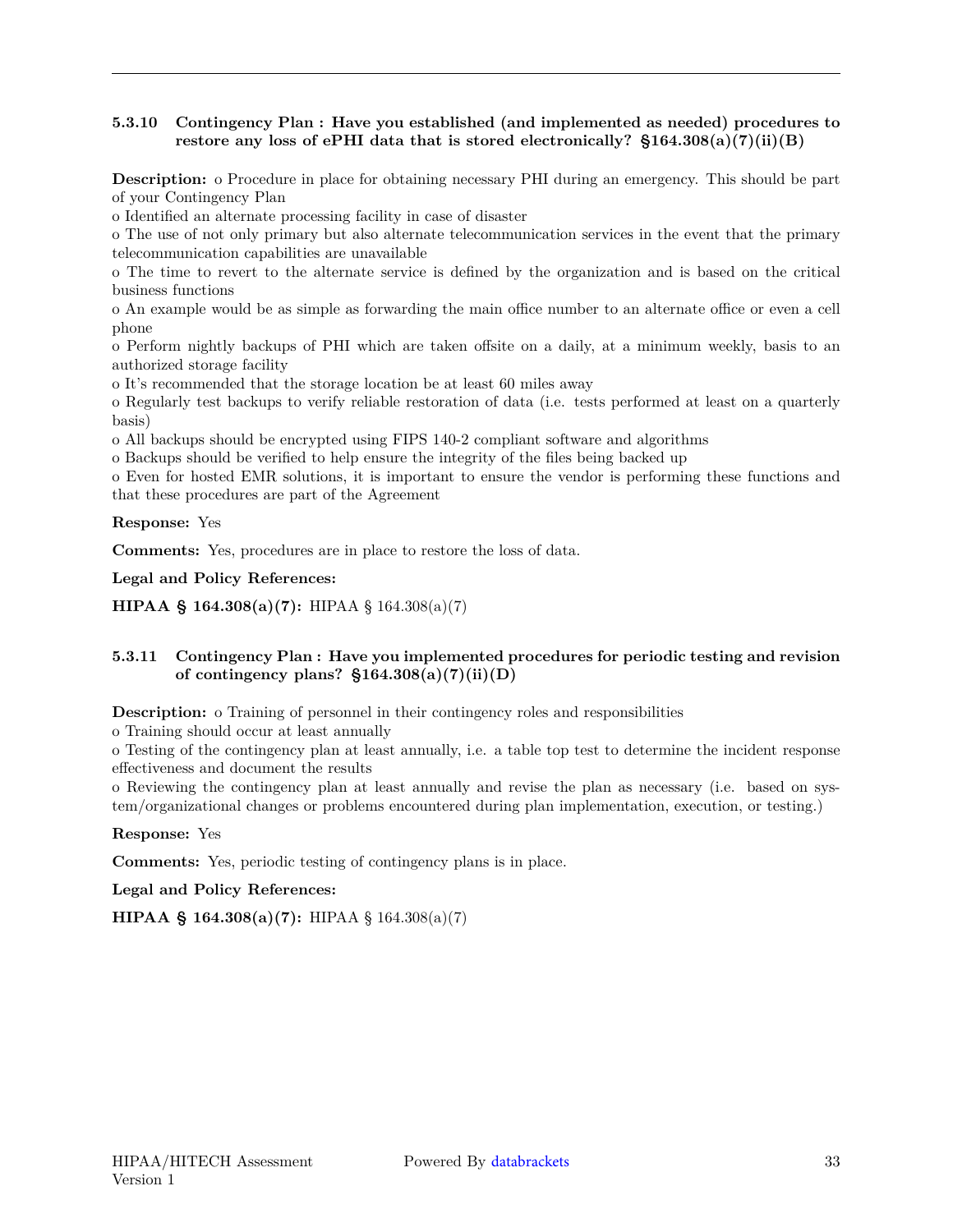#### **5.3.12 Contingency Plan : Have you assessed the relative criticality of specific applications and data in support of other contingency plan components? §164.308(a)(7)(ii)(E)**

**Description:** o Procedure for obtaining necessary PHI during an emergency should be part of the Contingency Plan

o Business Impact Analysis (BIA) will help determine the criticality of specific applications and data o Categorize the information system based on guidance from FIPS 199, which defines three levels of potential impact on organizations or individuals, should there be a breach of security (i.e. a loss of confidentiality, integrity, or availability)

o Potential impact options are Low, Moderate, or High

http://csrc.nist.gov/publications/fips/fips199/FIPS-PUB-199-final.pdfCovered in the Information Security Policy Template, "Security Management Process" Section, along with "ePHI Inventory Template" Document

**Response:** Yes

**Comments:** Yes, criticality of applications/data has been completed.

**Legal and Policy References:**

**HIPAA § 164.308(a)(7):** HIPAA § 164.308(a)(7)

**NIST:** [Standards for Security Categorization of Federal Information and Information Systems](https://csrc.nist.gov/csrc/media/publications/fips/199/final/documents/fips{-}pub{-}199{-}final.pdf)

#### **5.3.13 Evaluation : Have you established a plan for periodic technical and nontechnical evaluation of the standards under this rule, in response to environmental or operational changes, affecting the security of ePHI? §164.308(a)(8)**

**Description:** Perform a periodic technical and nontechnical evaluation, based initially upon the standards implemented under this rule, and subsequently, in response to environmental or operational changes affecting the security of electronic protected health information, which establishes the extent to which an entity's security policies and procedures meet the requirements.

Covered in the Information Security Policy Template, "Security Management Process" Section.

**Response:** Yes

**Comments:** Yes, periodic evaluation is in place.

**Legal and Policy References:**

<span id="page-33-0"></span>**HIPAA § 164.308(a)(8):** HIPAA § 164.308(a)(8)

#### **5.4 Organizational Requirements**

#### **5.4.1 Business Associate Contracts or Other Arrangements : Are you in compliance according to the contract requirements listed below?**

**Description:** A covered entity or business associate is not in compliance with the standards if the covered entity or business associate knew of a pattern of any activity or practice of the business associate that constituted a material breach or violation of the business associate's obligation, under the contract or other arrangement, unless the covered entity took reasonable steps to remedy the breach or end the violation, as applicable, and if such steps were unsuccessful:

(A) Terminated the contract or arrangement, if feasible

or

(B) If termination is not feasible, reported the problem to the Secretary

#### **Response:** Yes

**Comments:** Yes, we have updated contracts in place with all business associates.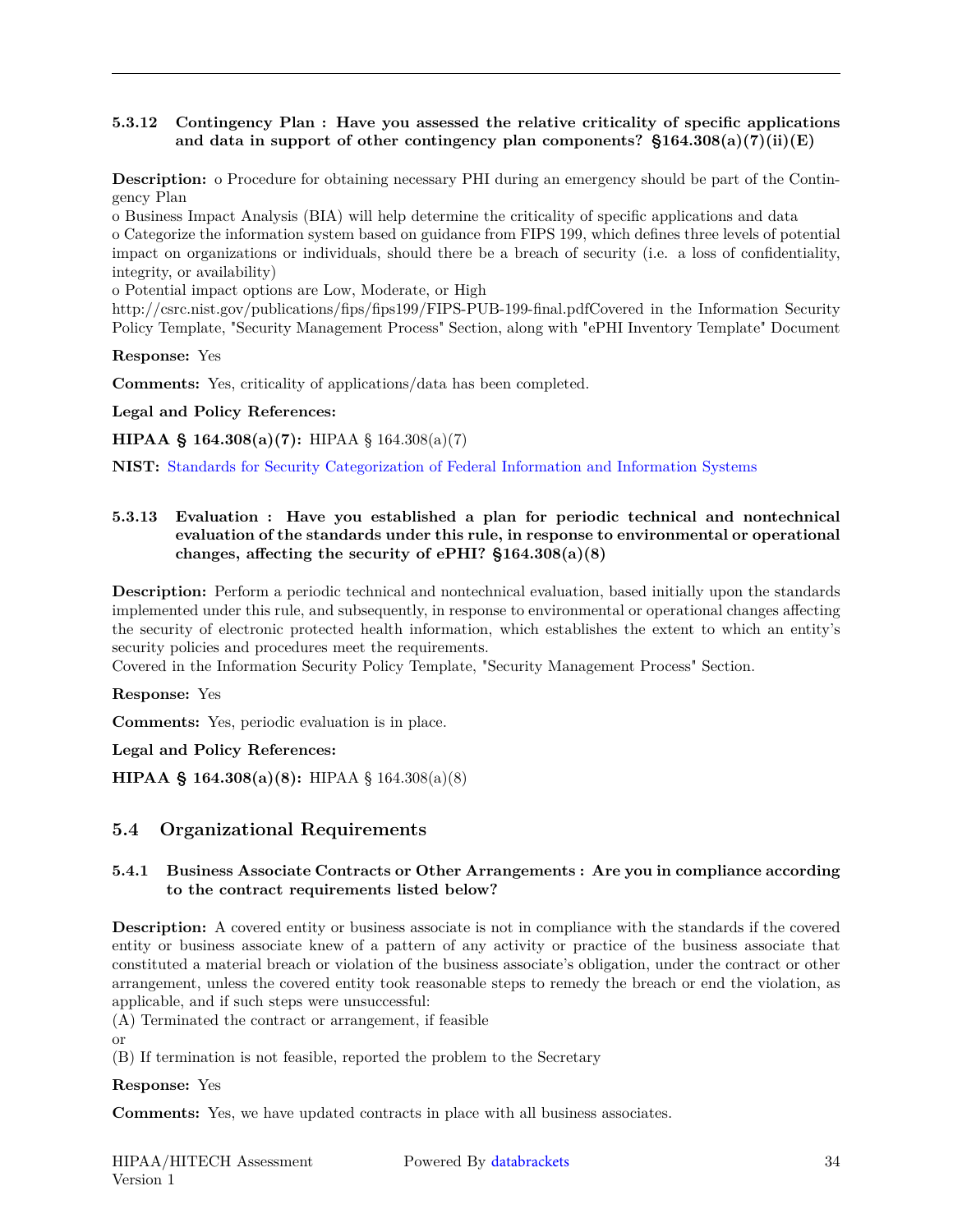**Legal and Policy References:**

### **HIPAA § 164.314(a)(1):** HIPAA § 164.314(a)(1)

#### **5.4.2 Requirements for Group Health Plans : Do your plan documents require the plan sponsor to reasonably and appropriately safeguard ePHI that it creates, receives, maintains, or transmits on behalf of the group health plan?**

**Description:** A group health plan must ensure that its plan documents provide that the plan sponsor will reasonably and appropriately safeguard electronic protected health information created, received, maintained, or transmitted to or by the plan sponsor on behalf of the group health plan.

The plan documents of the group health plan must incorporate provisions to require the plan sponsor to:

o Implement administrative, physical, and technical safeguards that reasonably and appropriately protect the confidentiality, integrity, and availability of the electronic protected health information that it creates, receives, maintains, or transmits on behalf of the group health plan.

o Ensure that the adequate separation required by  $\S 164.504(f)(2)(iii)$  [of the Privacy Rule] is supported by reasonable and appropriate security measures.

o Ensure that any agent, including a subcontractor, to whom it provides this information agrees to implement reasonable and appropriate security measures to protect the information.

o Report to the group health plan any security incident of which it becomes aware.

#### **Response:** Yes

**Comments:** Yes, we do have provisions for the plan sponsor to comply with the safeguards of HIPAA

**Legal and Policy References:**

<span id="page-34-0"></span>**HIPAA § 164.314(b)(1):** HIPAA § 164.314(b)(1)

### **5.5 Policies and Procedures and Documentation Requirements**

#### **5.5.1 Policies and Procedures : Have you confirmed the policies and procedures documents are current? (§ 164.316(b)(1))**

**Description:** Implement reasonable and appropriate policies and procedures to comply with the standards and implementation specifications. This standard is not to be construed to permit or excuse an action that violates any other standard, implementation specification, or other requirements of this subpart. A covered entity may change its policies and procedures at any time, provided that the changes are documented and are implemented in accordance with this subpart.

o Maintain the policies and procedures implemented to comply with this subpart in written (which may be electronic) form; and

o If an action, activity, or assessment is required by this subpart to be documented, maintain a written (which may be electronic) record of the action, activity, or assessment.

Necessary document templates are included by EHR 2.0. Practice is responsible for maintaining and keeping up to date.

**Response:** Yes

**Comments:** Yes, documents and policies are up-to-date.

**Legal and Policy References:**

**HIPAA § 164.316(a):** HIPAA § 164.316(a)

<span id="page-34-1"></span>**EHR 2.0:** [Information Security Policy Template](http://ehr20.com/online{-}toolkit/Information_Security_Policy_Template.docx)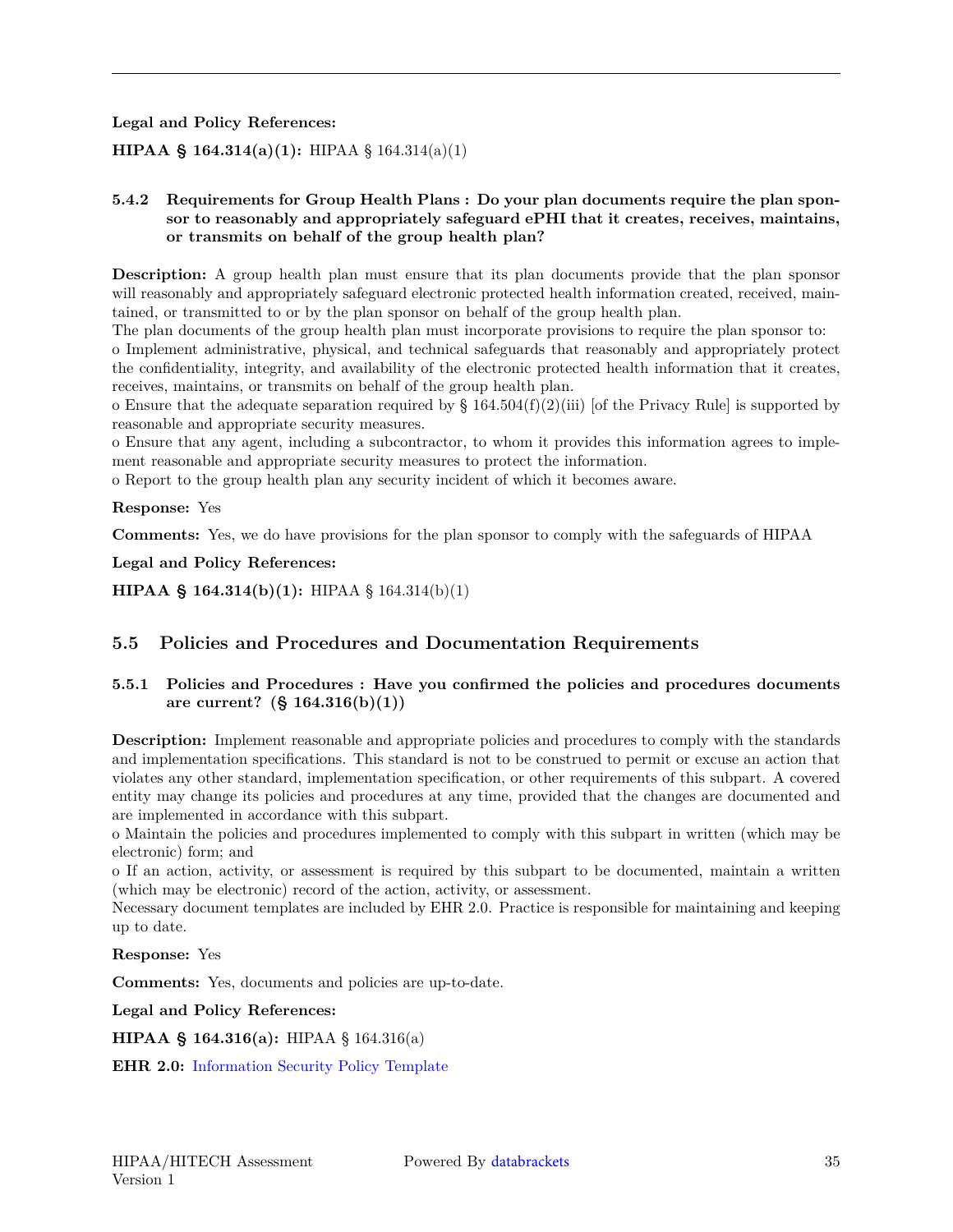## **5.6 Breach Notification Rules**

#### **5.6.1 Do you have a process in place to conduct risk assessment of a data breach? §164.402**

**Description:** Breach means the acquisition, access, use, or disclosure of protected health information in a manner not permitted under the Privacy Rule, which compromises the security or privacy of the protected health information. It is presumed to be a breach unless the covered entity or business associate as applicable evidence demonstrating that there is a low probability that the protected health information has been compromised, based on a risk assessment of at least the following factors:

o The nature and extent of the protected health information involved, including the types of identifiers and the likelihood of re-identification.

o The unauthorized person who used the protected health information or to whom the disclosure was made.

o Whether the protected health information was actually acquired or viewed.

o The extent to which the risk to the protected health information has been mitigated.

#### **Response:** Yes

**Comments:** Yes, we do have data breach risk assessment policies in place.

#### **Legal and Policy References:**

**EHR 2.0:** [Policy on Breaches of Unsecured PHI Template](http://ehr20.com/online{-}toolkit/Policy_on_Breaches_of_Unsecured_PHI_Template.docx)

#### **5.6.2 Do you have a process for notification to individuals following the event of a breach of unsecured PHI? §164.404**

**Description:** Except as provided in § 164.412 [Law enforcement delay], a covered entity shall provide the notification without unreasonable delay and in no case later than 60 calendar days after discovery of a breach.

"The notification... shall include, to the extent possible:

o A brief description of what happened, including the date of the breach and the date of the discovery of the breach, if known;

o A description of the types of unsecured protected health information that were involved in the breach (such as whether full name, social security number, date of birth, home address, account number, diagnosis, disability code, or other types of information were involved);

o Any steps individuals should take to protect themselves from potential harm resulting from the breach;

o A brief description of what the covered entity involved is doing to investigate the breach, to mitigate harm to individuals, and to protect against any further breaches; and

o Contact procedures for individuals to ask questions or learn additional information, which shall include a toll-free telephone number, an e-mail address, Web site, or postal address.

The notification... shall be written in plain language.

o Written notification by first-class mail to the individual at the last known address of the individual or, if the individual agrees to electronic notice and such agreement has not been withdrawn, by electronic mail. The notification may be provided in one or more mailings as information is available.

o If the covered entity knows the individual is deceased and has the address of the next of kin or personal representative of the individual (as specified under §  $164.502(g)(4)$  of subpart E), written notification by first-class mail to either the next of kin or personal representative of the individual. The notification may be provided in one or more mailings as information is available.

In the case in which there is insufficient or out-of-date contact information that precludes written notification to the individual..., a substitute form of notice reasonably calculated to reach the individual shall be provided. Substitute notice need not be provided in the case in which there is insufficient or out-of-date contact information that precludes written notification to the next of kin or personal representative of the individual...

...such substitute notice may be provided by an alternative form of written notice, telephone, or other means. ...such substitute notice shall: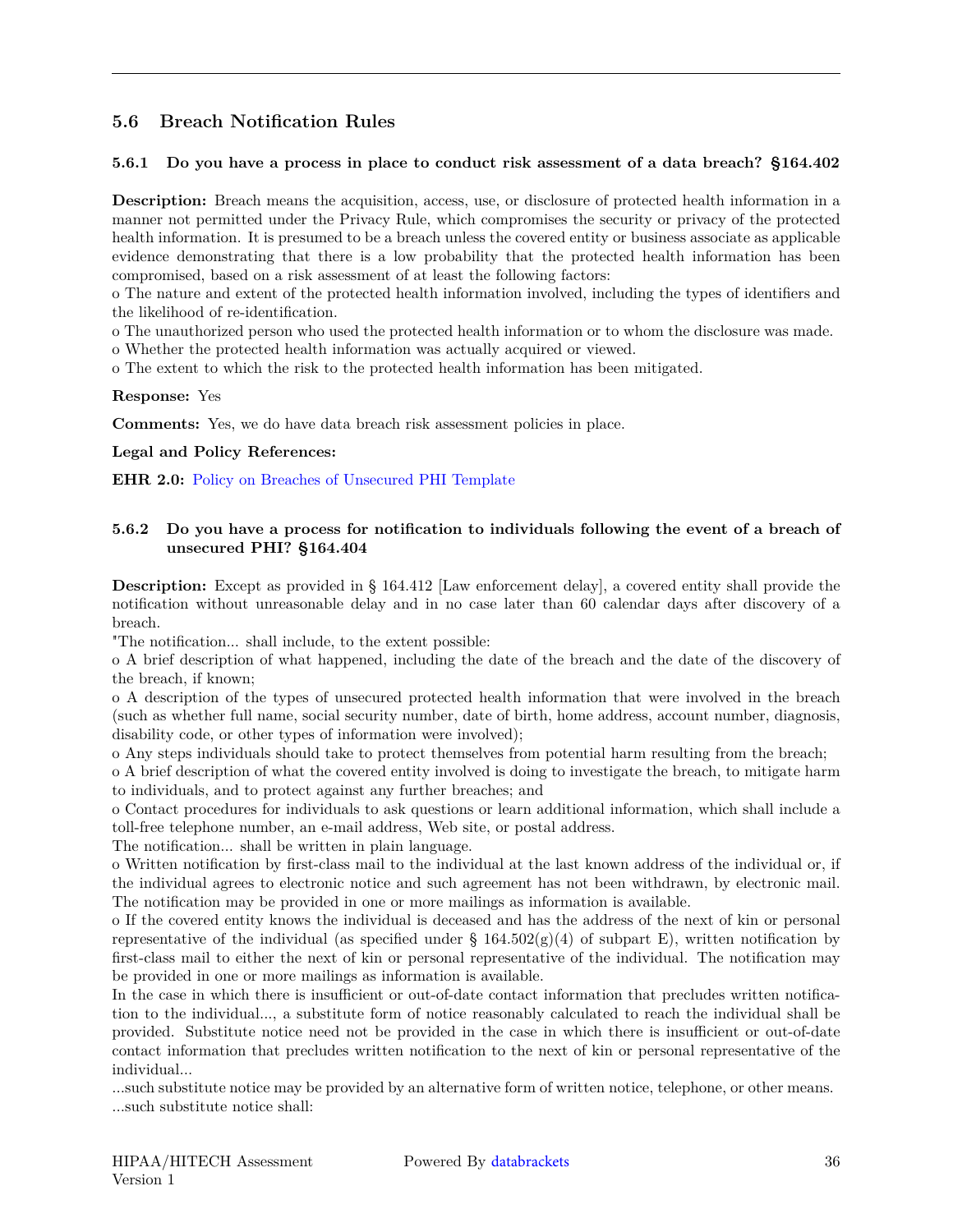o Be in the form of either a conspicuous posting for a period of 90 days on the home page of the Web site of the covered entity involved, or conspicuous notice in major print or broadcast media in geographic areas where the individuals affected by the breach likely reside; and

o Include a toll-free phone number that remains active for at least 90 days where an individual can learn whether the individual's unsecured protected health information may be included in the breach.

In any case deemed by the covered entity to require urgency because of possible imminent misuse of unsecured protected health information, the covered entity may provide information to individuals by telephone or other means, as appropriate, in addition to [written notice.]"

#### **Response:** Yes

**Comments:** Yes, we do have a process in place.

#### **5.6.3 Do you have a process for notification to the media following the event of a breach of unsecured PHI? §164.406**

**Description:** Except as provided in § 164.412 (Law enforcement delay), a covered entity shall provide the notification... without unreasonable delay and in no case later than 60 calendar days after discovery of a breach (same as in 164.404).

#### **Response:** Yes

**Comments:** Yes, we do have a process in place.

#### **5.6.4 Do you have a process for notification to the secretary following the event of a breach of unsecured PHI? §164.408**

**Description:** Breaches involving 500 or more individuals:

"A covered entity shall, except as provided in § 164.412 {Law enforcement delay], provide the notification required contemporaneously with the [notice to individuals] and in the manner specified on the HHS Web site."

Breaches involving less than 500 individuals:"A covered entity shall maintain a log or other documentation of such breaches and, not later than 60 days after the end of each calendar year, provide the notification... for breaches occurring during the preceding calendar year, in the manner specified on the HHS Web site."

**Response:** Yes

**Comments:** Yes, we do have this process in place.

#### **5.6.5 Do you require your business associate to notify the covered entity following the event of any breach of unsecured PHI? §164.410**

**Description:** Except as provided in §164.412 (Law enforcement delay), a business associate shall provide the notification... without unreasonable delay and in no case later than 60 calendar days after discovery of a breach.

The notification... shall include, to the extent possible, the identification of each individual whose unsecured protected health information has been, or is reasonably believed by the business associate to have been, accessed, acquired, used, or disclosed during the breach, (and) any other available information that the covered entity is required to include in notification to the individual, (at the same time) or promptly thereafter as information becomes available.

#### **Response:** Yes

<span id="page-36-0"></span>**Comments:** Yes, we do have this requirement in place.